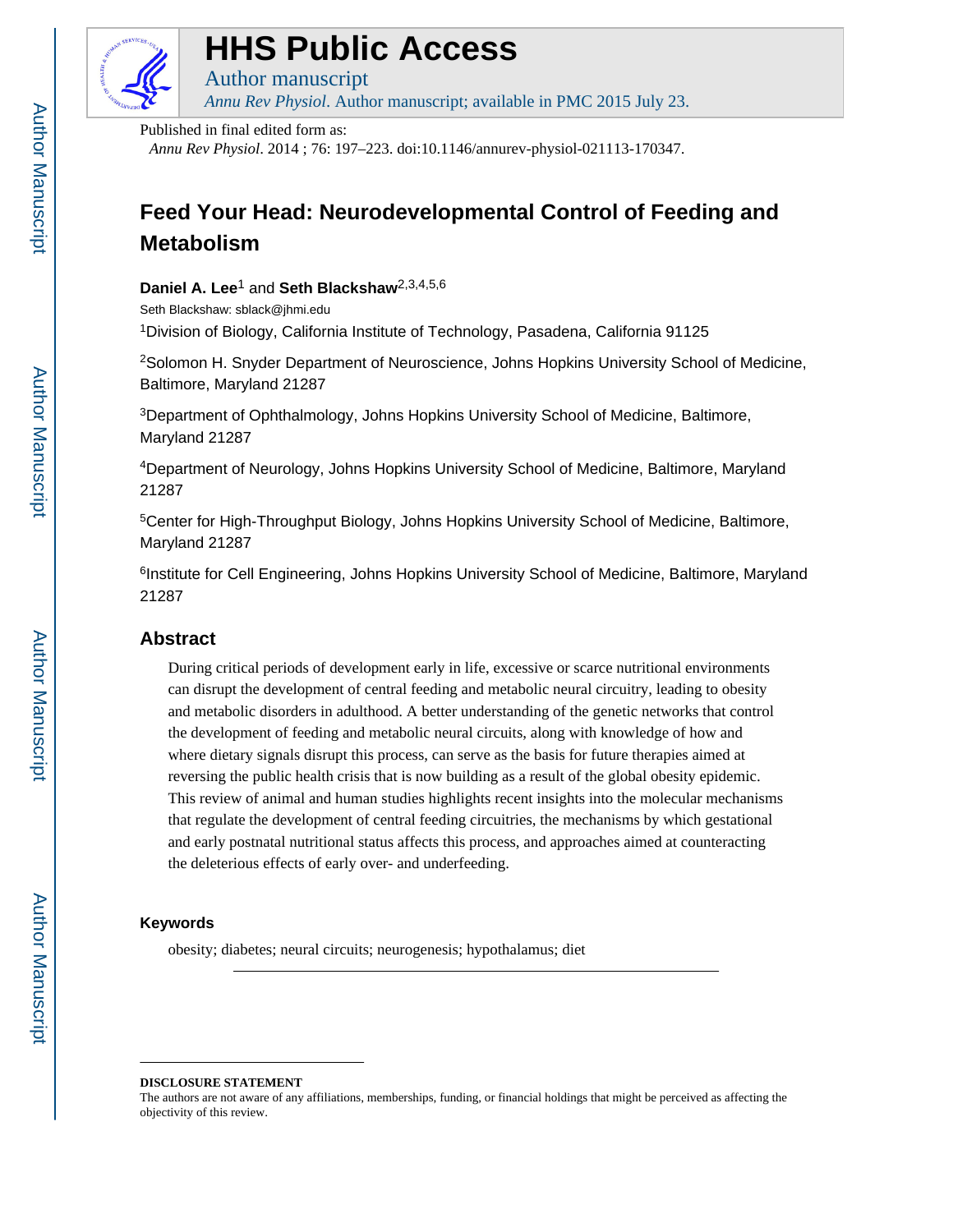## **INTRODUCTION**

Over the past 30 years, global rates of obesity and comorbid health problems like type 2 diabetes (T2D), cardiovascular disease, and cancer have increased dramatically (1). The scale of this problem is staggering. An estimated 43 million children were estimated to be overweight or obese in 2010, and this number is estimated to increase to 60 million by 2020 (2). Increased body weight has moved in lockstep with pediatric prevalence of T2D, which now accounts for almost half of all child and adolescent diabetics (3).

Although economic and lifestyle changes, such as increased availability of high-calorie food and reduced physical activity, undoubtedly underlie these changes, developmental changes resulting from early-life overnutrition compound the problem. It has long been known that both under- and overfeeding during gestation or early childhood substantially increase the risk of obesity and comorbid diseases in adulthood (4, 5), a phenomenon referred to as metabolic imprinting (6). The lag between childhood and the onset of adult obesity suggests that permanent changes in central feeding circuitries, induced by maternal diet and adiposity, play an important part in driving the obesity epidemic (7).

This public health crisis provides the backdrop for this review, which covers two closely linked topics. First, because the central homeostat regulating feeding and metabolism is located in the brain, we review how neuronal feeding and metabolism circuitry is formed during embryonic and early postnatal development. Second, we review the long-term effects of developmental exposure to nutritional excess or scarcity, paying particular attention to how metabolic signals modulate the development of neural circuitry regulating feeding and metabolism.

## **OVERVIEW OF CENTRAL NEURAL CIRCUITRY REGULATING FEEDING AND METABOLISM**

The hypothalamus is the key brain region that detects internal nutrient levels and uses this information to control feeding behavior. Neurons of the hypothalamic arcuate nucleus (ArcN) respond directly to circulating hunger- and satiety-promoting signals. The peptide hormone ghrelin, the most potent hunger-promoting peripheral substance identified, is released into the circulation by P/1D cells of the stomach fundus and pancreatic epsilon cells in response to low nutrient levels. Upon binding to the Gshr1a receptor, ghrelin rapidly activates GABAergic neurons in the ArcN that coexpress neuropeptide Y (Npy) and agouti gene–related peptide (Agrp) to stimulate feeding (8). Direct activation of Agrp-expressing neurons by using optical or chemical genetic tools leads to ravenous eating (9, 10). Signals that strongly repress feeding include insulin, which is released from the pancreas, and the cytokine leptin, which is produced by white adipose tissue; both of these activate arcuate neurons that coexpress pro-opiomelanocortin (Pomc) and cocaine- and amphetamineregulated transcript (Cart). In addition, both leptin and insulin inhibit the activation of orexigenic Agrp neurons. The opposing actions of Pomc- and Agrp-expressing neurons are further amplified by a reciprocal inhibitory local circuit, with Agrp acting as an inverse agonist of melanocortin receptor 4 (Mcr4), the principal effector of the Pomc cleavage product α-melanocyte-stimulating hormone (α-MSH). In turn,Mcr4 activation inhibits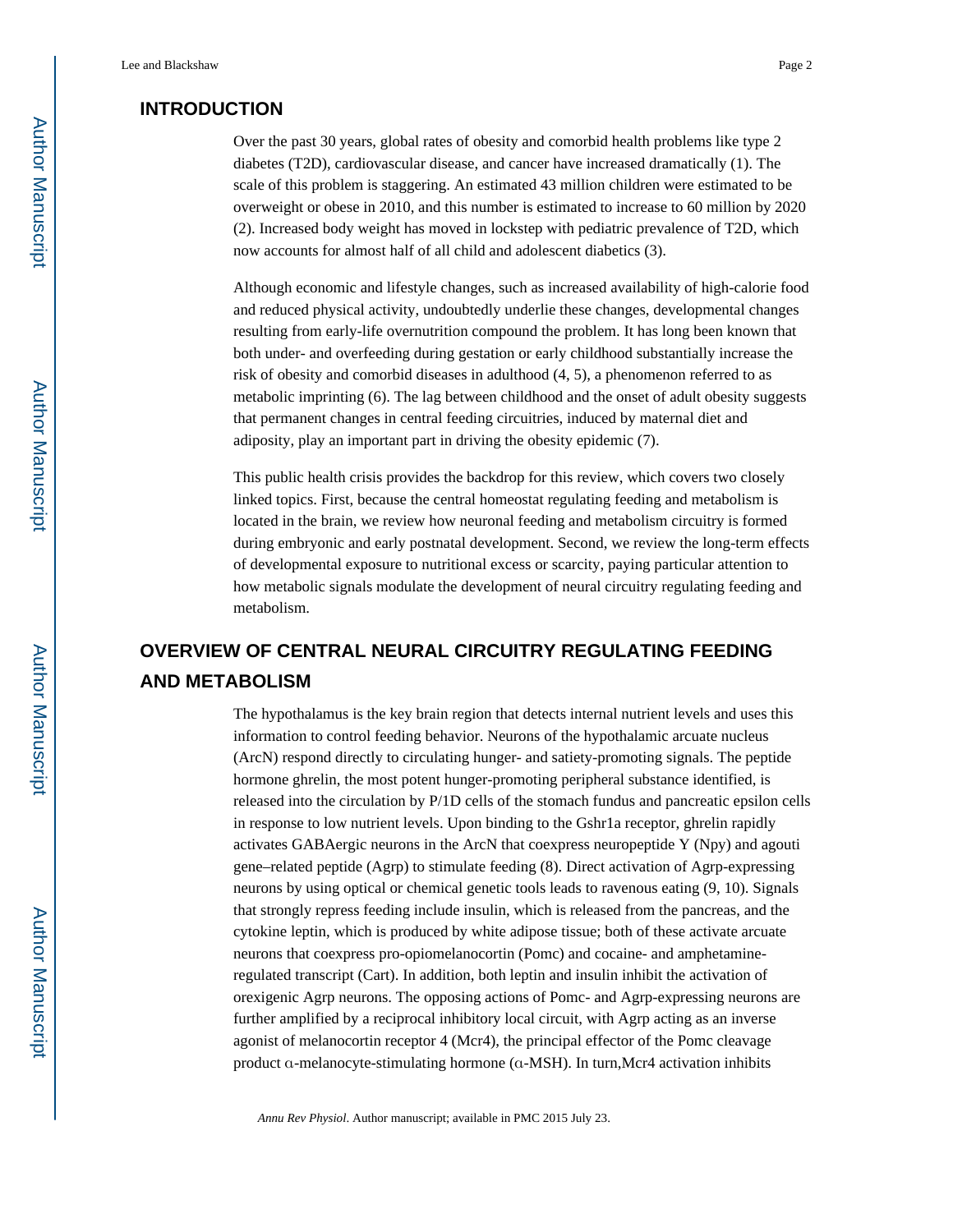excitation of Agrp neurons (11). The resulting bistable circuit allows for robust and stable internal representation of hunger and satiety and enables rapid transition between these two physiological states in response to internal hormonal signals.

Both Agrp and Pomc neurons directly project to multiple neuronal subtypes in the hypothalamic paraventricular nucleus (PvN). Inhibition of oxytocin (Oxt)-expressing PvN neurons by Agrp neurons is both necessary and sufficient for acute induction of feeding (10). Oxt neurons in turn send descending projections to the dorsal vagal complex (DVC) of the medulla, which in turn controls the action of the peripheral nervous system to produce the somatic manifestations of hunger and satiety. The DVC includes the nucleus of the tractus solitarius (NTS) and the area postrema, a circumventricular organ that, like the hypothalamic median eminence (ME), lies outside the blood-brain barrier. Pomc is expressed in a subset of NTS neurons, which, like ArcN neurons, are leptin responsive (12, 13). Taste and other sensory inputs required for feedback regulation of digestive, respiratory, and cardiovascular organs are conveyed to the central nervous system by visceral sensory ganglia, which converge at the NTS. Descending parallel inhibitory projections to the DVC are also relayed through unidentified neurons in the lateral hypothalamus (LH), where both Pomc-positive cells and Agrp-positive cells send prominent projections. LH lesions that affect these descending efferents typically induce anorexia, whereas disruption of descending PvN efferents results in hyperphagia and obesity (14, 15). Agrp neuron innervation of the pontine parabrachial nucleus (PBN) is necessary but not sufficient for acute feeding (10, 16) and may be required to suppress descending glutamatergic projections from both the PBN and DVC that induce visceral disgust and inhibit feeding (17).

Other intrahypothalamic Agrp and α-MSH projections may also play important roles in modulating food intake. α-MSHergic efferents to the ventromedial hypothalamus (VMH) trigger release of brain-derived neurotrophic factor (Bdnf), which suppresses feeding (18), whereas reduction in α-MSHergic signaling to the dorsomedial hypothalamic nucleus (DMH) can trigger hyperphagia (19). Neurosecretory PvN cells also play a critical role in body weight homeostasis downstream of Pomc and Agrp signaling by regulating thyroid function through the release of thyrotrophin-releasing hormone (Trh).

Finally, the neural networks that control hunger and satiety are connected to central reward circuitries through the ventral tegmental area (VTA) and the nucleus accumbens (NAcc), which are connected by dopaminergic projections of the basal forebrain bundle that pass directly through the ventral hypothalamus. Ghrelin directly targets the VTA to increase motivation to eat (20), whereas both leptin and insulin act in the VTA to suppress hedonic feeding and reward-associated food intake (12, 21). Insulin may elicit these behavioral changes by directly stimulating reuptake of dopamine, thereby potently reducing synaptic dopamine levels (22). Other projections that target the VTA and suppress feeding include α-MSHergic projections from the ArcN (23, 24) and oxytocinergic projections from the PvN (25). α-MSHergic projections also extend to the NAcc and suppress feeding during chronic psychological stress (26). Figure 1 summarizes the central neural circuitry regulating feeding and appetite.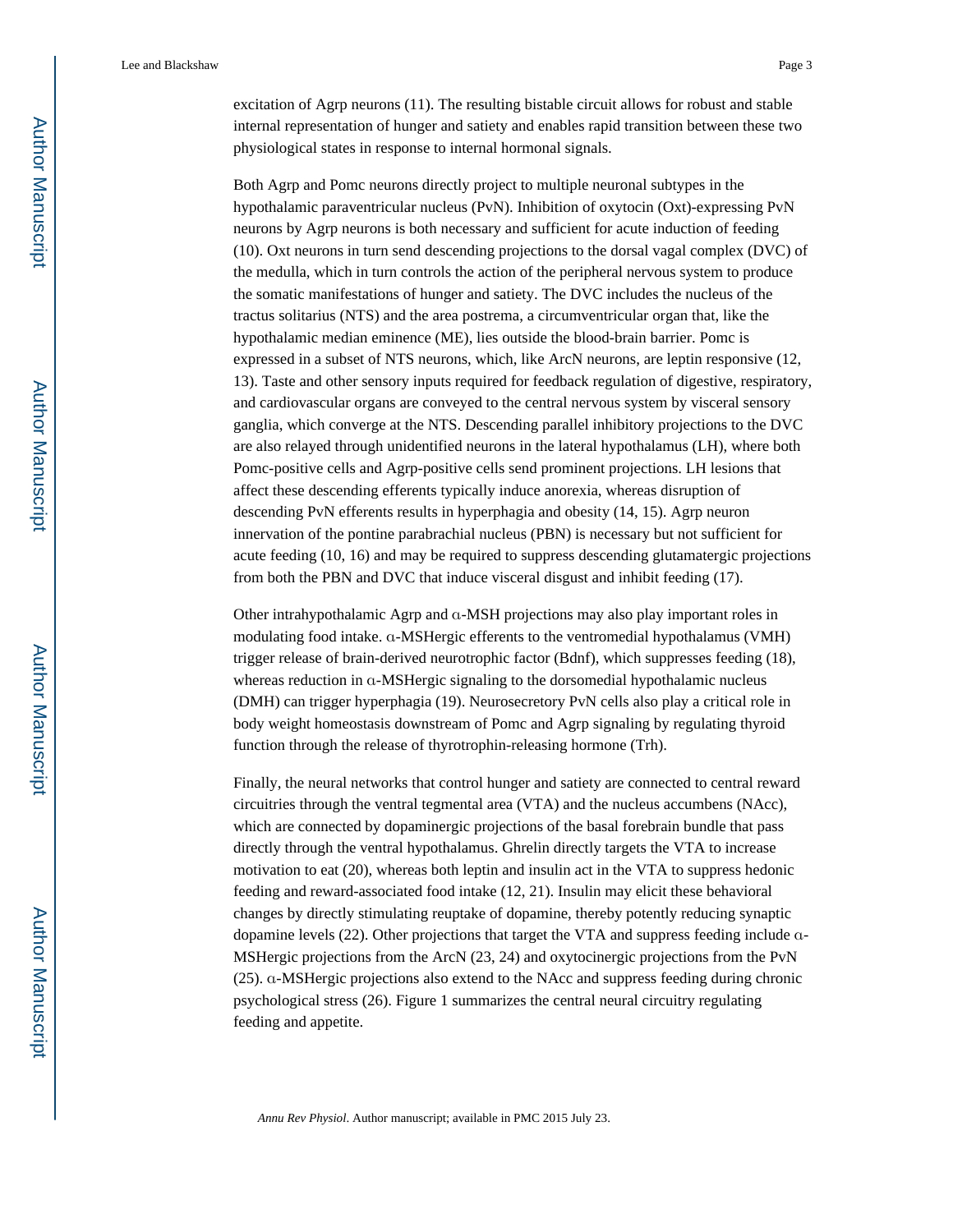### **DEVELOPMENT OF CENTRAL FEEDING CIRCUITRY IN MAMMALS**

#### **Patterning and Cell Fate Specification in the Developing Hypothalamus**

The hypothalamic primordium is initially patterned by sonic hedgehog (Shh) secreted by the prechordal plate (PCP), the anteriormost extension of the notochord (27). PCP-derived Shh induces *Shh* expression in the hypothalamic floor plate, which in turn induces expression of bone morphogenetic protein 7 (*Bmp7*) in ventral hypothalamic neuroepithelium (28). Bmp7 then both suppresses ventral *Shh* expression and induces *Shh* expression in the more dorsally located basal plate domain (Figure 2*a*). Basal plate–derived Shh both drives progenitor proliferation and maintains identity of anterior and tuberal hypothalamic nuclear primordia (Figure 2*b*) (29, 30). Wnt signaling is required for initial specification of hypothalamic primordium (31) and later for specification of posterior hypothalamic structures (32).

#### **Nucleogenesis and Cell Fate Specification in the Developing Hypothalamus**

Multiple transcription factors are required for different stages of ArcN development. Shh signaling induces NK2 homeodomain 1 (*Nkx2.1*) expression in posterioventral hypothalamic progenitors; loss of *Nkx2.1* blocks the development of hypothalamic nuclei in this region, including VMH and ArcN (Figure 2*c*) (33). The paired-type homeodomain *Rax* is also expressed in early hypothalamic progenitors and is necessary to maintain expression of both *Nkx2.1* and *Pomc*, along with that of the VMH marker gene *Nr5a1*, which encodes SF-1 (34).

Transcription factors expressed in progenitors that give rise to the VMH and ArcN also control terminal differentiation of both structures. For example, *Nr5a1* is selectively required for normal development of the VMH. Although VMH neurons are generated in normal numbers in *Nr5a1* mutants, VMH cellular organization is abnormal, as are its afferent and efferent projections. *Nr5a1*-deficient animals fail to express *Bdnf* in the VMH, which potently suppresses feeding, and both embryonic deletion and postnatal deletion of *Nr5a1* in the VMH lead to leptin resistance and obesity (35). The homeobox factor *Otp* is also prominently expressed in ArcN progenitors, with loss of function leading to hypocellularity (36).

The onset of neurogenesis, which begins at approximately embryonic day (E)10.5 in the mouse (37), triggers expression of the neurogenic basic helix-loop-helix (bHLH) factors *Ascl1* (Mash1), *Ngn3*, and *Nhlh2* in both the ArcN and VMH. These bHLH proteins control the development of specific subsets of neurons in the ArcN and VMH (Figure 2*d*). *Ascl1*−/− mice show a reduction of more than 90% in *Nr5a1*-, *Pomc*-, and *Agrp*-expressing neurons (38). Genetic fate mapping reveals that *Ngn3*-expressing progenitors give rise to subsets of *Pomc*-, *Npy*-, and *Nr5a1*-positive neurons in the ArcN and VMH. Furthermore, deletion of *Ngn3* reveals that it normally promotes the development of *Pomc*- and *Nr5a1*-positive neurons while inhibiting the development of Npy neurons (39), consistent with the recent finding that selective loss of *Ngn3* in the developing hypothalamus of Ngn3 results in earlyonset obesity due to hyperphagia (40). Similarly, loss of Nhlh2 results in obesity (41), with *Nhlh2<sup>−/−</sup>* mice exhibiting a reduction in MSH processing caused by defective expression of prohormone convertase-1 in Pomc neurons (42). The homeodomain transcription factor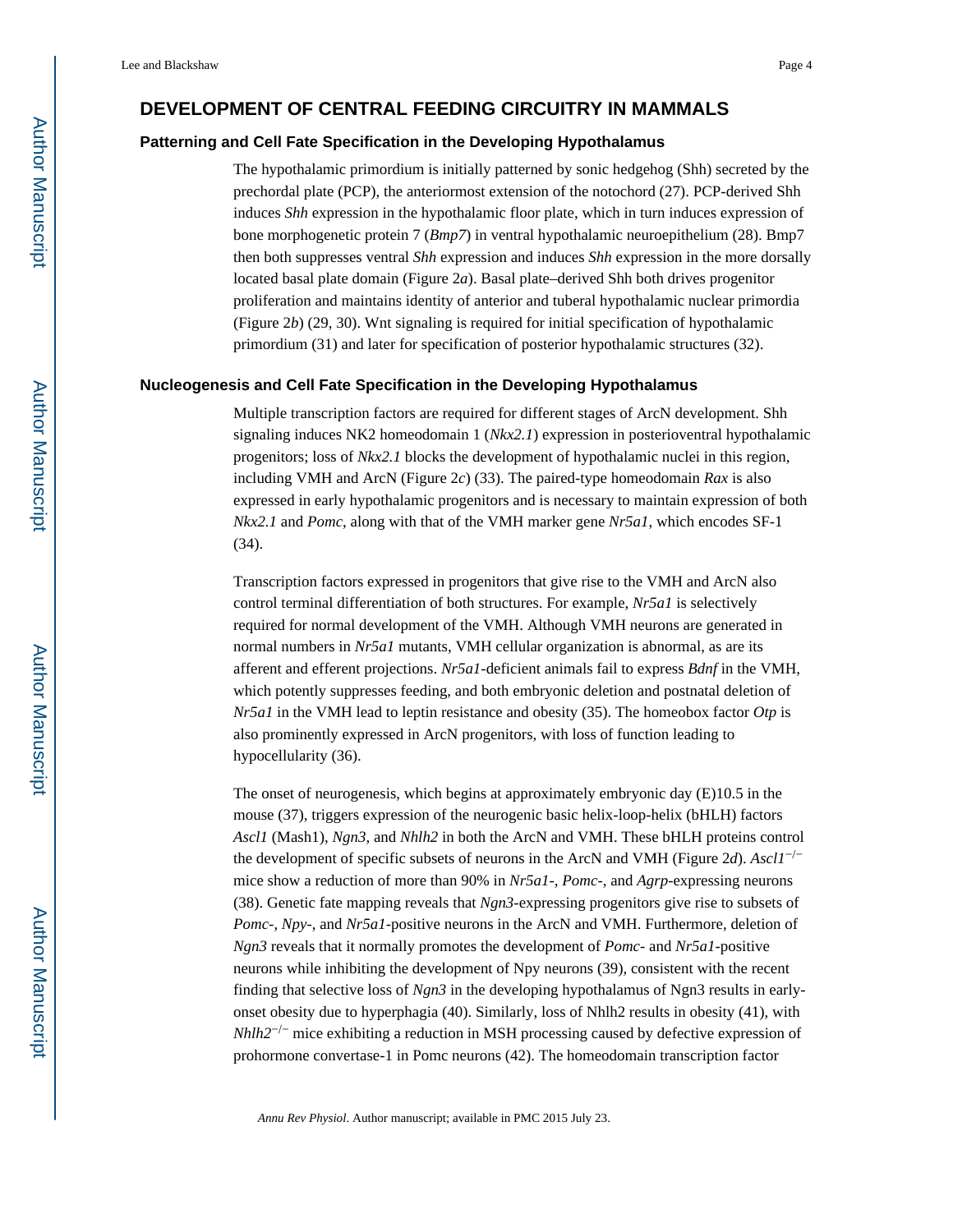encoded by *Bsx*, which is prominently expressed in the developing ArcN (43), is required for normal *Npy* and *Agrp* expression (44). However, although *Bsx*−/− mice show reduced food intake, overall body weight is unaffected, implying that compensatory changes take place elsewhere in the central feeding circuitry (45).

Relatively little is known about extrinsic factors that influence neuronal subtype identity in the developing ArcN, with the exception of a recent finding that Bmpr1a-dependent activin signaling is critical for the development of *Agrp*- and *Npy*-positive neurons; to a lesser extent, this same signaling pathway also affects the development of other ArcN cell types (46). Mice lacking *Bmpr1a* expression in ArcN neuronal precursors develop severe anorexia (46), although because the Olig1-Cre line used in this study is expressed in many other regions of the developing brain, it is unclear whether anorexia results directly from the observed defects in ArcN development. An intriguing study mapping the *Pomc*-expressing cell lineage in the ArcN revealed that a subset of *Pomc*-expressing cells switch to expressing *Agrp* beginning at approximately E14, with nearly 25% of adult *Agrp*-expressing neurons deriving from *Pomc*-positive precursors (47). This switch from anorexigenic to orexigenic identity may be under the control of extrinsic factors and may be one way in which gestational under- or overfeeding regulates cell composition in the ArcN.

The transcriptional network controlling PvN neuroendocrine cell development is much better understood than for other regions of the hypothalamus. The Per-Arnt-Sim family gene *Sim1* is expressed in PvN progenitors beginning at approximately E10.5 (Figure 2*c*). Although *Sim1*−/− mice lose essentially all neurosecretory cell markers, *Sim1* gene dosage differentially affects the development of neuroendocrine cell types, with a selective reduction in *Oxt*- and *Avp*-positive cell numbers in *Sim1*+/− mice (Figure 2*d*) (48, 49). *Sim1*  haploinsufficiency causes obesity in both humans (50) and mice (51). In contrast, *Sim1*  overexpression in PvN can partially reverse weight gain induced by high-fat diet (HFD) or by defective Mcr4 signaling (52). *Sim1*+/− mice exhibit defective descending oxytocinergic PvN projections to the NTS; these animals are also hypersensitive to Oxt (48, 49). Furthermore, postnatal *Sim1* deletion also results in obesity by 12 weeks of age due to hyperphagia (53), thus implying that metabolic defects in *Sim1*-deficient mice may be attributable in part to Sim1's role in the maintenance of cell identity and function. Taken together, these findings imply that the loss of descending Oxt projections from the PvN partially mediates the effects of *Sim1* haploinsufficiency on body weight and suggest that restoring the full complement of *Sim1* activity may offer a possible treatment for morbidly obese individuals harboring one of these rare *Sim1* mutations.

Other transcription factors controlling PvN neuroendocrine cell differentiation act both in parallel and downstream of Sim1. *Otp* is a factor that is expressed in PvN progenitors and acts independently of Sim1 to control terminal differentiation of PvN neuroendocrine cells; this function is in addition to Otp's role in ArcN development (36, 54). Arnt2 is an obligatory heterodimer of Sim1 for both DNA binding and transcriptional activation, with *Arnt2* mutants phenocopying *Sim1* loss of function (55, 56). The *Sim1* homolog *Sim2* acts downstream of *Sim1* to promote the development of *Trh*- and somatostatin (*Sst*)-expressing neuroendocrine cells (Figure 2*d*) (57). *Brn2* is a critical downstream target of Sim1 and Arnt2, as evidenced by the selective loss of *Crh*-, *Oxt*-, and *Avp*-expressing PvN and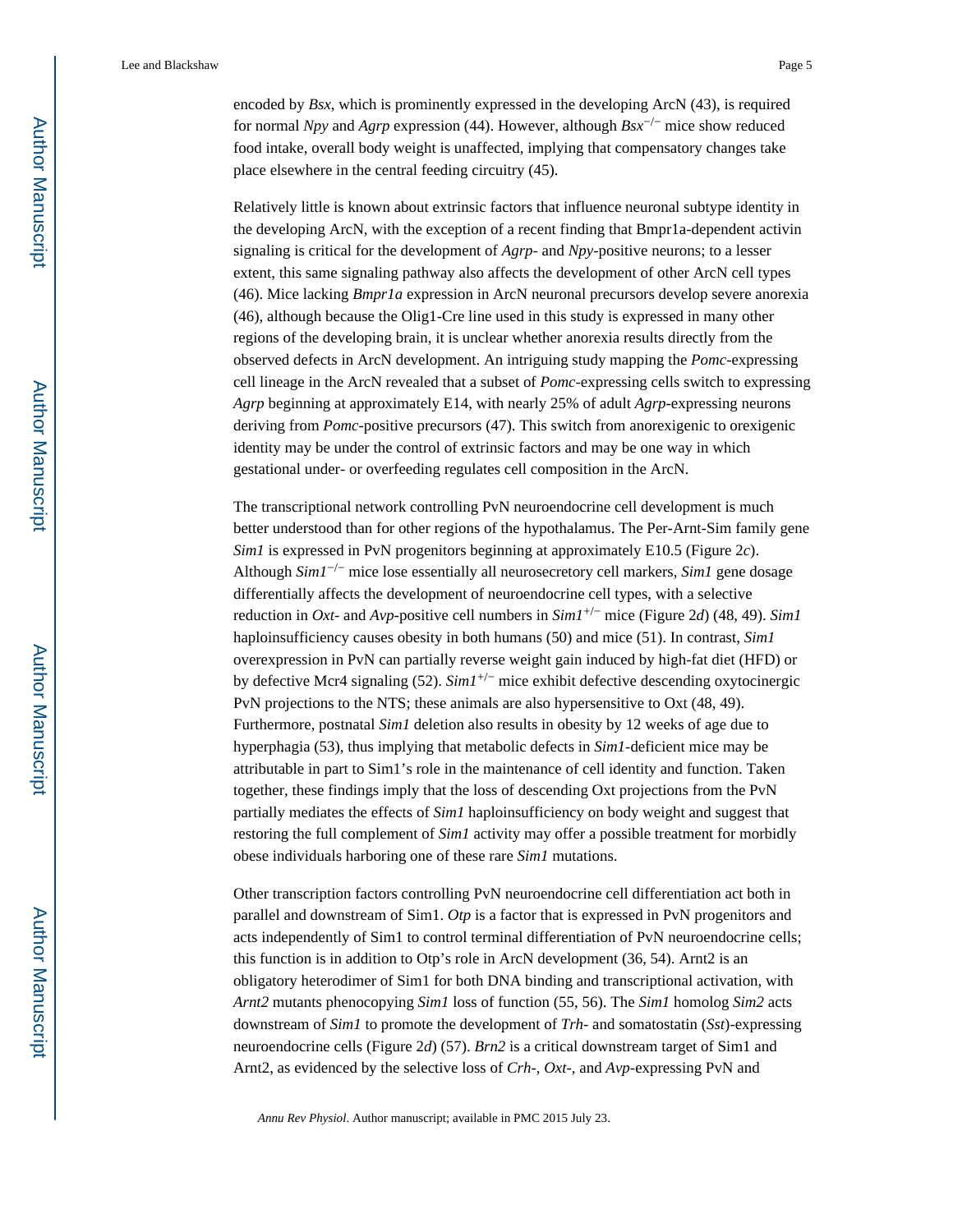supraoptic nucleus neurons. Unfortunately, an assessment of behavioral and metabolic parameters in *Brn2*-null mice is precluded by their early neonatal lethality (58, 59).

Although the past few years have seen much progress in our understanding of the molecular pathways regulating the specification of neurons in the central feeding circuits, much remains unknown. For example, nothing is known about the extrinsic molecular factors controlling neuroendocrine cell development or about the transcriptional networks guiding the differentiation of neurons in the LH, which also play important roles in regulating feeding. Moreover, with the notable exception of the trophic actions of leptin and insulin, which are discussed below, we are likewise ignorant of the molecular pathways affecting axonal pathfinding and synaptogenesis during later stages of the formation of these neural circuits. However, recent large-scale gene expression screens have identified large numbers of both transcription factors and growth and differentiation factors dynamically expressed in all major hypothalamic nuclei, providing a rich source of candidate genes for future studies (30).

#### **Postnatal and Adult Hypothalamic Neurogenesis**

The induction of neurogenesis is a potential mechanism by which central feeding circuitry can enduringly adapt to nutritional availability. Although evidence for neural progenitor cells in the juvenile hypothalamus and adult hypothalamus is rapidly mounting (60–62), the identity, location, and precise functions of neural progenitor cells in the postnatal hypothalamus are controversial.

Recent studies suggested that tanycytes, a radial glial-like ependymal cell that lines the ventral portion of the third ventricle, are a potential source of adult-born neurons (Figure 3) (63). Tanycytes express many genes selectively enriched in embryonic hypothalamic progenitors and adult neural stem cells of the subventricular zone of the lateral ventricles and the subgranular zone of hippocampal formation (30, 60, 64). This tanycyte cell population is divided into four subtypes,  $α1$ ,  $α2$ ,  $β1$ , and  $β2$ , which can be distinguished by functional differences, position, the expression of differentially important functional molecules and receptors, and ultrastructure (64). Circumstantial evidence implicating tanycytes as potential neural progenitors first arose from in vitro neurosphere or stemness assays using tissue obtained from the lining of the hypothalamic third ventricle (65, 66). Subsequent prospective genetic-fate-mapping studies demonstrated that one tanycyte subtype, the β2 tanycyte, generates neurons in the ME of juvenile mice, providing direct in vivo evidence that tanycytes are neurogenic (60). Tanycyte neurogenesis is regulated by nutrient availability, as HFD selectively stimulated neurogenesis in both juvenile and young adult murine ME (Figure 3*a*), whereas focal irradiation of the ME attenuated weight gain when young adults were fed HFD (60). Although this study reported little evidence that other tanycyte subtypes were substantially neurogenic, lineage analysis using *Fgf10-CreER*  knock-in mice showed that a substantial number of hypothalamic neurons were derived from α2 and β1 tanycytes of the ArcN (67). These differences may arise from the use of different ages and inducible Cre lines, with the *Fgf10-CreER* mouse line used in this study showing modest but potentially confounding ectopic recombination in hypothalamic parenchymal neurons and glia (67). Another recent study, in which prospective lineage analysis was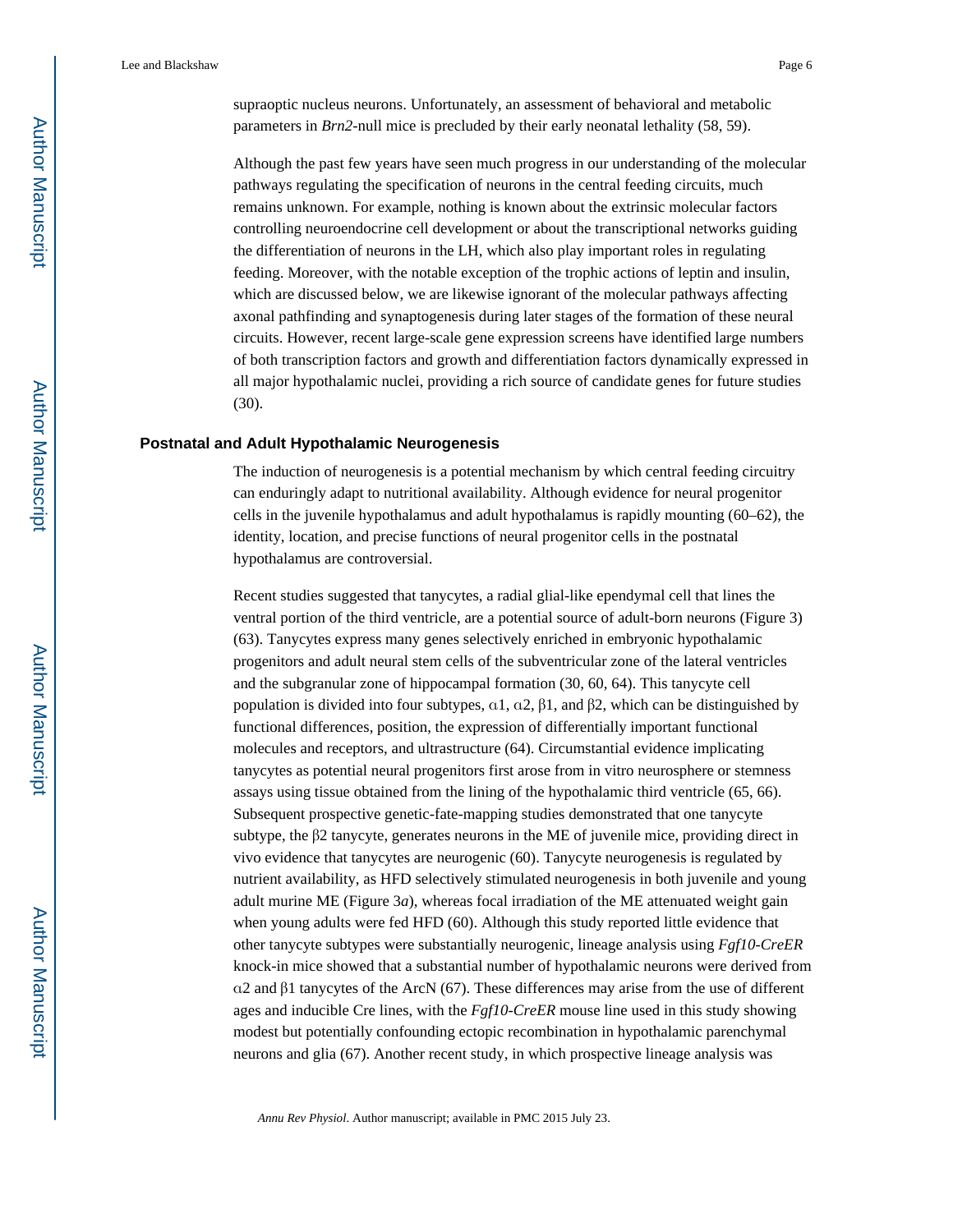conducted by using a *Glast-CreER* transgene, also demonstrated that α tanycytes can give rise to both neurons and glia in adult hypothalamus, although the fact that this line does not express Cre in β tanycytes precluded a direct analysis of the contribution of this cell type to adult hypothalamic neurogenesis (68).

Evidence exists for a slowly proliferating neural progenitor population among neurons and glial parenchymal cells of the adult mouse hypothalamus. The suggestion that constitutive neurogenesis occurred throughout adult forebrain parenchyma was initially supported by widespread BrdU incorporation into neurons in the striatum, thalamus, and hypothalamus following continuous intracerebroventricular (icv) delivery of Bdnf and bromodeoxyuridine (BrdU), a nucleotide analog incorporated into replicating DNA (69). Later, increased hypothalamic neurogenesis was reported in studies of icv delivery of ciliary neurotrophic factor (Cntf) to the lateral ventricles. Moreover, simultaneous icv delivery of AraC, which inhibits cell proliferation, blocked the effects of Cntf (70). Other studies found that both long-term HFD (71) and activation of the nuclear factor κB (NFκB) cytokine signaling pathway (72) inhibit BrdU incorporation into hypothalamic Pomc neurons. Furthermore, enhancing NFκB signaling impairs survival and differentiation of a Sox2-positive candidate neural progenitor cell population in ArcN parenchyma and results in increased food intake and body weight at 10 months post–gene delivery. Taken together, these findings suggest that parenchymal hypothalamic neurogenesis may primarily generate anorexigenic neuronal subtypes and attenuate diet-induced increases in body weight.

Although studies concerning hypothalamic parenchymal neurogenesis triggered considerable excitement about the potential modulation of hypothalamic neural circuitry by de novo neurogenesis, some caution is necessary in interpreting these findings. Importantly, the extensive number of labeled  $BrdU^+$  neurons is seen only when  $BrdU$  is continuously delivered by icv, but not with intraperitoneal or oral delivery pulses of BrdU. The sparse number of BrdU-labeled neurons observed with these more conventional delivery routes indicates that the overwhelming majority of BrdU<sup>+</sup> cells in forebrain parenchyma are NG2<sup>+</sup> oligodendrocyte precursors rather than neurons (73). These discrepant results using either pulses or continuous BrdU delivery may suggest that BrdU+ neurons in hypothalamic parenchyma derive from exceptionally slowly proliferating progenitors or, alternatively, may reflect BrdU incorporation independent of cell division. Indeed, DNA synthesis can be initiated independently of mitosis during gene duplication, repair, or apoptosis (74, 75), implying that all dividing cells incorporate BrdU but that not all cells labeled with BrdU necessarily divide. Furthermore, continuous BrdU long-term infusion may pose a toxicity risk to hypothalamic neurons and increase BrdU incorporation due to increased DNA repair (76).

Recent evidence suggests that  $Sox2^+$  cells may be a parenchymal source of adult-born hypothalamic neurons. Viral tracing studies that marked  $Sox2^+$  cells by using a lentiviral construct expressing Cre recombinase under the control of the Sox2 promoter concluded that newborn parenchymal hypothalamic neurons derive from a Sox2<sup>+</sup> progenitor pool (72). However, the fidelity of this particular virally delivered Sox2-Cre reagent has not been clearly demonstrated in vivo. Revisiting this question using  $Sox2-CreER^{T2}$  knock-in mice, which fully recapitulates Cre-mediated recombination from endogenous *Sox2* (77), may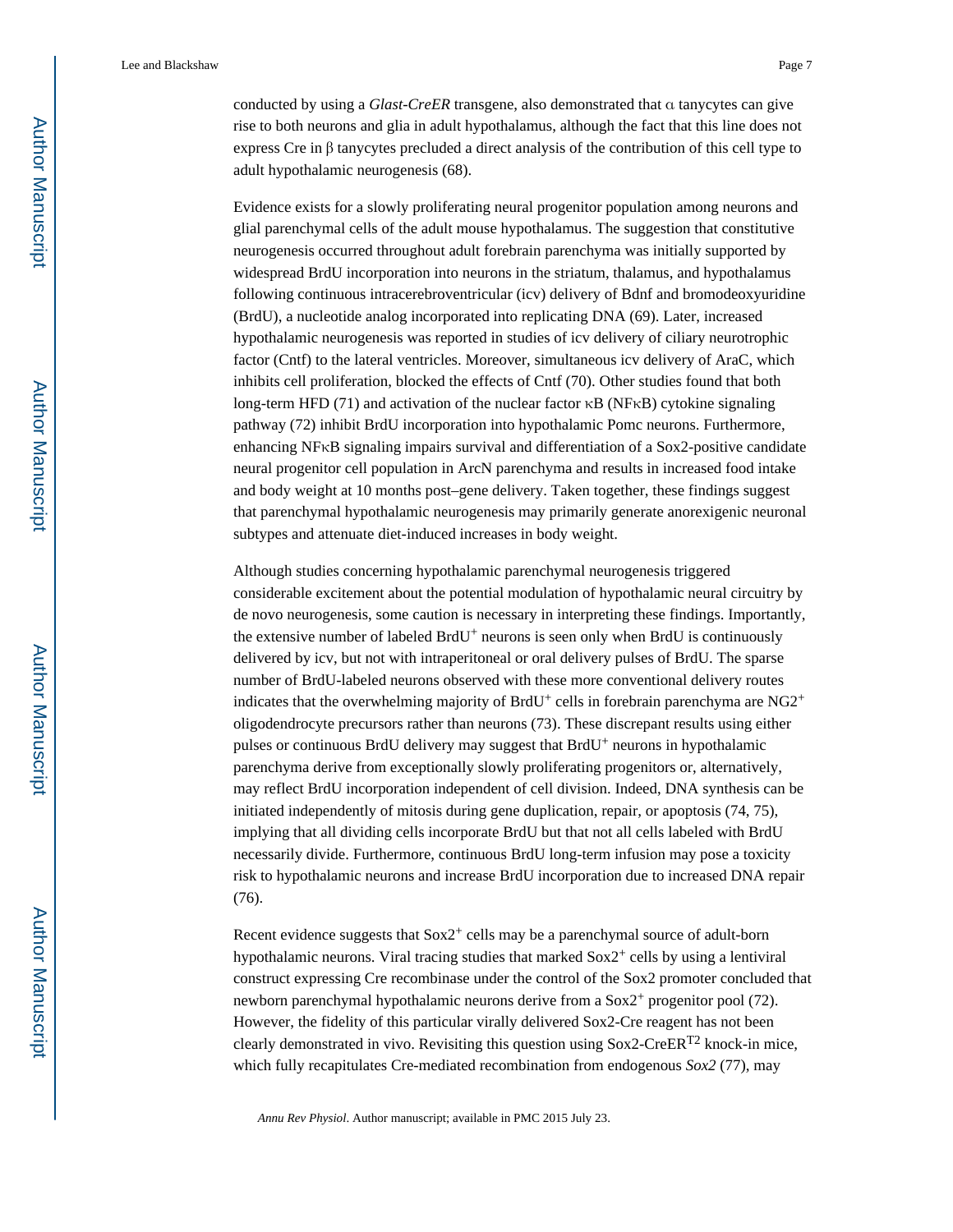resolve this question. Thus, unlike tanycytic neurogenesis, the identity of a putative parenchymal neural progenitor cell(s) remains to be definitively determined.

Studies reporting tanycyte neurogenesis rest on firmer ground, having used mutant mice in which inducible Cre recombinase is selectively expressed in tanycytes for prospective lineage mapping (60, 67). However, focal irradiation of HFD-fed mice performed in these studies (60) blocked not only neurogenesis, but also generation of all cell types in the ME. Intersectional genetic approaches to selectively disrupt tanycyte-derived neurogenesis will be needed to definitively prove the importance of this process in regulating body weight and metabolism (78).

#### **Development of Brain Stem Components of Feeding Circuitry**

The molecular mechanisms regulating the development of brain stem circuitry involved in feeding are even less well understood than those controlling hypothalamic development. The homeodomain transcription factor encoded by *Phox2b* controls the development of both the NTS and its visceral sensory ganglia afferent regions (79). Genetic fate mapping reveals that Phox2b acts in peripheral sensory neurons to promote visceral identity while repressing somatosensory identity (80). The neurogenic bHLH factor encoded by *Olig3* is required for NTS neuronal development (81). Neurogenesis has also been reported in area postrema of adult mice, a circumventricular organ like the hypothalamic ME, although its regulation by dietary signals and its role in regulating feeding are unclear (82, 83).

## **DISORDERS THAT DISRUPT DEVELOPMENT OF CENTRAL FEEDING CIRCUITRY**

Genetic variants that regulate body weight and metabolism can also disrupt the development of central feeding circuitry. These variants include not only the rare mutations mentioned in the previous section, which play central roles in hypothalamic development, but also a range of syndromic and single-gene disorders known or suspected to disrupt hypothalamic development. One of the best-characterized examples of syndromic developmental obesity is Prader-Willi syndrome (PWS), the prevalence of which ranges from 1:15,000 to 1:30,000 (84). Among multiple other neurological and behavioral disturbances, the disorder presents with uncontrolled hyperphagia and an obsession with food beginning at approximately 2–8 years of age (84). If food intake is not controlled externally, body mass increases and progresses to obesity and, eventually, to diabetes (85). Serum ghrelin is already elevated in PWS (86) by the first year of life, preceding the onset of hyperphagia (87).

Co-occurrence of hyperphagia with central hypogonadism and small stature suggests that disrupted hypothalamic development is a central etiology of PWS (88). Most cases result from a 5–7-Mb deletion in paternally inherited chromosome 15q11.2-q13, which contains multiple genes subject to parental imprinting. Loss-of-function mouse models of some of these imprinted genes have given insight into the genetic underpinnings of PWS. Mice deficient in *Magel2* or *Necdin* (*Ndn*) demonstrate features reminiscent of PWS and strongly support the hypothesis that PWS results from aberrant hypothalamic development. *Ndn*−/− mice have profound deficits in some hypothalamic neuronal subtypes (89); similarly,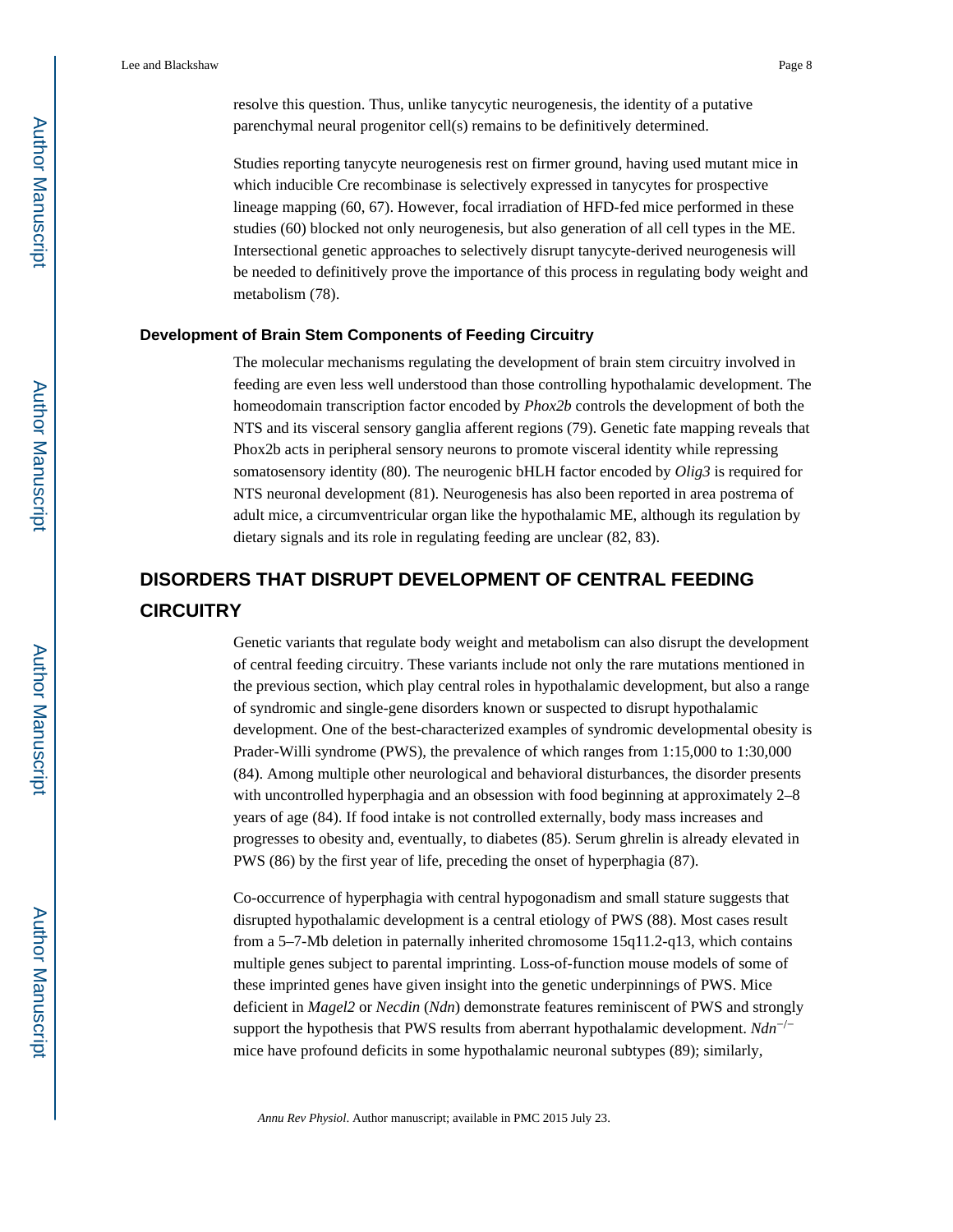*Magel2<sup>−/−</sup>* mice have fewer Agrp-positive neurons, excessive weight gain after weaning, and altered adult metabolism (90, 91). Despite these genetic insights, considerable controversy due to the variable penetrance of PWS remains, with patient studies indicating that deletions, including those of *MAGEL2* and *NDN*, may not be sufficient to cause disease (92). These conflicting results may be explained by interactions of PWS genes with maternally derived genetic modifiers (93), although the relevant genetic variants remain unidentified.

Other individual genes that control hypothalamic development have also been proposed to underlie obesity and related metabolic disorders. One such gene is delta-like 1 homolog (*Dlk1*), a transmembrane protein that is homologous to the Delta family of Notch ligands and that acts as a noncanonical Notch signaling inhibitor in vitro (94). Like *Magel2* and *Ndn*, *Dlk1* undergoes parental imprinting and is prominently and selectively expressed in both the developing hypothalamus and the adult hypothalamus (95). Loss of function of paternally inherited human *DLK1* leads to extreme child and adolescent obesity (96). Likewise, increased adiposity and obesity are seen in mice heterozygous for a paternally, but not maternally, inherited mutant allele of *Dlk1* (97).

Bdnf and its receptor TrkB regulate neurogenesis, synaptogenesis, and neuronal survival in multiple brain regions. *Bdnf* is robustly expressed in several hypothalamic regions, with haploin-sufficiency leading to early-onset obesity in mice (98). Both *BDNF*  haploinsufficiency and *TRKB* haploinsufficiency similarly lead to early-onset obesity in humans (99, 100). The human Val66Met polymorphism decreases BDNF secretion (101) and is associated with increased risk of obesity (102, 103). Despite extensive data demonstrating an anorexigenic function for Bdnf, its role in hypothalamic development is unclear. However, because intrahypothalamic infusion of recombinant Bdnf acutely inhibits feeding (104) and restoring Bdnf to the hypothalami of *Bdnf*-deficient adult mice normalizes body weight, any effects of *Bdnf* deficiency during development are apparently reversible later in life. It is unclear whether restoring the function of other obesity-associated genes in adulthood can normalize weight, a critical consideration for any targeted gene therapy approaches aimed at correcting these defects.

Other genes linked to control of body weight and adiposity in human association studies include*FTO*(fat mass and obesity–associated gene), which encodes an RNA demethylase expressed prominently in the developing hypothalamus and the adult hypothalamus (105). *FTO* couples mT or activity to intracellular amino acid levels (106). Common *FTO* variants are associated with a substantial increase in the risk of early-onset obesity in humans (107), and maternal obesity induces *Fto* mRNA expression in neonatal, but not adult, offspring (108). Other genes associated with early-onset obesity in human populations include those encoding the protein kinase *PRKCH* and the cell adhesion molecule *NEGR1* and the long non coding RNA *RMST* (109, 110), which are all prominently expressed in the developing hypothalamus (30). *Negr1*-deficient mice show substantially reduced food intake and physical activity (111).

Understanding the molecular pathways that mediate hypothalamic development will inform our understanding of how inappropriate development of feeding and metabolic circuits contributes to the manifestation of metabolic disorders. Such knowledge will allow for the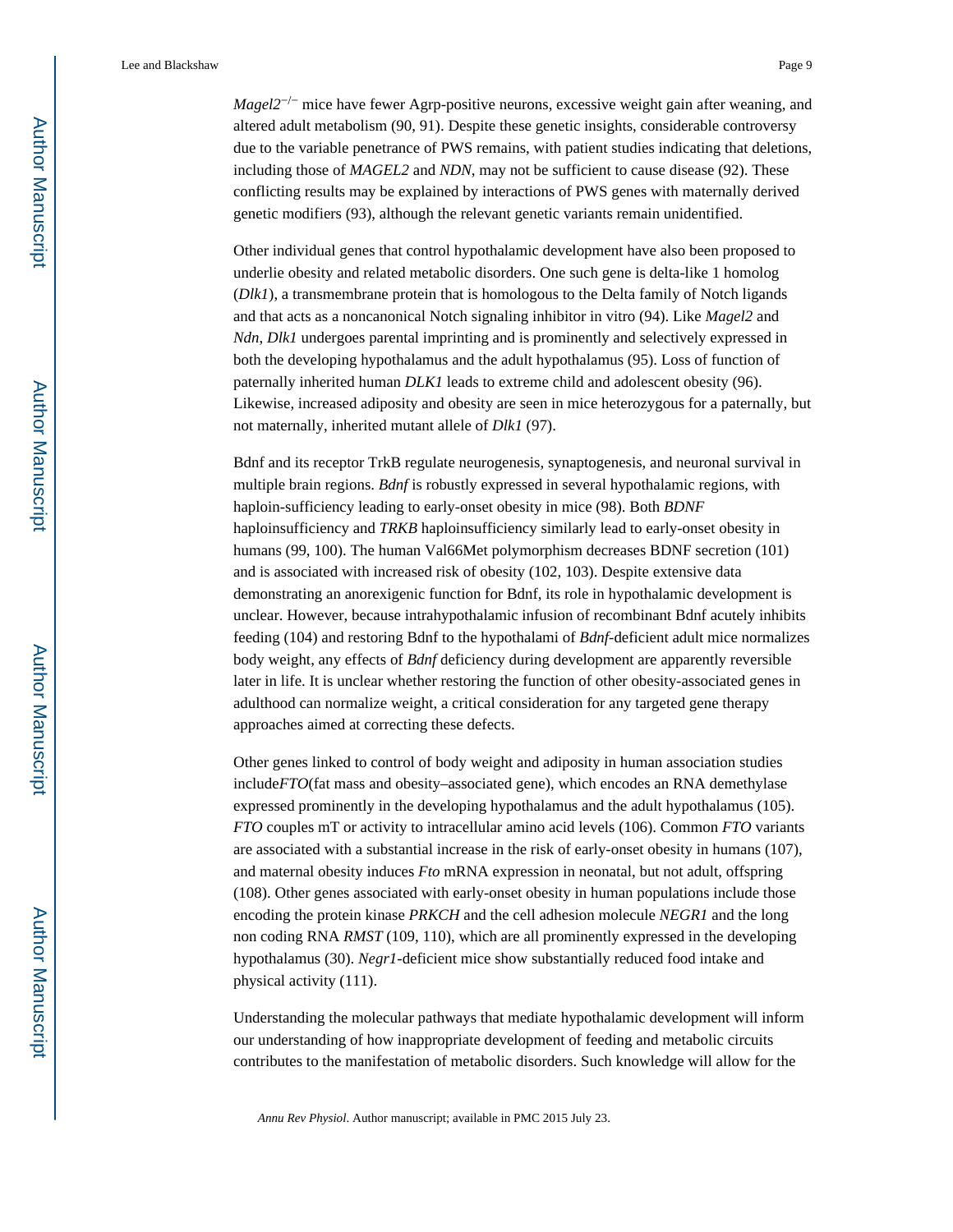use of genetic biomarkers in formulating treatment plans for metabolic disorders tailored to underlying individual disease mechanisms.

## **EARLY-LIFE ENVIRONMENTAL REGULATION OF ADULT METABOLISM**

Although this review thus far focuses on the molecular and genetic mechanisms guiding the development of central feeding and metabolic circuitry, dietary factors and hormonal factors regulate this process at all stages. Animal and epidemiological studies show that maternal nutrition during early critical periods (e.g., gestation and lactation) can produce lasting changes in metabolism and physiology of offspring. These early environmental effects on adult body weight have been appreciated for at least half a century (4, 112) and have matured conceptually into metabolic imprinting theory, initially proposed by Hales & Barker (113). These studies systematically demonstrated an elevated risk of diabetes, obesity, and cardiovascular disease in offspring of malnourished mothers (114). Such effects may reflect adaptive changes by the developing fetus that are aimed at maximizing energy utilization in the face of continued poor nutrition following birth, the so-called thrifty phenotype hypothesis (113). More recently, it has become clear that overfeeding in early life can produce deleterious effects much like those of early malnutrition and that long-term effects of early-life nutritional excess or scarcity depend on the timing, duration, and severity of the treatment and on the sex of affected offspring (115). This section summarizes current knowledge on how nutrient levels during critical developmental periods inform longterm metabolic changes.

In general, gestational obesity and early postnatal obesity are often sufficient to rewire central homeostatic and hedonic regulatory circuitry, leading to increased food intake and lower activity rates later in life. Paradoxically, similar effects are also observed with early caloric deprivation. When undernutrition during early critical periods is accompanied by improved nutrition later, many plants and animals (including humans) display compensatory or accelerated catch-up growth. Studies conducted on survivors of the Dutch winter famine of 1944–1945 revealed that undernutrition during the first half of pregnancy induced adult obesity and T2D in humans (116, 117), despite lower final trimester and early postnatal body weight (5). Gestation and birth during postwar famine in Nigeria (118), China (119), and Austria (120) likewise led to a dramatic increase in rates of adult T2D.

It has been hypothesized that metabolic changes from early malnutrition arise from accelerated catch-up growth, which can bring rapid benefits to the organism at a substantial cost later in life (121). This same mechanism may account for the deleterious metabolic effects of early overnutrition. Timing of catch-up growth appears to be critical, with a much higher incidence of obesity and diabetes noted when catch-up occurs close to weaning age (122). In humans, low birth weight coupled with rapid weight gain between ages 3 and 11 greatly increases the risk of developing T2D (123). Long-term food deprivation not followed by abundance, such as during the 3-year-long siege of Leningrad during World War II, does not lead to rapid compensatory catch-up growth (124) and is not associated with increased obesity or T2D rates in adulthood (125). Furthermore, a longitudinal study of 13,517 men and women born at Helsinki University Hospital from 1924 to 1944 suggests that between 25 and 63% of the incidence risk of adult diabetes, hypertension, and coronary heart disease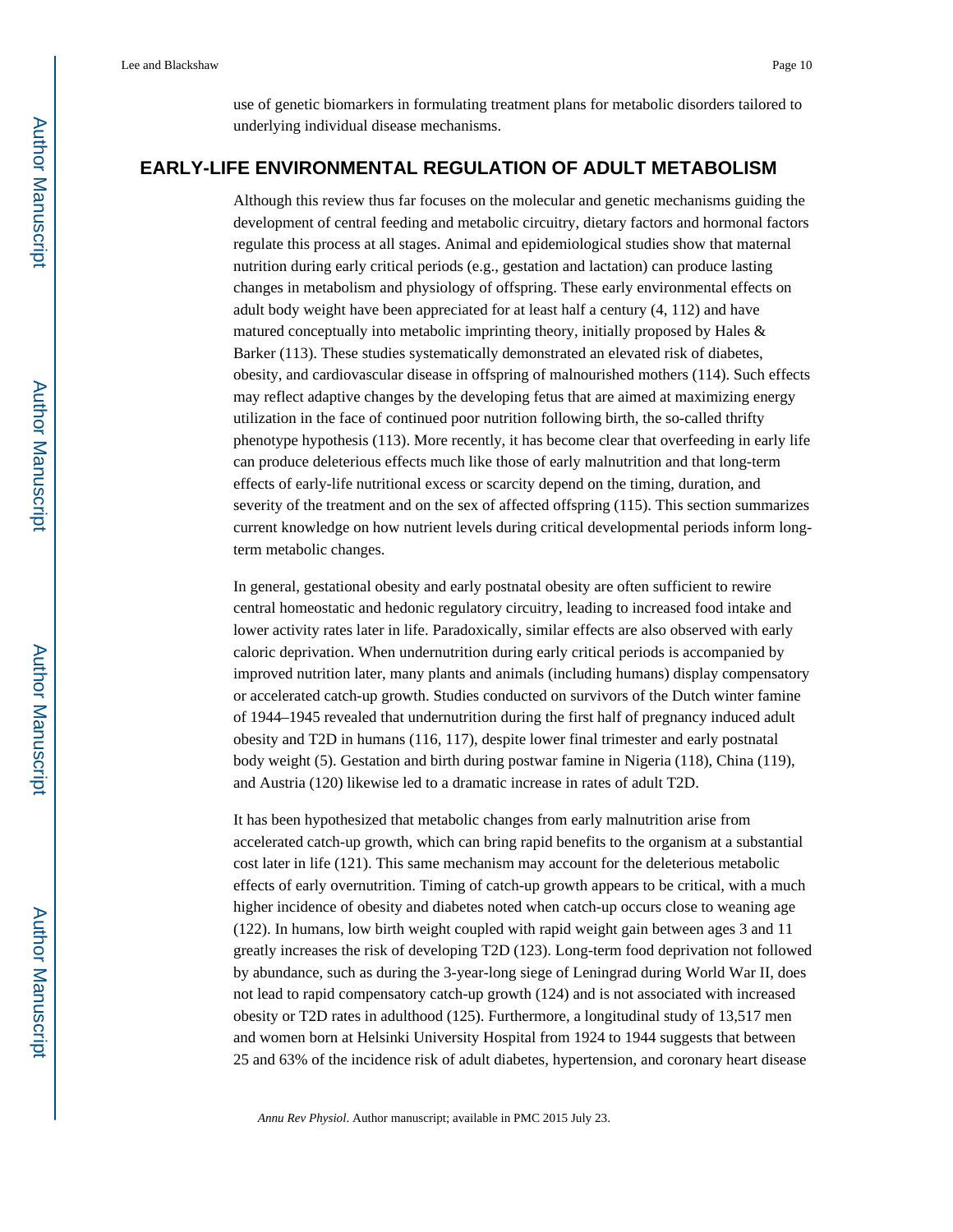may be attributed to low birth weight and/or to accelerated newborn-to-adolescent weight gain (123).

#### **Gestational and Postnatal Undernutrition**

Although maternal undernutrition can elevate obesity andT2Drisk in offspring, this effect depends on the timing and duration of caloric restriction. Undernutrition during the first half of human pregnancy increases obesity risk in offspring, whereas undernutrition during the final trimester or first few postnatal months is associated with lower adult body weight (5). Fetuses exposed to nutritional deprivation have impaired glucose tolerance (116) and higher food intake and adiposity (126, 127). Nutritional deprivation in animal models reduces sympathetic innervation of white adipose tissue in male, but not female, mice (128). Gestational caloric restriction increases cell proliferation in the PvN, VMH, ArcN, and ME in the early postnatal period, most likely reflecting increased gliogenesis or ongoing reactive gliosis (129). However, a 20% caloric restriction during early gestation  $(E1-12)$  in rats reduces both Npy and Pomc neuron numbers in the ArcN, along with decreases in both *LepR* and *InsR* mRNA(130). Caloric restriction likewise blunts the postnatal surge in leptin and inhibits the formation of ArcN-PvN melanocortinergic projections (131). Maternal malnutrition during lactation can likewise have detrimental effects on offspring and is associated with higher risks of obesity and leptin resistance (132).

#### **Gestational and Early Postnatal Overnutrition**

Recent reports of an association between excessive weight in human pregnancy and the BMI of adolescent children support the developmental overnutrition hypothesis, suggesting that maternal obesity may predispose offspring to increased obesity risk (133, 134). Animal studies confirmed maternal obesity as causal for elevated adult hyperphagia and obesity in progeny (135). Neonatal offspring of obese dams display amplified and prolonged leptin surges, which may remodel postnatal central feeding circuitry (136). Hypothalamic *Fto*  mRNA expression is also upregulated by maternal obesity, and the level of such expression is correlated with higher visceral fat in adulthood (108). Early neonatal overfeeding is likewise a risk factor for adult obesity and metabolic disorders, leading to leptin resistance (137), consistent with higher hypothalamic *SOCS3* expression and lower STAT3 activity levels in adult rats; both of these transcription factors participate in leptin signaling (138). Moreover, in rodents, the metabolic risks of maternal obesity and postweaning HFD consumption are additive and cumulative (139).

#### **Gestational Diabetes**

In a similar vein, offspring of diabetic mothers are predisposed to obesity and T2D later in life. As in humans, murine gestational diabetes (GD) elevates body weight of offspring (140) and reduces mean neuronal areas in both the PvN and the VMH (141). More *Npy*positive neurons were observed in the ArcN of both neonatal and adult offspring of GD mothers (141). Neural projections from the ArcN to the PvN are also markedly reduced in progeny of insulin-deficient dams (140). These data show that GD leads to structural changes in central feeding circuitry.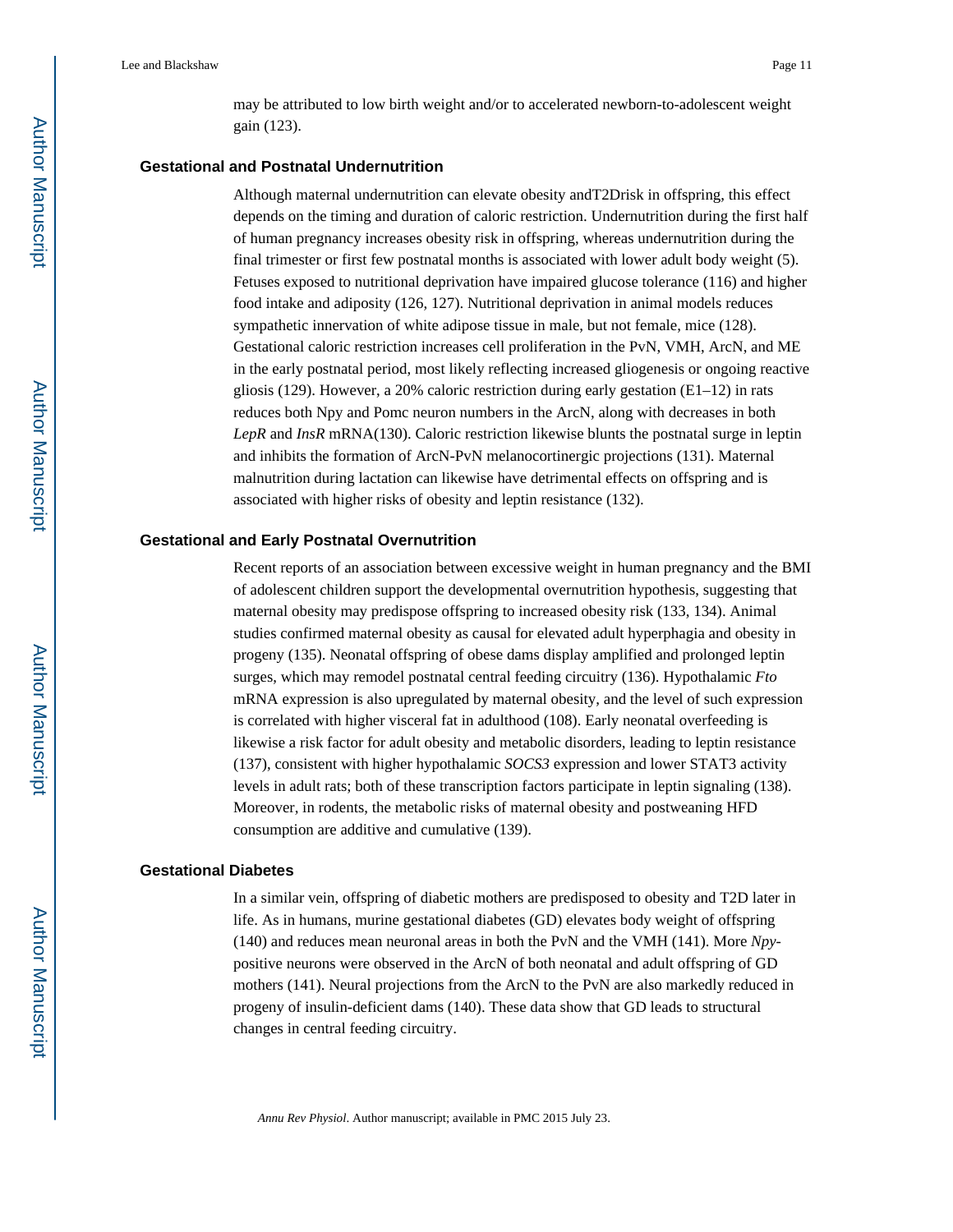#### **Dietary Signals that Control Development of Central Feeding Circuitry**

Epidemiological studies indicate that low maternal intake of dairy and meat protein in late pregnancy is associated with low birth weight (142). In animal models, a gestational lowprotein diet (LPD) also results in offspring with lower body weight, as well as in hypoglycemia and hypoinsulinemia (143). Significant structural changes in the hypothalami of LPD dams' progeny include increased VMH volume and increased VMH and PvN neuron density; both the PvN and the LH also showed increased Npy and Agrp immunoreactivity (129, 143, 144). Although a minimal amount of maternal protein intake is necessary for proper central-feeding-circuitry development, excessive dietary protein in early life likewise has long-term deleterious effects on metabolism. In animals, a gestational high-protein diet (HPD) leads to increased adiposity and to decreased energy expenditure in adult offspring (145), and epidemiological studies suggest that similar effects may occur in humans (146).

A high-carbohydrate diet (HCD) during gestation induces leptin and insulin resistance and increases *Npy* and *Agrp* mRNA expression in the ArcN. However, in contrast to HPD and HFD, HCD does not increase offspring weight gain (147). Supplementation of maternal diets with 20% fructose have yielded inconsistent metabolic effects in offspring; one study reported elevated blood leptin and glucose in P10 female rat pups, but not in male rat pups, although whether this effect persisted into adulthood was unclear (148). Another study reported high body weights in adult offspring of mothers fed 20% fructose during gestation (149). It is uncertain whether any observed long-term effects of carbohydrate supplementation resulted from carbohydrates per se or simply from excess caloric intake, as control diets tested in these studies were not isocaloric. The pressing need for additional studies on this topic is highlighted by multiple epidemiological studies that link increased consumption of high-fructose corn syrup with elevated childhood obesity rates, suggesting a possible effect of this supplement on metabolic imprinting (150, 151).

In contrast, it is well established that maternal HFD is a major trigger for long-term deleterious effects on progeny body weight and metabolism (152). HFD increases protein, cholesterol, and triglyceride content in breast milk, elevating total caloric and fat intake in nursing pups (153). In rats, maternal HFD during gestation or nursing increased body weight, adiposity, food consumption, and plasma leptin concentration in pups and led to impaired glucose tolerance and leptin resistance (154). Some studies reported these effects to be sexually dimorphic, with increased adult adiposity and hyperphagia observed only in male progeny, although impaired glucose tolerance occurred in offspring of both sexes (153, 154). In contrast, other studies reported no sex differences in these effects (155).

#### **High-Fat Diet and Regulation of Embryonic and Postnatal Neurogenesis**

HFD appears to mediate long-term effects on feeding through controlling the generation and differentiation of hypothalamic neurons. The offspring of pregnant rats fed HFD between E6 and P15 showed elevated hypothalamic cell proliferation at E14, as measured by BrdU incorporation. At later time points, offspring exposed to HFD showed selective increases in neuronal number in the PvN and the LH, but not in the ArcN. Selective increases in the number of galanin- and dynorphin-expressing cells were observed in PvN, along with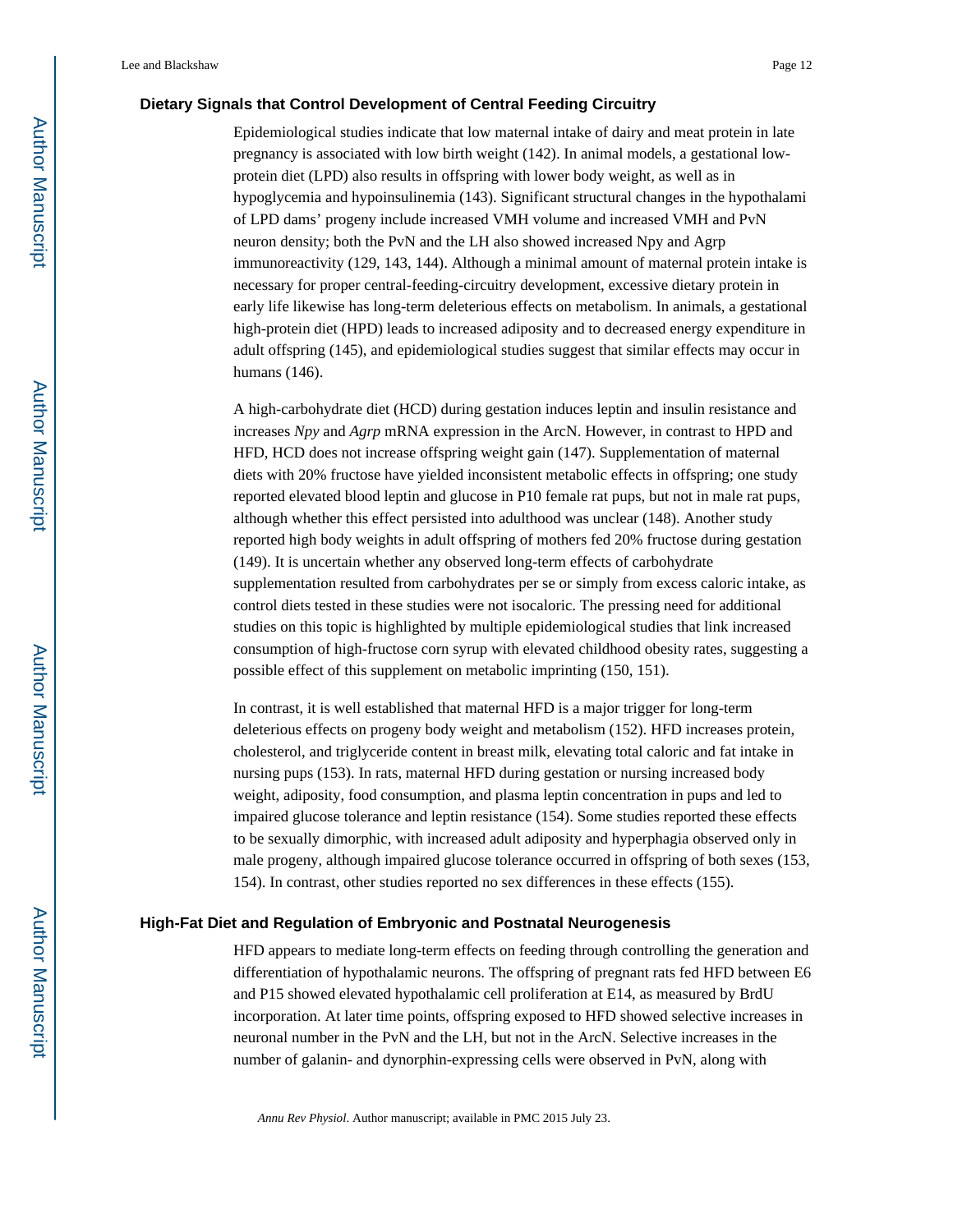increases in orexin in the LH and increases in body weight and adiposity (155). Because these neuropeptides are sometimes orexigenic, these findings suggest that embryonic HFD may stimulate the production of neurons that promote food intake.

Several recent studies reported that HFD also controls neurogenesis in the postnatal hypothalamus, although other studies report opposing effects of HFD on neurogenesis and body weight. One possible explanation for this apparent contradiction is differences in the ages and sexes of the animals tested, as Li et al. (60) examined 3–6-month-old males, whereas Lee et al. (72) examined 6–11-week-old females. Furthermore, the two studies targeted different hypothalamic regions, suggesting that hypothalamic parenchymal neural progenitors may predominantly generate anorexigenic neurons, whereas ME tanycytic neural progenitors may predominantly generate orexigenic neurons. In addition, Li et al. (60) examined mice exposed to HFD over several months, while Lee et al. (72) administered HFD for only one month. The recent finding that HFD induces a rapid and transient stimulation of neurogenesis in ventrobasal hypothalami of adult female mice, as measured by BrdU incorporation (156), may underlie the increase in neurogenesis in ME observed by Lee et al. (72). Finally, different hypothalamic neural progenitor pools may produce different sets of anorexigenic or orexigenic neurons in response to changes in nutritional availability, which would also explain the different physiological and inflammatory responses to acute versus chronic HFD (157). These newly adult-born neurons may respond to short-term changes in nutrient availability and may ultimately affect long-term energy homeostasis (158).

#### **Diet-Regulated Hormonal Signals**

Changes in gestational or early postnatal diet may trigger long-term changes in feeding regulatory circuitries by affecting known hormone signaling pathways involved in energy homeostasis. Among these, the most heavily studied hormones are leptin and insulin, which are tightly regulated by fatty acid and carbohydrate levels, respectively. Leptin readily crosses the placenta (159), relaying maternal dietary status to the fetus. In contrast, insulin crosses the placenta poorly (160), but because insulin is produced in fetal pancreatic β cells before most hypothalamic neurogenesis begins, it can potentially regulate the earliest stages of central-feeding-circuitry development. Both leptin and insulin promote proliferation in neurosphere cultures of fetal rat hypothalamus, whereas low birth weight leads to depletion of hypothalamic neural progenitor cells in neurosphere assays (161, 162). Furthermore, intrahypothalamic infusion of insulin in neonatal rats led to a decrease in neuronal cell size in the VMH, with a corresponding increase in neuronal size in the DMH, indicating that hypothalamic nuclei important for regulating feeding exhibit a differential susceptibility to the developmental effects of insulin signaling (163).

Leptin plays a critical neurotrophic role for ArcN projection neurons. In rodents, ArcN projections are immature at birth and innervate, in succession, the DMH, PvN, and LH within distinct temporal windows (164). Axonal outgrowth and pathfinding from the ArcN to the PvN are leptin dependent (136), with innervation coinciding with a dramatic increase in circulating leptin levels during the second postnatal week in mice (165). Absence of leptin during this stage disrupts the formation of axonal projections from the ArcN to the PvN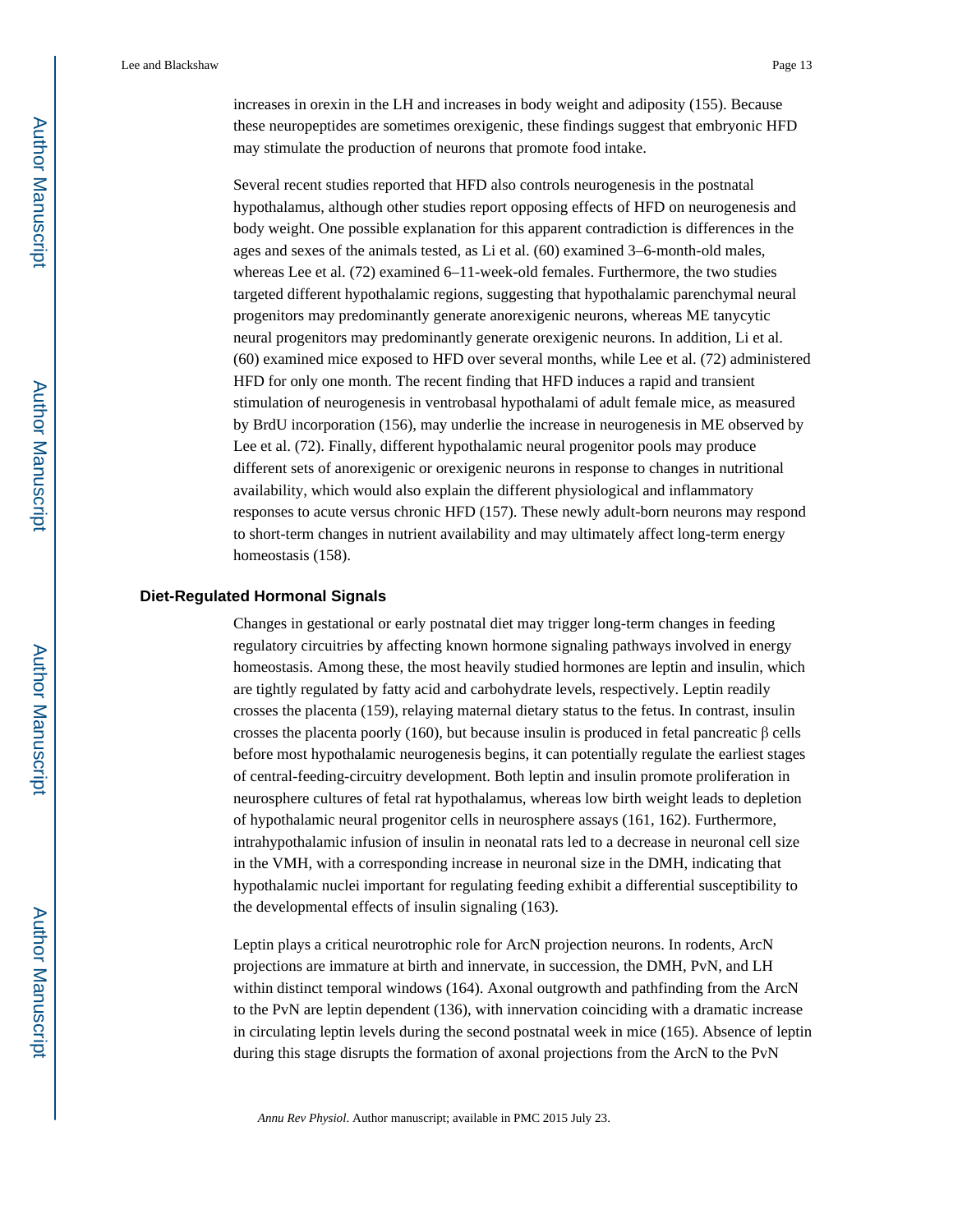(136), whereas a premature surge in leptin levels increases the density of these projections (166). Leptin exerts different effects on the targeting of Agrp and Pomc axonal projections: Leptin-deficient mice exhibit reduced Agrp and Pomc innervation of PvN neuroendocrine cells, whereas only Agrp innervation of preautonomic NTS neurons is affected in these animals. Leptin also induces rapid changes in the strength and number of excitatory and inhibitory synapses contacting ArcN neurons that express either *Npy* or *Pomc*; the opposite effects are observed with ghrelin (167).

Leptin regulates hypothalamic circuitry development by different signaling mechanisms downstream of the leptin receptor (LepR), activating both Stat3 phosphorylation and PI3K/Akt/Erk signaling. The formation of Agrp projections to the PvN requires LepRdependent activation of both Stat3 and Erk1/2, whereas leptin-dependent formation of Pomc projections requires only Stat3 phosphorylation (168). LepR-dependent phosphorylation of Stat3 triggers the nuclear entry of Stat3, allowing it to activate transcription. Erk and Akt signaling in turn triggers phosphorylation of the transcription factor FoxO1 and inhibits nuclear entry of Stat3. Erk and Akt act in a mutually antagonistic manner in appetiteregulating neurons of the ArcN. FoxO1 directly activates transcription of *Agrp* and inhibits Stat3-dependent activation of *Pomc* transcription, whereas Stat3 in turn inhibits *Agrp*  transcription (169).

#### **Hypothalamic Inflammation and Cellular Stress**

Recent studies observed elevated levels of circulating cytokines and adipokines prior to the induction of overnutrition-related diseases such as obesity andT2D(170, 171), suggesting that metabolic inflammation may be a cause, rather than just an effect, of metabolic diseases (172). This hypothesis is supported by animal studies showing increased proinflammatory cytokine (IL1β, IL6, TNFα) and Nfκb pathway gene expression in the hypothalamus, along with an induction of reactive hypothalamic gliosis, shortly after introduction of HFD (3– 7days) (157, 173). Central activation and inactivation of Nfκb signaling in the mediobasal hypothalamus show that this pathway plays a central role in regulating body weight (174). Selective activation of Nf<sub>K</sub>b signaling in putative neural progenitors in ArcN parenchyma inhibits adult neurogenesis, pointing to one potential pathway by which hypothalamic inflammation can trigger long-term changes in body weight (72).

Although a proinflammatory environment precedes the incidence of overnutrition-related diseases in adolescence and adulthood, it remains unclear how Nfκb and cytokines might modulate central-feeding-circuitry development during maternal overnutrition. In adult mice, Nfκb signaling inhibits the expression of *Socs3*, a critical inhibitor of both insulin signaling and leptin signaling in the hypothalamus (174). HFD likewise downregulates hypothalamic *Socs3* expression, a process that occurs at least in part through activation of the endoplasmic reticulum (ER) stress response (174). Interestingly, direct pharmacological activation of the ER stress response through icv administration of thapsigargin blocks the anorexigenic effects of both leptin and insulin; such a mechanism involving a change in the ER stress response may underlie leptin resistance associated with overnutrition (175). As in adults, exposure to maternal circulating cytokines may help program metabolic neural circuits in the developing fetal hypothalamus. Maternal overnutrition may also activate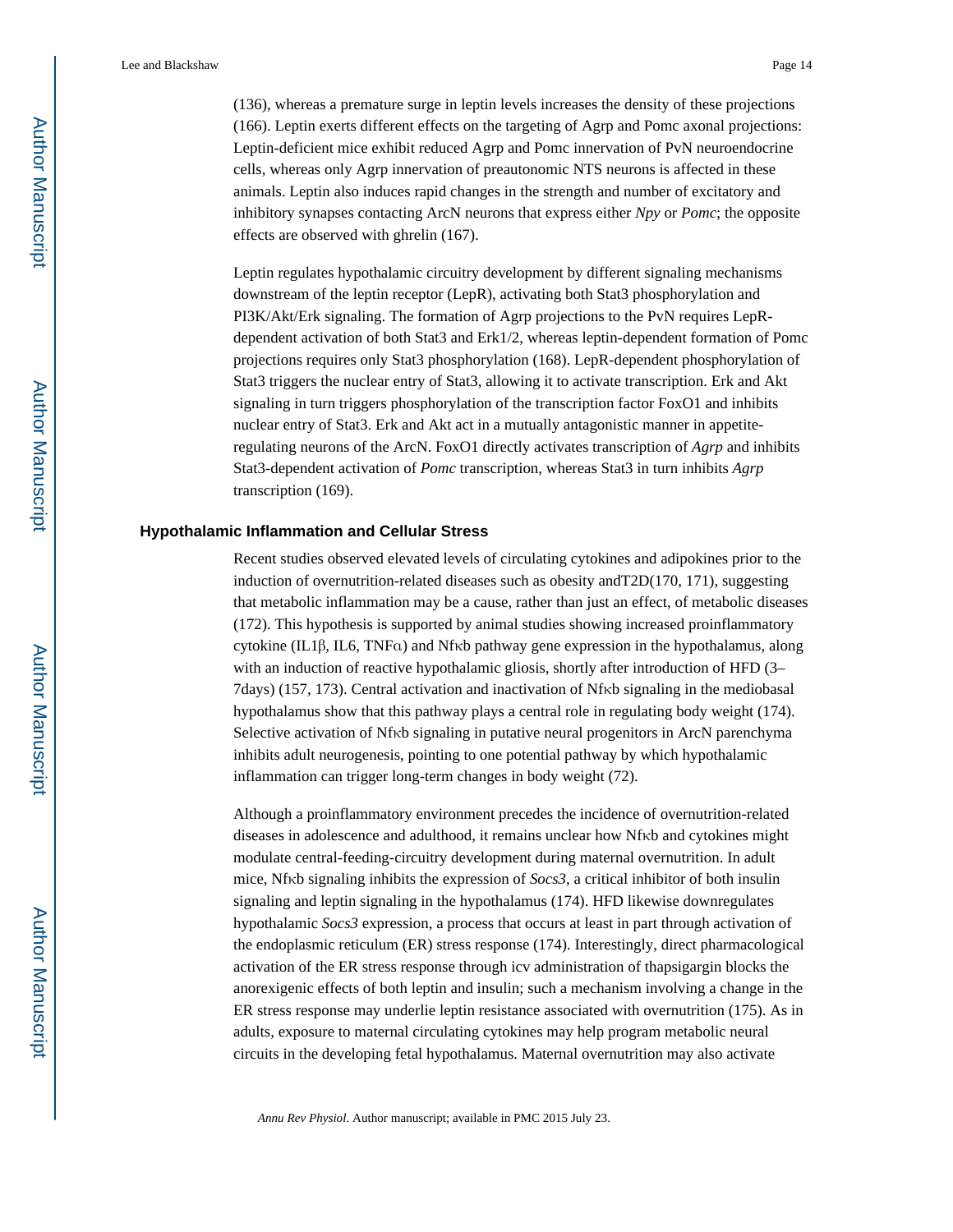hypothalamic Nfκb signaling, leading to insulin and leptin resistance, which may in turn trigger long-lasting epigenetic changes in hypothalamic neurons regulating feeding and metabolism (176, 177). Thus far, however, the precise mechanism by which a dietary increase in fatty acids leads to systemic hypothalamic inflammation remains to be determined.

#### **Psychosocial Stress and the Hypothalamic-Pituitary-Adrenal Axis**

Accumulating evidence suggests that gestational stress or early postnatal stress increases the susceptibility of offspring to diet-induced obesity and metabolic disorders (178, 179). Elevated stress—which may be dietary, physical, or psychological—increases energy storage through multiple mechanisms. Stressed pregnant dams give birth to offspring that gain more weight and have greater adiposity than do control littermates. Consistent with their body composition, offspring of stressed dams are hyperleptinemic and hyperinsulinemic at weaning. However, these effects are reversible: Weaning onto a standard chow diet reverses early signs of obesity. Metabolic effects of perinatal stress are likely mediated by increases in the hypothalamic releasing hormone Crh and the subsequent elevation of glucocorticoids, which acutely influence food intake levels (180) and can chronically induce the symptoms of metabolic syndrome, including glucose intolerance, hyperlipidemia, and hyperinsulinemia (181).

#### **Epigenetic Regulation of Metabolic Imprinting**

Developmental epigenetic modification of genes important for the function of central feeding circuitry may be a critical mechanistic component of metabolic imprinting. In maternal undernutrition studies of pregnant sheep, offspring had reduced DNA methylation of the *Pomc* and *glucocorticoid receptor* (*Gr*) promoters. Alterations in *Gr* methylation were restricted to the hypothalamus, with no changes observed in the hippocampus (182). In another study, mice exposed to HFD during the embryonic and preweaning periods had hypomethylation of the vesicular dopamine transporter (*Dat*), the µ-opioid receptor (*Mor*), and preproenkephalin (*Penk*) promoters in the brain (183). These effects were associated with elevated *Dat* expression in the VTA, the NAcc, and the prefrontal cortex, but with reduced expression in the hypothalamus. There was increased expression of *Mor* and *Penk*  in all these areas, suggesting that hedonic aspects of feeding may be altered in these animals. As with most examples of epigenetic changes induced by environmental signals, the mechanism by which these modifications are selectively targeted to the regulatory regions of these specific genes is unclear.

#### **Reversing the Deleterious Effects of Metabolic Imprinting**

Given that early-life exposure to challenging nutritional environments can produce deleterious metabolic effects in adulthood, one might ask whether there are any available interventional strategies that would mitigate the preclinical risks for metabolic disorders. Some studies suggest that low-cost and essentially risk-free environmental changes may blunt the developmental effects of metabolic imprinting. For example, a 3-week period of wheel running in rats fed HFD in early postnatal life leads to sustained increases in leptin sensitivity in adulthood (184). Enriched environmental conditions (EEC) are even more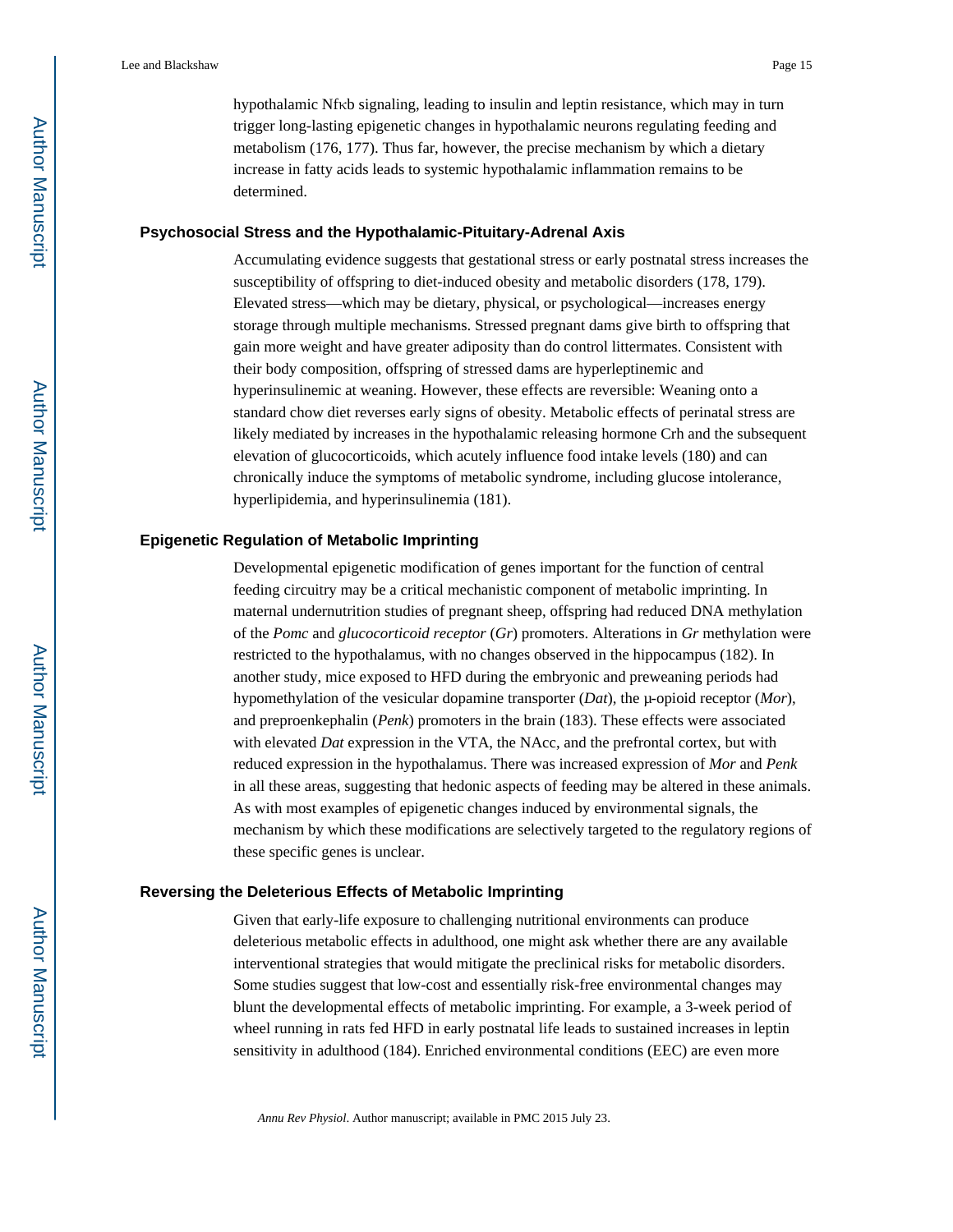potent in reversing prenatal HFD-induced leptin resistance, triggering ArcN synaptic changes that increase Pomc neuron excitability and decrease Agrp neuron excitability (185). The impact of EEC is age dependent, with the greatest impact on the leptin-hypothalamic axis when environmental stimulation is applied during postnatal development. In corroboration, previous studies on the cerebral cortex found that early EEC accelerates neuronal maturation through an IGF1-dependent mechanism (186).

EEC may also alter central feeding circuitries by regulating *Bdnf* expression. Hypothalamic *Bdnf* mRNA is selectively upregulated by EEC, with a 2-week exposure inducing a twofold increase in *Bdnf* expression in the ArcN and VMH of young adult mice (187). Hypothalamic Bdnf potently inhibits both feeding and fat storage (18, 188, 189), and hypothalamic knockdown of *Bdnf* blocks EEC effects on circulating leptin levels (187). Pharmacological approaches may mimic the effects of early EEC at later stages of development. In the visual cortex, fluoxetine administration induces *Bdnf* expression, restoring ocular dominance plasticity in adulthood (190, 191). The prominent role of Bdnf in regulating the development and function of central hypothalamic feeding circuitry suggests that a similar, targeted approach may prove useful here.

## **CONCLUSIONS AND FUTURE DIRECTIONS**

Our understanding of the neurodevelopmental regulation of metabolism and the central mechanisms regulating feeding has exploded in the past decade. We now know the key peripheral signals communicating hunger and satiety to the brain, along with at least a subset of the first-order hypothalamic neurons that relay these signals. Our understanding of the genetics of body weight and hypothalamic development has advanced to the point that clear links between defective hypothalamic differentiation and early-onset obesity can be made. Finally and most importantly, a plethora of both animal and human studies have convincingly established the link between (*a*) both over- and undernutrition early in life and (*b*) metabolic disturbances in adulthood.

Despite this, much work remains to be done, and we remain ignorant of many fundamental aspects of this system and its development. We still know only the barest outlines of centralfeeding-circuitry organization. We are only just beginning to identify postsynaptic targets of the Pomc and Agrp neurons of the ArcN and to study their role in regulating feeding and satiety. Ghrelin, leptin, and insulin modulate the activity of multiple different neuronal subtypes in the hypothalamus and brain stem, and the precise identity of these neurons and their role in regulating feeding remain to be determined. Other hypothalamic neuronal subtypes are in turn connected to neurons responsive to dietary hormones; ultimately, these connections signal hunger, satiety, and the hedonistic aspects of feeding. Finally, virtually all studies of central feeding circuitry thus far have focused on identifying cells that acutely regulate food intake. However, early-life metabolic imprinting often leads to only modest increases in adult food intake that act gradually to increase adult body weight and T2D risk. Thus, neuronal subtypes that remain entirely unidentified may control long-term changes in food intake. Even with the advent of powerful new tools of optical and chemical genetics that allow for reversible and selective activation of individual neuronal subtypes, the tremendous molecular heterogeneity of the hypothalamus makes this problem particularly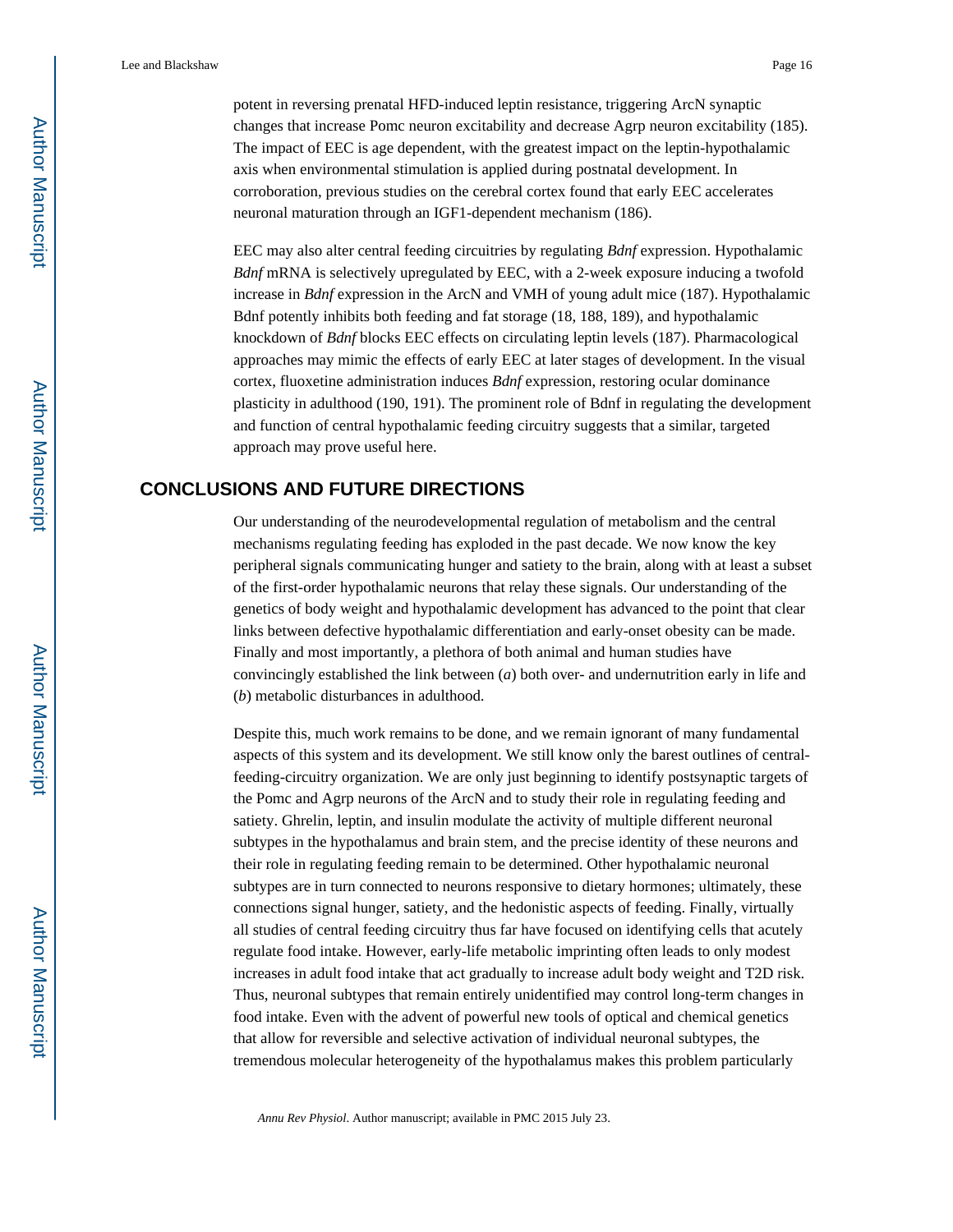challenging. The availability of public repositories of molecular markers and regional connectivity through the Allen Brain Atlas (192), coupled with new technologies for comprehensive identification of neuronal subtypes activated by specific physiological stimuli (193), will contribute importantly to expanding our understanding of central feeding circuitry.

Knowledge of the genetic networks controlling regional specification, cell identity, and neuronal connectivity in the hypothalamus and in the brain stem is even less well developed than our understanding of central feeding circuitry. The anatomy of these structures is highly complex, particularly at the early stages of development. Unraveling the complexity of the hypothalamus has historically been hampered by the lack of robust regional and cell subtype–specific molecular markers. However, the recent publication of an annotated molecular atlas of the developing hypothalamus, along with the release of in situ hybridization data for several thousand genes from mouse embryos of multiple different developmental stages (30, 194), has gone a long way toward bypassing this roadblock. When combined with the availability of conditional alleles for hundreds of genes, intersectional genetic approaches can be designed to selectively study how candidate genes guide the development of specific cell types that compose the neural feeding circuitry (195, 196). This intersectional approach can also directly determine the contribution of individual neuronal cell types to feeding regulation, provided that mutant animals survive gestation. In addition, new, robust assays for feeding and metabolism will allow investigators in the field to use powerful genetic tools available in zebra fish (197–199). The next few years will likely see much progress both in our understanding of how central neural circuitry controlling feeding is assembled during development and in the extent to which genetic variants influencing body weight and metabolism disrupt this process.

This work will complement and provide firm mechanistic insight into the flood of human genetic data now being generated. Dozens of both rare and common genetic variants that predispose humans to early-onset differences in body weight and metabolism will be identified in the next few years, although in most cases how these variants produce these changes will be unclear. The same genetic approaches and model organisms used for defining the development of central feeding circuitries can also be employed to ask whether and how these genetic variations account for juvenile obesity and diabetes.

Finally, despite compelling evidence that gestational and early postnatal dietary signals induce long-lasting changes in body weight and metabolism, precisely how the developing brain senses nutrient status is still unclear. What are the relative contributions of peripheral hormonal signals like insulin and leptin compared with local sensing of metabolites by the mTor pathway or, in the case of HFD, by inflammation? When and where these signals act are likewise unclear. What are the critical periods in which over- and underfeeding exert long-term effects on central feeding circuitry? Do these signals trigger shifts in cell identity, neural connectivity, and/or synapse formation?

Knowing precisely where to look for such dietary-induced changes in neuronal differentiation is challenging. However, it should become possible to more precisely correlate changes in diet and hormonal levels with long-term alterations in feeding circuitry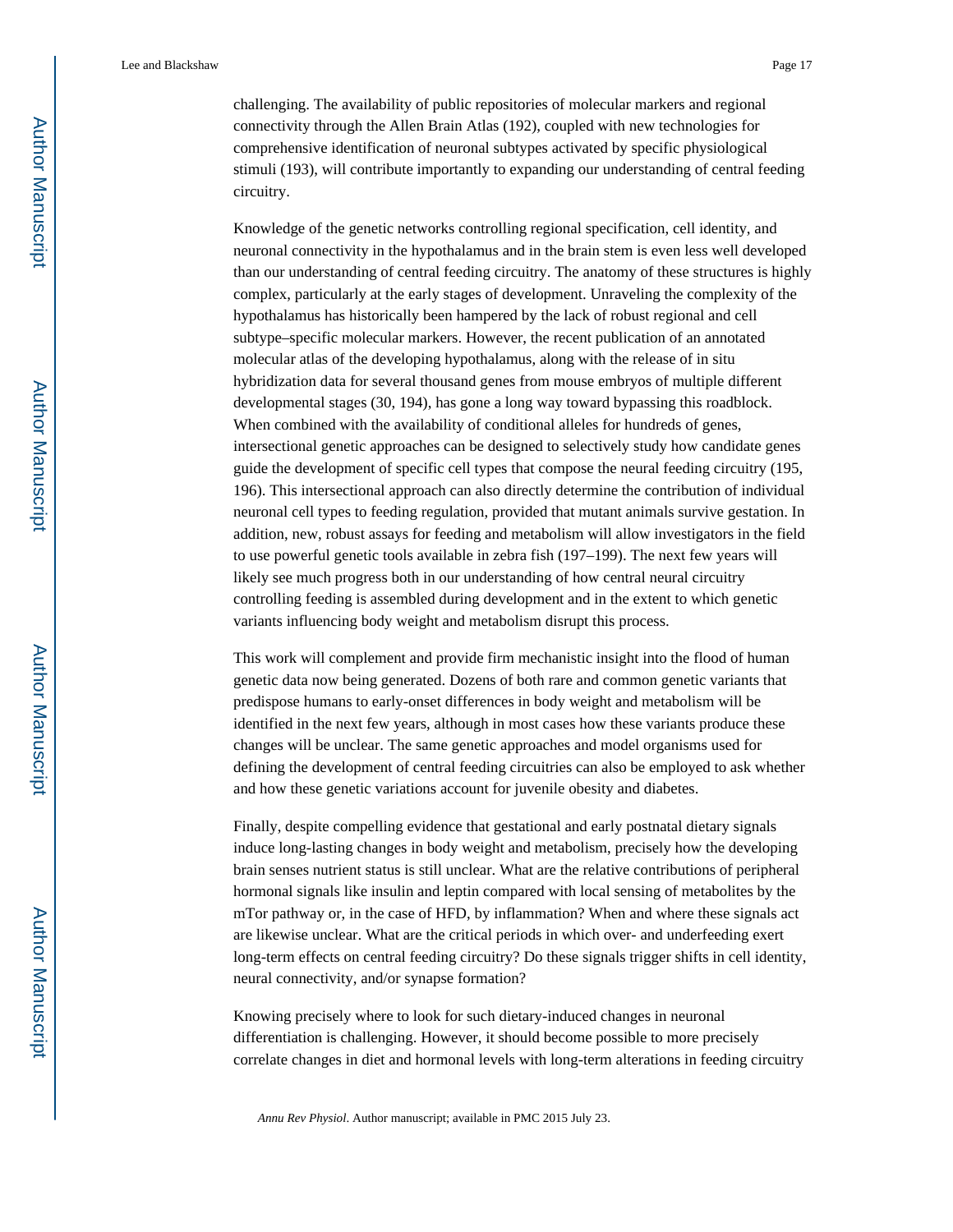as our understanding of central feeding circuitry expands; as global changes in gene expression triggered by dietary signals emerge; and as new technologies develop for the rapid visualization of developmental changes in neuronal subtype, connectivity, and morphology (200). As these new data converge with a basic understanding of normal hypothalamic development and the dietary signaling pathways, the molecular and cellular mechanisms mediating metabolic imprinting should ultimately be resolved. This knowledge can then serve as the basis for therapies aimed at halting or reversing the public health crisis now building as a result of the obesity epidemic.

## **ACKNOWLEDGMENTS**

We thank W. Yap, T. Moran, and J. Bedont for helpful feedback on the manuscript.

## **Glossary**

| T <sub>2</sub> D | type 2 diabetes                      |
|------------------|--------------------------------------|
| ArcN             | hypothalamic arcuate nucleus         |
| <b>Npy</b>       | neuropeptide Y                       |
| Agrp             | agouti gene-related peptide          |
| Pomc             | pro-opiomelanocortin                 |
| a-MSH            | a-melanocyte-stimulating hormone     |
| PvN              | paraventricular hypothalamic nucleus |
| <b>DVC</b>       | dorsal vagal complex                 |
| <b>NTS</b>       | nucleus of the tractus solitarius    |
| <b>ME</b>        | median eminence                      |
| LH               | lateral hypothalamus                 |
| <b>VMH</b>       | ventromedial hypothalamus            |
| <b>Bdnf</b>      | brain-derived neurotrophic factor    |
| <b>DMH</b>       | dorsomedial hypothalamic nucleus     |
| <b>Trh</b>       | thyrotrophin-releasing hormone       |
| <b>VTA</b>       | ventral tegmental area               |
| <b>NAcc</b>      | nucleus accumbens                    |
| <b>Shh</b>       | sonic hedgehog                       |
| <b>HFD</b>       | high-fat diet                        |
| <b>BrdU</b>      | bromodeoxyuridine                    |
| Cntf             | ciliary neurotrophic factor          |
| <b>LPD</b>       | low-protein diet                     |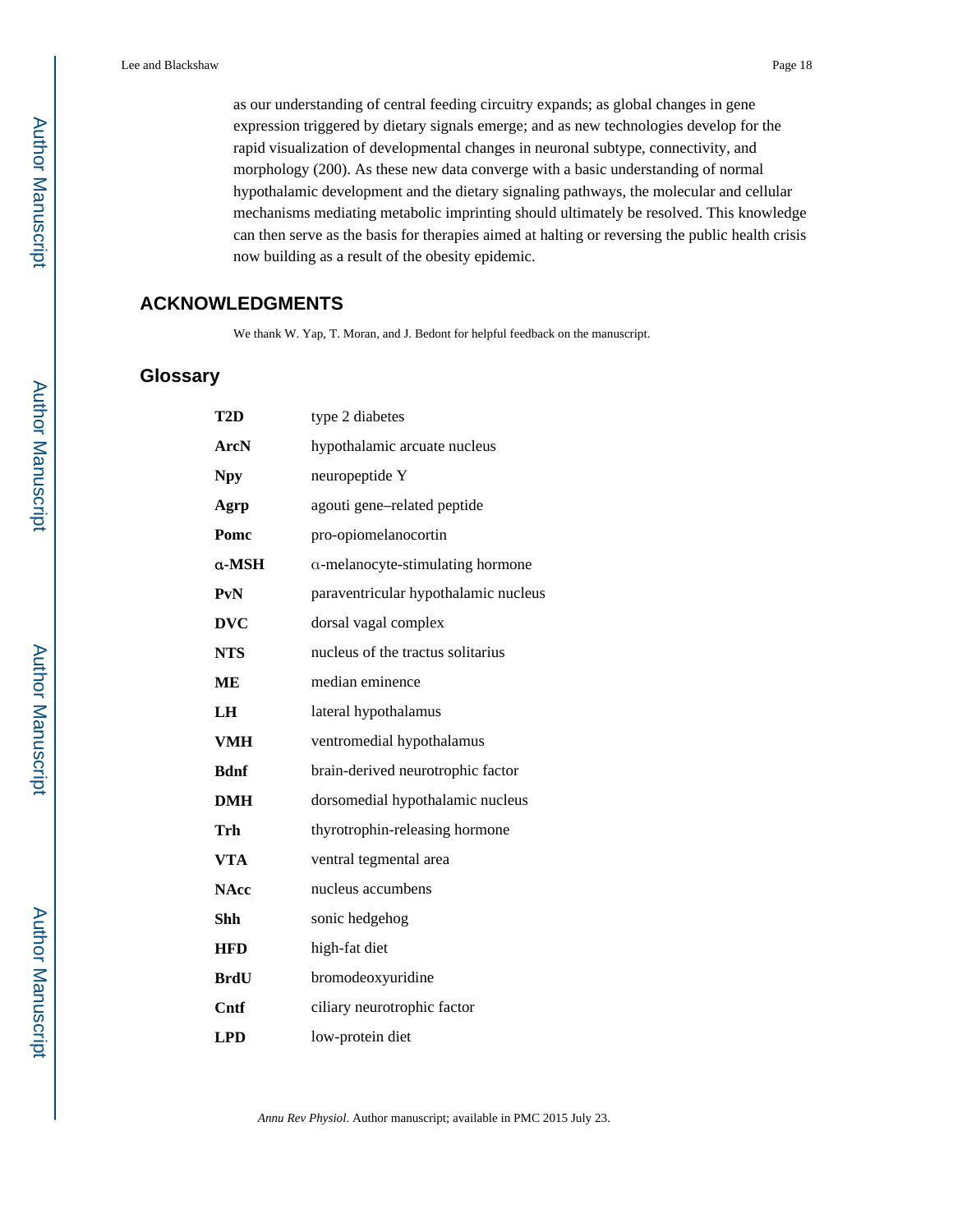| <b>HPD</b> | high-protein diet                 |
|------------|-----------------------------------|
| <b>HCD</b> | high-carbohydrate diet            |
| EEC        | enriched environmental conditions |

## **LITERATURE CITED**

- 1. Swinburn BA, Sacks G, Hall KD, McPherson K, Finegood DT, et al. The global obesity pandemic: shaped by global drivers and local environments. Lancet. 2011; 378:804–814. [PubMed: 21872749]
- 2. de Onis M, Blossner M, Borghi E. Global prevalence and trends of overweight and obesity among preschool children. Am. J. Clin. Nutr. 2010; 92:1257–1264. [PubMed: 20861173]
- 3. Pinhas-Hamiel O, Zeitler P. The global spread of type 2 diabetes mellitus in children and adolescents. J. Pediatr. 2005; 146:693–700. [PubMed: 15870677]
- 4. Widdowson EM, McCance RA. The effect of finite periods of undernutrition at different ages on the composition and subsequent development of the rat. Proc. R. Soc. B. 1963; 158:329–342. [PubMed: 14070049]
- 5. Ravelli GP, Stein ZA, Susser MW. Obesity in young men after famine exposure in utero and early infancy. N. Engl. J. Med. 1976; 295:349–353. [PubMed: 934222]
- 6. Levin BE. Metabolic imprinting: critical impact of the perinatal environment on the regulation of energy homeostasis. Philos. Trans. R. Soc. B. 2006; 361:1107–1121.
- 7. Popkin BM, Conde W, Hou N, Monteiro C. Is there a lag globally in overweight trends for children compared with adults? Obesity. 2006; 14:1846–1853. [PubMed: 17062816]
- 8. Gao Q, Horvath TL. Neurobiology of feeding and energy expenditure. Annu. Rev. Neurosci. 2007; 30:367–398. [PubMed: 17506645]
- 9. Aponte Y, Atasoy D, Sternson SM. AGRP neurons are sufficient to orchestrate feeding behavior rapidly and without training. Nat. Neurosci. 2011; 14:351–355. [PubMed: 21209617]
- 10. Atasoy D, Betley JN, Su HH, Sternson SM. Deconstruction of a neural circuit for hunger. Nature. 2012; 488:172–177. [PubMed: 22801496]
- 11. Yang Y, Atasoy D, Su HH, Sternson SM. Hunger states switch a flip-flop memory circuit via a synaptic AMPK-dependent positive feedback loop. Cell. 2011; 146:992–1003. [PubMed: 21925320]
- 12. Ellacott KL, Halatchev IG, Cone RD. Characterization of leptin-responsive neurons in the caudal brainstem. Endocrinology. 2006; 147:3190–3195. [PubMed: 16601142]
- 13. Huo L, Grill HJ, Bjorbaek C. Divergent regulation of proopiomelanocortin neurons by leptin in the nucleus of the solitary tract and in the arcuate hypothalamic nucleus. Diabetes. 2006; 55:567–573. [PubMed: 16505217]
- 14. Kirchgessner AL, Sclafani A. PVN-hindbrain pathway involved in the hypothalamic hyperphagiaobesity syndrome. Physiol. Behav. 1988; 42:517–528. [PubMed: 3166142]
- 15. Teitelbaum P, Epstein AN. The lateral hypothalamic syndrome: recovery of feeding and drinking after lateral hypothalamic lesions. Psychol. Rev. 1962; 69:74–90. [PubMed: 13920110]
- 16. Wn Q, Boyle MP, Palmiter RD. Loss of GABAergic signaling by AgRP neurons to the parabrachial nucleus leads to starvation. Cell. 2009; 137:1225–1234. [PubMed: 19563755]
- 17. Suzuki T, Sugiyama Y, Yates BJ. Integrative responses of neurons in parabrachial nuclei to a nauseogenic gastrointestinal stimulus and vestibular stimulation in vertical planes. Am. J. Physiol. Regul. Integr. Comp. Physiol. 2012; 302:R965–R975. [PubMed: 22277934]
- 18. Xu B, Goulding EH, Zang K, Cepoi D, Cone RD, et al. Brain-derived neurotrophic factor regulates energy balance downstream of melanocortin-4 receptor. Nat. Neurosci. 2003; 6:736–742. [PubMed: 12796784]
- 19. Chen P, Williams SM, Grove KL, Smith MS. Melanocortin 4 receptor–mediated hyperphagia and activation of neuropeptide Y expression in the dorsomedial hypothalamus during lactation. J. Neurosci. 2004; 24:5091–5100. [PubMed: 15175378]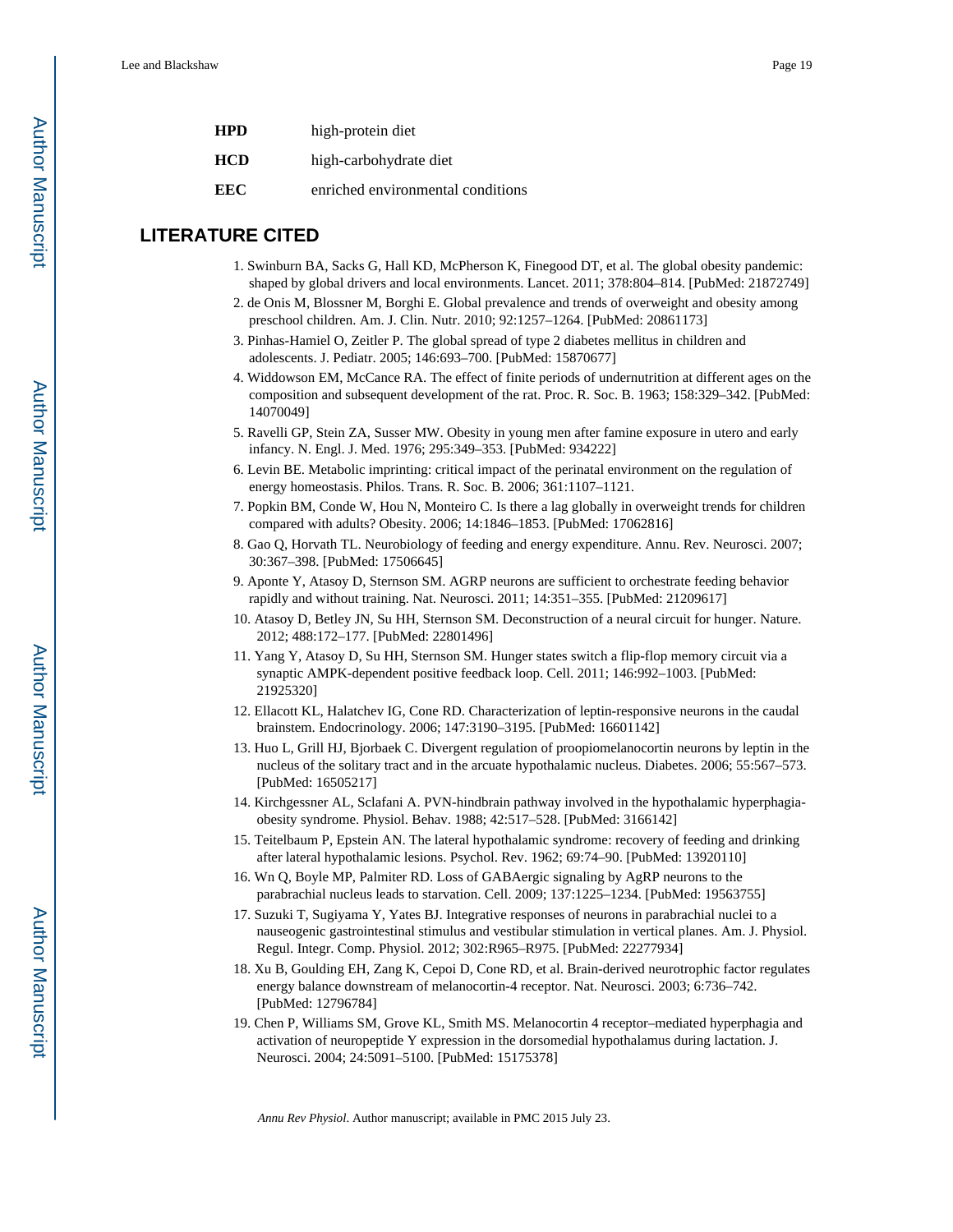- 20. Naleid AM, Grace MK, Cummings DE, Levine AS. Ghrelin induces feeding in the mesolimbic reward pathway between the ventral tegmental area and the nucleus accumbens. Peptides. 2005; 26:2274–2279. [PubMed: 16137788]
- 21. Hommel JD, Trinko R, Sears RM, Georgescu D, Liu ZW, et al. Leptin receptor signaling in midbrain dopamine neurons regulates feeding. Neuron. 2006; 51:801–810. [PubMed: 16982424]
- 22. Mebel DM, Wong JC, Dong YJ, Borgland SL. Insulin in the ventral tegmental area reduces hedonic feeding and suppresses dopamine concentration via increased reuptake. Eur. J. Neurosci. 2012; 36:2336–2346. [PubMed: 22712725]
- 23. King CM, Hentges ST. Relative number and distribution of murine hypothalamic proopiomelanocortin neurons innervating distinct target sites. PLoS ONE. 2011; 6:e25864. [PubMed: 21991375]
- 24. Roseberry AG. Altered feeding and body weight following melanocortin administration to the ventral tegmental area in adult rats. Psychopharmacology. 2013; 226:25–34. [PubMed: 23010797]
- 25. Wn Z, Xu Y, Zhu Y, Sutton AK, Zhao R, et al. An obligate role of oxytocin neurons in diet induced energy expenditure. PLoS ONE. 2012; 7:e45167. [PubMed: 23028821]
- 26. Lim BK, Huang KW, Grueter BA, Rothwell PE, Malenka RC. Anhedonia requires MC4Rmediated synaptic adaptations in nucleus accumbens. Nature. 2012; 487:183–189. [PubMed: 22785313]
- 27. Dale JK, Vesque C, Lints TJ, Sampath TK, Furley A, et al. Cooperation of BMP7 and SHH in the induction of forebrain ventral midline cells by prechordal mesoderm. Cell. 1997; 90:257–269. [PubMed: 9244300]
- 28. Manning L, Ohyama K, Saeger B, Hatano O, Wilson SA, et al. Regional morphogenesis in the hypothalamus: A BMP-Tbx2 pathway coordinates fate and proliferation through Shh downregulation. Dev. Cell. 2006; 11:873–885. [PubMed: 17141161]
- 29. Szabo NE, Zhao T, Cankaya M, Theil T, Zhou X, Alvarez-Bolado G. Role of neuroepithelial Sonic hedgehog in hypothalamic patterning. J. Neurosci. 2009; 29:6989–7002. [PubMed: 19474326]
- 30. Shimogori T, Lee DA, Miranda-Angulo A, Yang Y, Wang H, et al. A genomic atlas of mouse hypothalamic development. Nat. Neurosci. 2010; 13:767–775. [PubMed: 20436479]
- 31. Kapsimali M, Caneparo L, Houart C, Wilson SW. Inhibition of Wnt/Axin/β-catenin pathway activity promotes ventral CNS midline tissue to adopt hypothalamic rather than floorplate identity. Development. 2004; 131:5923–5933. [PubMed: 15539488]
- 32. Lee JE, Wu SF, Goering LM, Dorsky RI. Canonical Wnt signaling through Lef1 is required for hypothalamic neurogenesis. Development. 2006; 133:4451–4461. [PubMed: 17050627]
- 33. Kimura S, Hara Y, Pineau T, Fernandez-Salguero P, Fox CH, et al. The *T/ebp* null mouse: Thyroid-specific enhancer-binding protein is essential for the organogenesis of the thyroid, lung, ventral forebrain, and pituitary. Genes Dev. 1996; 10:60–69. [PubMed: 8557195]
- 34. Lu F, Kar D, Gruenig N, Zhang ZW, Cousins N, et al. *Rax* is a selector gene for mediobasal hypothalamic cell types. J. Neurosci. 2013; 33:259–272. [PubMed: 23283339]
- 35. Kim KW, Zhao L, Donato J Jr, Kohno D, Xu Y, et al. Steroidogenic factor 1 directs programs regulating diet-induced thermogenesis and leptin action in the ventral medial hypothalamic nucleus. Proc. Natl. Acad. Sci. USA. 2011; 108:10673–10678. [PubMed: 21636788]
- 36. Acampora D, Postiglione MP, Avantaggiato V, Di Bonito M, Vaccarino FM, et al. Progressive impairment of developing neuroendocrine cell lineages in the hypothalamus of mice lacking the *Orthopedia* gene. Genes Dev. 1999; 13:2787–2800. [PubMed: 10557207]
- 37. Shimada M, Nakamura T. Time of neuron origin in mouse hypothalamic nuclei. Exp. Neurol. 1973; 41:163–173. [PubMed: 4743483]
- 38. McNay DE, Pelling M, Claxton S, Guillemot F, Ang SL. *Mash1* is required for generic and subtype differentiation of hypothalamic neuroendocrine cells. Mol. Endocrinol. 2006; 20:1623– 1632. [PubMed: 16469766]
- 39. Pelling M, Anthawal N, McNay D, Gradwohl G, Leiter AB, et al. Differential requirements for neurogenin 3 in the development of POMC and NPY neurons in the hypothalamus. Dev. Biol. 2011; 349:406–416. [PubMed: 21074524]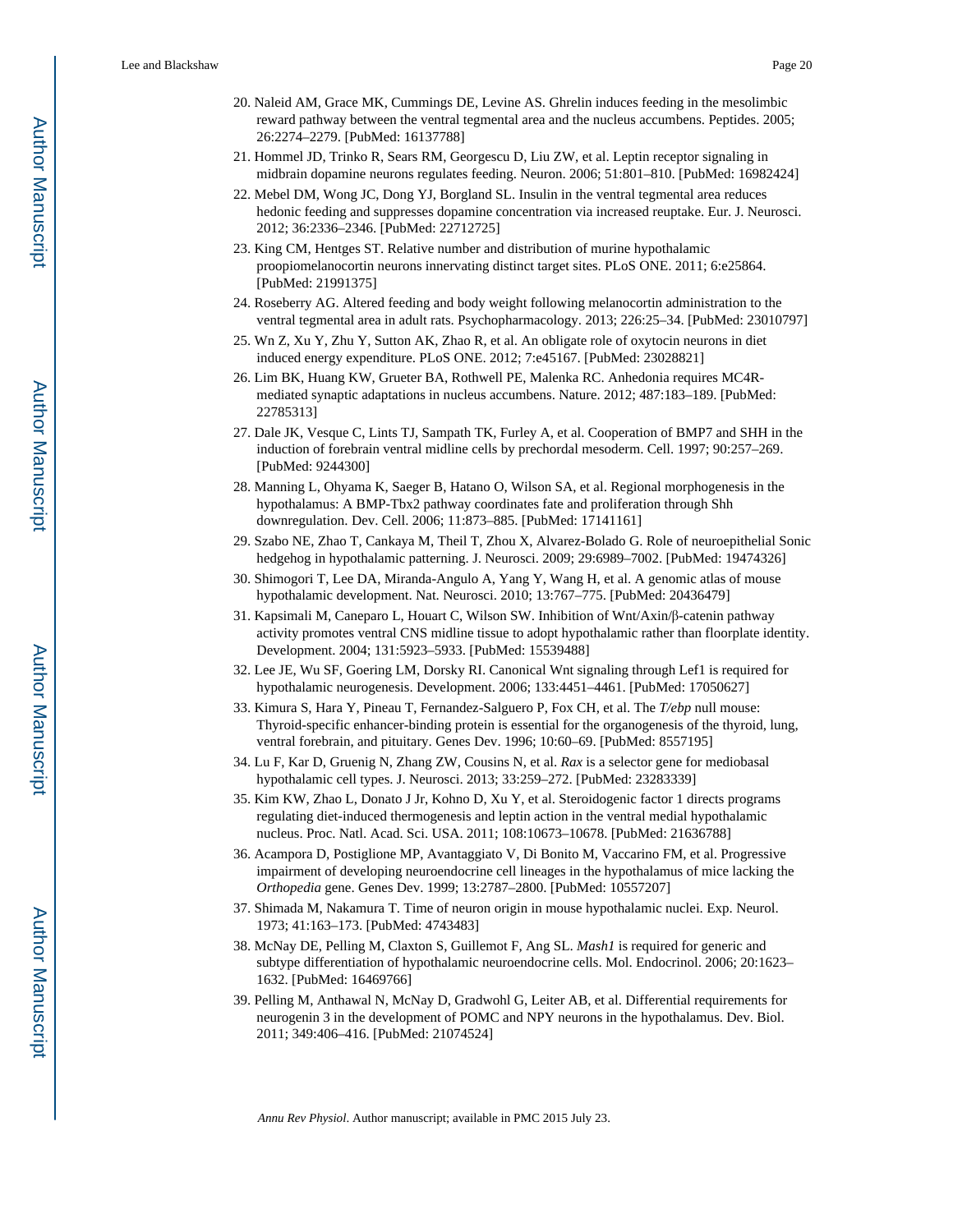- 40. Anthwal N, Pelling M, Claxton S, Mellitzer G, Collin C, et al. Conditional deletion of neurogenin-3 using *Nkx2. 1 iCre* results in a mouse model for the central control of activity and obesity. Disease Model. Mech. 2013; 6:1133–1145.
- 41. Good DJ, Porter FD, Mahon KA, Parlow AF, Westphal H, Kirsch IR. Hypogonadism and obesity in mice with a targeted deletion of the *Nhlh2* gene. Nat. Genet. 1997; 15:397–401. [PubMed: 9090387]
- 42. Jing E, Nillni EA, Sanchez VC, Stuart RC, Good DJ. Deletion of the Nhlh2 transcription factor decreases the levels of the anorexigenic peptides α melanocyte–stimulating hormone and thyrotropin-releasing hormone and implicates prohormone convertases I and II in obesity. Endocrinology. 2004; 145:1503–1513. [PubMed: 14701669]
- 43. Cremona M, Colombo E, Andreazzoli M, Cossu G, Broccoli V. *Bsx* an evolutionary conserved Brain Specific homeoboX gene expressed in the septum, epiphysis, mammillary bodies and arcuate nucleus. Gene Expr. Patterns. 2004; 4:47–51. [PubMed: 14678827]
- 44. Sakkou M, Wiedmer P, Anlag K, Hamm A, Seuntjens E, et al. A role for brain-specific homeobox factor Bsx in the control of hyperphagia and locomotory behavior. Cell Metab. 2007; 5:450–463. [PubMed: 17550780]
- 45. Nogueiras R, Lopez M, Lage R, Perez-Tilve D, Pfluger P, et al. Bsx, a novel hypothalamic factor linking feeding with locomotor activity, is regulated by energy availability. Endocrinology. 2008; 149:3009–3015. [PubMed: 18308842]
- 46. Peng CY, Mukhopadhyay A, Jarrett JC, Yoshikawa K, Kessler JA. BMP receptor 1A regulates development of hypothalamic circuits critical for feeding behavior. J. Neurosci. 2012; 32:17211– 17224. [PubMed: 23197713]
- 47. Padilla SL, Carmody JS, Zeltser LM. *Pomc*-expressing progenitors give rise to antagonistic neuronal populations in hypothalamic feeding circuits. Nat. Med. 2010; 16:403–405. [PubMed: 20348924]
- 48. Duplan SM, Boucher F, Alexandrov L, Michaud JL. Impact of *Sim1* gene dosage on the development of the paraventricular and supraoptic nuclei of the hypothalamus. Eur. J. Neurosci. 2009; 30:2239–2249. [PubMed: 20092567]
- 49. Kublaoui BM, Gemelli T, Tolson KP, Wang Y, Zinn AR. Oxytocin deficiency mediates hyperphagic obesity of *Sim1* haploinsufficient mice. Mol. Endocrinol. 2008; 22:1723–1734. [PubMed: 18451093]
- 50. Holder JL Jr, Butte NF, Zinn AR. Profound obesity associated with a balanced translocation that disrupts the *SIM1* gene. Hum. Mol. Genet. 2000; 9:101–108. [PubMed: 10587584]
- 51. Michaud JL, Boucher F, Melnyk A, Gauthier F, Goshu E, et al. *Sim1* haploinsufficiency causes hyperphagia, obesity and reduction of the paraventricular nucleus of the hypothalamus. Hum. Mol. Genet. 2001; 10:1465–1473. [PubMed: 11448938]
- 52. Kublaoui BM, Holder JL Jr, Tolson KP, Gemelli T, Zinn AR. *SIM1* overexpression partially rescues agouti yellow and diet-induced obesity by normalizing food intake. Endocrinology. 2006; 147:4542–4549. [PubMed: 16709610]
- 53. Tolson KP, Gemelli T, Gautron L, Elmquist JK, Zinn AR, Kublaoui BM. Postnatal *Sim1*  deficiency causes hyperphagic obesity and reduced *Mc4r* and *Oxytocin* expression. J. Neurosci. 2010; 30:3803–3812. [PubMed: 20220015]
- 54. Wang W, Lufkin T. The murine *Otp* homeobox gene plays an essential role in the specification of neuronal cell lineages in the developing hypothalamus. Dev. Biol. 2000; 227:432–449. [PubMed: 11071765]
- 55. Hosoya T, Oda Y, Takahashi S, Morita M, Kawauchi S, et al. Defective development of secretory neurones in the hypothalamus of *Arnt2*-knockout mice. Genes Cells. 2001; 6:361–374. [PubMed: 11318878]
- 56. Keith B, Adelman DM, Simon MC. Targeted mutation of the murine arylhydrocarbon receptor nuclear translocator 2 (*Arnt2*) gene reveals partial redundancy with *Arnt*. Proc. Natl. Acad. Sci. USA. 2001; 98:6692–6697. [PubMed: 11381139]
- 57. Goshu E, Jin H, Lovejoy J, Marion JF, Michaud JL, Fan CM. *Sim2* contributes to neuroendocrine hormone gene expression in the anterior hypothalamus. Mol. Endocrinol. 2004; 18:1251–1262. [PubMed: 14988428]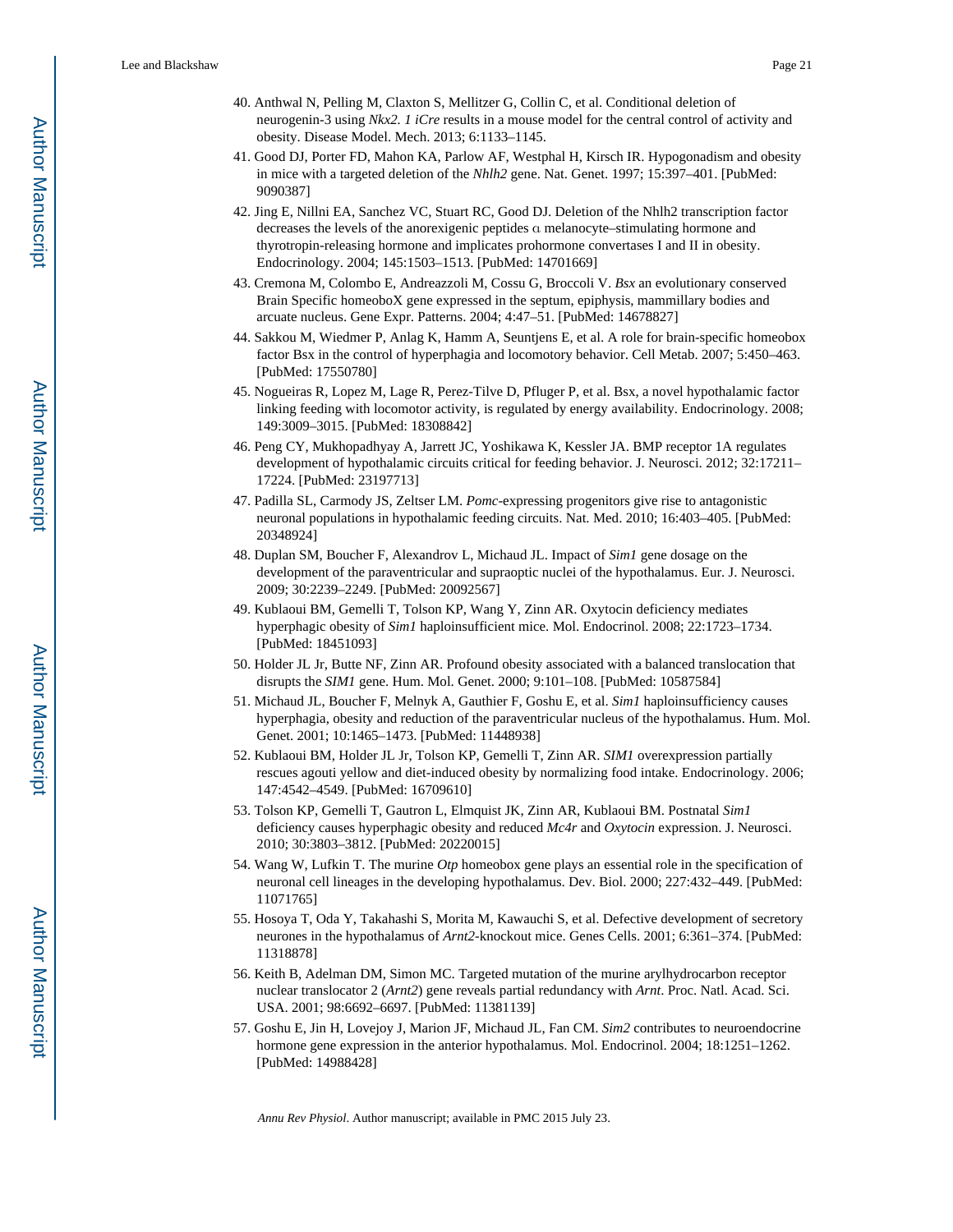- 58. Schonemann MD, Ryan AK, McEvilly RJ, O'Connell SM, Arias CA, et al. Development and survival of the endocrine hypothalamus and posterior pituitary gland requires the neuronal POU domain factor Brn-2. Genes Dev. 1995; 9:3122–3135. [PubMed: 8543156]
- 59. Nakai S, Kawano H, Yudate T, Nishi M, Kuno J, et al. The POU domain transcription factor Brn-2 is required for the determination of specific neuronal lineages in the hypothalamus of the mouse. Genes Dev. 1995; 9:3109–3121. [PubMed: 8543155]
- 60. Lee DA, Bedont JL, Pak T, Wang H, Song J, et al. Tanycytes of the hypothalamic median eminence form a diet-responsive neurogenic niche. Nat. Neurosci. 2012; 15:700–702. [PubMed: 22446882]
- 61. Lee DA, Blackshaw S. Functional implications of hypothalamic neurogenesis in the adult mammalian brain. Int. J. Dev. Neurosci. 2012; 30:615–621. [PubMed: 22867732]
- 62. Migaud M, Batailler M, Segura S, Duittoz A, Franceschini I, Pillon D. Emerging new sites for adult neurogenesis in the mammalian brain: a comparative study between the hypothalamus and the classical neurogenic zones. Eur. J. Neurosci. 2010; 32:2042–2052. [PubMed: 21143659]
- 63. Bolborea M, Dale N. Hypothalamic tanycytes: potential roles in the control of feeding and energy balance. Trends Neurosci. 2013; 36:91–100. [PubMed: 23332797]
- 64. Rodriguez EM, Blazquez JL, Pastor FE, Pelaez B, Pena P, et al. Hypothalamic tanycytes: a key component of brain-endocrine interaction. Int. Rev. Cytol. 2005; 247:89–164. [PubMed: 16344112]
- 65. Xu Y, Tamamaki N, Noda T, Kimura K, Itokazu Y, et al. Neurogenesis in the ependymal layer of the adult rat 3rd ventricle. Exp. Neurol. 2005; 192:251–264. [PubMed: 15755543]
- 66. McNay DE, Briancon N, Kokoeva MV, Maratos-Flier E, Flier JS. Remodeling of the arcuate nucleus energy-balance circuit is inhibited in obese mice. J. Clin. Investig. 2012; 122:142–152. [PubMed: 22201680]
- 67. Haan N, Goodman T, Najdi-Samiei A, Stratford CM, Rice R, et al. *Fgf10*-expressing tanycytes add new neurons to the appetite/energy-balance regulating centers of the postnatal and adult hypothalamus. J. Neurosci. 2013; 33:6170–6180. [PubMed: 23554498]
- 68. Robins SC, Stewart I, McNay DE, Taylor V, Giachino C, et al. α-Tanycytes of the adult hypothalamic third ventricle induce distinct populations of FGF-responsive neural progenitors. Nat. Commun. 2013; 4:2049. [PubMed: 23804023]
- 69. Pencea V, Bingaman KD, Wiegand SJ, Luskin MB. Infusion of brain-derived neurotrophic factor into the lateral ventricle of the adult rat leads to new neurons in the parenchyma of the striatum, septum, thalamus, and hypothalamus. J. Neurosci. 2001; 21:6706–6717. [PubMed: 11517260]
- 70. Kokoeva MV, Yin H, Flier JS. Neurogenesis in the hypothalamus of adult mice: potential role in energy balance. Science. 2005; 310:679–683. [PubMed: 16254185]
- 71. McNay DE, Briancon N, Kokoeva MV, Maratos-Flier E, Flier JS. Remodeling of the arcuate nucleus energy-balance circuit is inhibited in obese mice. J. Clin. Investig. 2012; 122:142–152. [PubMed: 22201680]
- 72. Li J, Tang Y, Cai D. IKKβ/NF-κB disrupts adult hypothalamic neural stem cells to mediate a neurodegenerative mechanism of dietary obesity and pre-diabetes. Nat. Cell Biol. 2012; 14:999– 1012. [PubMed: 22940906]
- 73. Kang SH, Fukaya M, Yang JK, Rothstein JD, Bergles DE. NG2+ CNS glial progenitors remain committed to the oligodendrocyte lineage in postnatal life and following neurodegeneration. Neuron. 2010; 68:668–681. [PubMed: 21092857]
- 74. Kuan CY, Schloemer AJ, Lu A, Burns KA, Weng WL, et al. Hypoxia-ischemia induces DNA synthesis without cell proliferation in dying neurons in adult rodent brain. J. Neurosci. 2004; 24:10763–10772. [PubMed: 15564594]
- 75. Duque A, Rakic P. Different effects of bromodeoxyuridine and  $\binom{3}{1}$  thymidine incorporation into DNA on cell proliferation, position, and fate. J. Neurosci. 2011; 31:15205–15217. [PubMed: 22016554]
- 76. Breunig JJ, Arellano JI, Macklis JD, Rakic P. Everything that glitters isn't gold: a critical review of postnatal neural precursor analyses. Cell Stem Cell. 2007; 1:612–627. [PubMed: 18371403]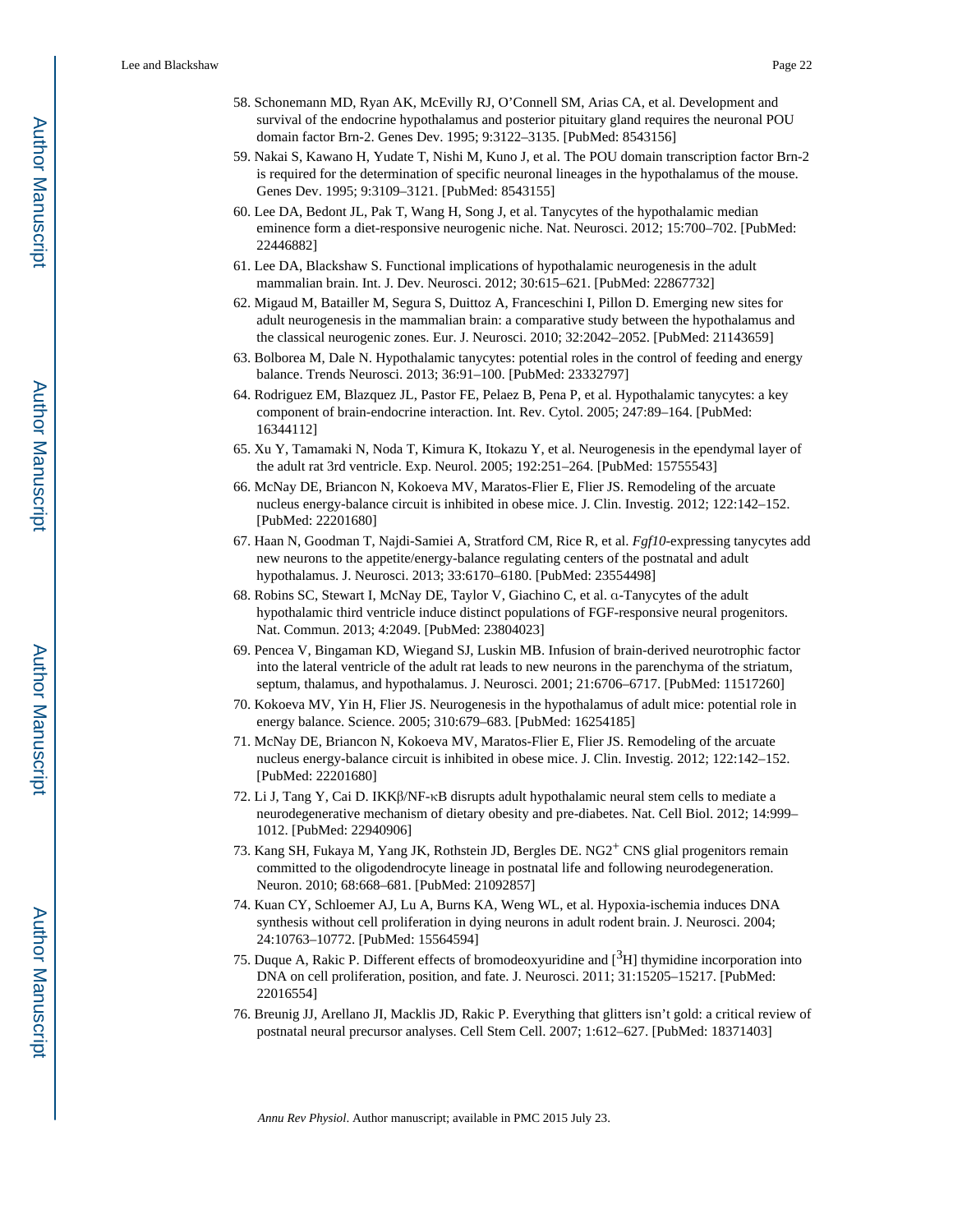- 77. Arnold K, Sarkar A, Yram MA, Polo JM, Bronson R, et al.  $Sox2^+$  adult stem and progenitor cells are important for tissue regeneration and survival of mice. Cell Stem Cell. 2011; 9:317–329. [PubMed: 21982232]
- 78. Imayoshi I, Sakamoto M, Ohtsuka T, Takao K, Miyakawa T, et al. Roles of continuous neurogenesis in the structural and functional integrity of the adult forebrain. Nat. Neurosci. 2008; 11:1153–1161. [PubMed: 18758458]
- 79. Dauger S, Pattyn A, Lofaso F, Gaultier C, Goridis C, et al. *Phox2b* controls the development of peripheral chemoreceptors and afferent visceral pathways. Development. 2003; 130:6635–6642. [PubMed: 14627719]
- 80. D'Autreaux F, Coppola E, Hirsch MR, Birchmeier C, Brunet JF. Homeoprotein Phox2b commands a somatic-to-visceral switch in cranial sensory pathways. Proc. Natl. Acad. Sci. USA. 2011; 108:20018–20023. [PubMed: 22128334]
- 81. Storm R, Cholewa-Waclaw J, Reuter K, Brohl D, Sieber M, et al. The bHLH transcription factor Olig3 marks the dorsal neuroepithelium of the hindbrain and is essential for the development of brainstem nuclei. Development. 2009; 136:295–305. [PubMed: 19088088]
- 82. Hourai A, Miyata S. Neurogenesis in the circumventricular organs of adult mouse brains. J. Neurosci. Res. 2013; 91:757–770. [PubMed: 23526379]
- 83. Bauer S, Hay M, Amilhon B, Jean A, Moyse E. In vivo neurogenesis in the dorsal vagal complex of the adult rat brainstem. Neuroscience. 2005; 130:75–90. [PubMed: 15561426]
- 84. Cassidy SB, Driscoll DJ. Prader-Willi syndrome. Eur. J. Hum. Genet. 2009; 17:3–13. [PubMed: 18781185]
- 85. Eiholzer U, Blum WF, Molinari L. Body fat determined by skinfold measurements is elevated despite underweight in infants with Prader-Labhart-Willi syndrome. J. Pediatr. 1999; 134:222– 225. [PubMed: 9931533]
- 86. DelParigi A, Tschop M, Heiman ML, Salbe AD, Vozarova B, et al. High circulating ghrelin: a potential cause for hyperphagia and obesity in Prader-Willi syndrome. J. Clin. Endocrinol. Metab. 2002; 87:5461–5464. [PubMed: 12466337]
- 87. Feigerlova E, Diene G, Conte-Auriol F, Molinas C, Gennero I, et al. Hyperghrelinemia precedes obesity in Prader-Willi syndrome. J. Clin. Endocrinol. Metab. 2008; 93:2800–2805. [PubMed: 18460565]
- 88. Hamilton CR Jr, Scully RE, Kliman B. Hypogonadotropinism in Prader-Willi syndrome. Induction of puberty and sperm altogenesis by clomiphene citrate. Am. J. Med. 1972; 52:322–329. [PubMed: 5011391]
- 89. Muscatelli F, Abrous DN, Massacrier A, Boccaccio I, Le Moal M, et al. Disruption of the mouse Necdin gene results in hypothalamic and behavioral alterations reminiscent of the human Prader-Willi syndrome. Hum. Mol. Genet. 2000; 9:3101–3110. [PubMed: 11115855]
- 90. Bischof JM, Stewart CL, Wevrick R. Inactivation of the mouse *Magel2* gene results in growth abnormalities similar to Prader-Willi syndrome. Hum. Mol. Genet. 2007; 16:2713–2719. [PubMed: 17728320]
- 91. Kozlov SV, Bogenpohl JW, Howell MP, Wevrick R, Panda S, et al. The imprinted gene *Magel2*  regulates normal circadian output. Nat. Genet. 2007; 39:1266–1272. [PubMed: 17893678]
- 92. Kanber D, Giltay J, Wieczorek D, Zogel C, Hochstenbach R, et al. A paternal deletion of *MKRN3, MAGEL2* and *NDN* does not result in Prader-Willi syndrome. Eur. J. Hum. Genet. 2009; 17:582– 590. [PubMed: 19066619]
- 93. Chamberlain SJ, Johnstone KA, DuBose AJ, Simon TA, Bartolomei MS, et al. Evidence for genetic modifiers of postnatal lethality in PWS-IC deletion mice. Hum. Mol. Genet. 2004; 13:2971–2977. [PubMed: 15459179]
- 94. Falix FA, Aronson DC, Lamers WH, Gaemers IC. Possible roles of DLK1 in the Notch pathway during development and disease. Biochim. Biophys. Acta. 2012; 1822:988–995. [PubMed: 22353464]
- 95. Villanueva C, Jacquier S, de Roux N. DLK1 is a somato-dendritic protein expressed in hypothalamic arginine-vasopressin and oxytocin neurons. PLoS ONE. 2012; 7:e36134. [PubMed: 22563444]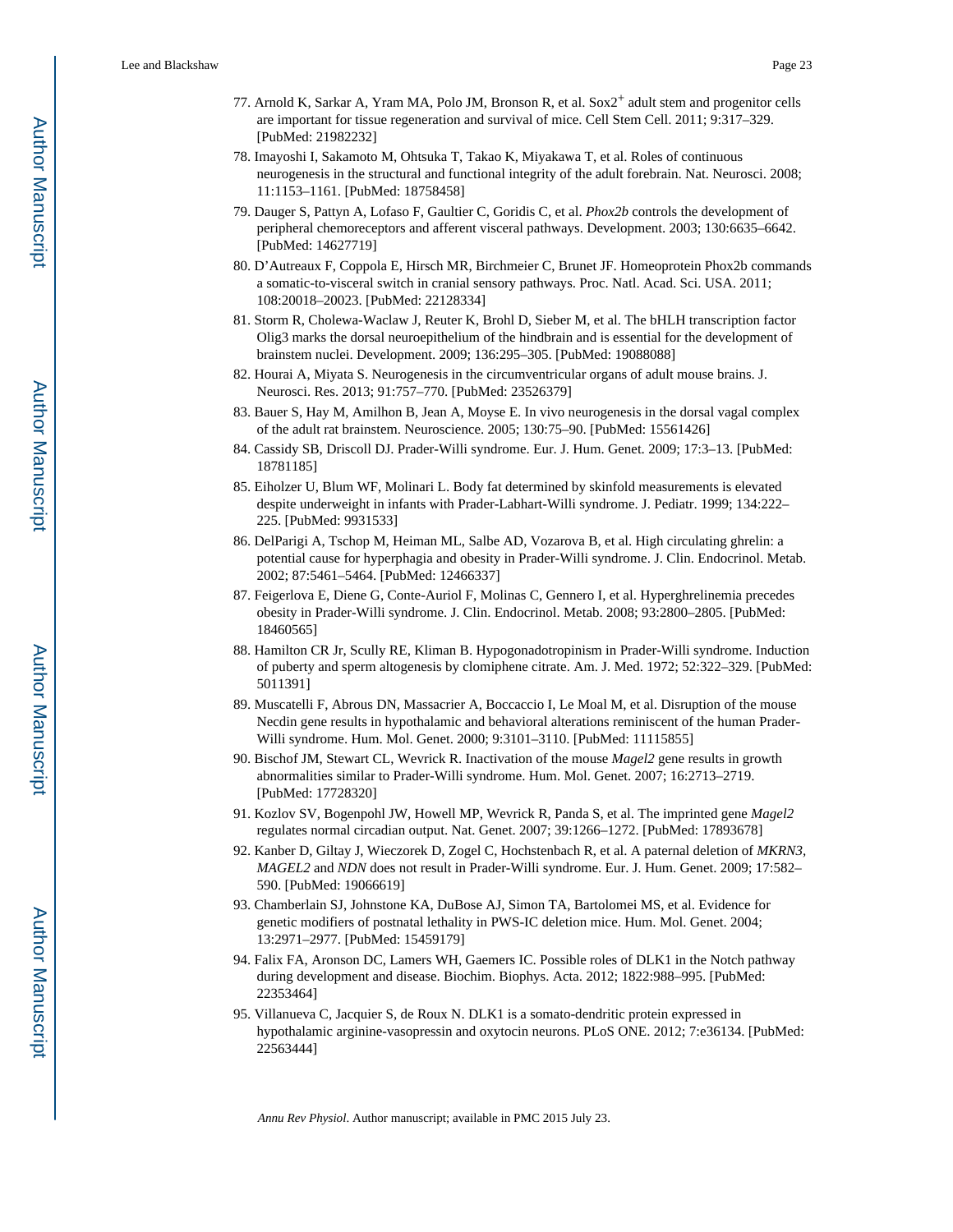- 96. Wermter AK, Scherag A, Meyre D, Reichwald K, Durand E, et al. Preferential reciprocal transfer of paternal/maternal *DLK1* alleles to obese children: first evidence of polar overdominance in humans. Eur. J. Hum. Genet. 2008; 16:1126–1134. [PubMed: 18398438]
- 97. Moon YS, Smas CM, Lee K, Villena JA, Kim KH, et al. Mice lacking paternally expressed Pref-1/ Dlk1 display growth retardation and accelerated adiposity. Mol. Cell. Biol. 2002; 22:5585–5592. [PubMed: 12101250]
- 98. Xu B, Gottschalk W, Chow A, Wilson RI, Schnell E, et al. The role of brain-derived neurotrophic factor receptors in the mature hippocampus: modulation of long-term potentiation through a presynaptic mechanism involving TrkB. J. Neurosci. 2000; 20:6888–6897. [PubMed: 10995833]
- 99. Yeo GS, Connie Hung CC, Rochford J, Keogh J, Gray J, et al. A de novo mutation affecting human TrkB associated with severe obesity and developmental delay. Nat. Neurosci. 2004; 7:1187–1189. [PubMed: 15494731]
- 100. Han JC, Liu QR, Jones M, Levinn RL, Menzie CM, et al. Brain-derived neurotrophic factor and obesity in the WAGR syndrome. N. Engl. J. Med. 2008; 359:918–927. [PubMed: 18753648]
- 101. Egan MF, Kojima M, Callicott JH, Goldberg TE, Kolachana BS, et al. The BDNF val66met polymorphism affects activity-dependent secretion of BDNF and human memory and hippocampal function. Cell. 2003; 112:257–269. [PubMed: 12553913]
- 102. Hotta K, Nakamura M, Nakamura T, Matsuo T, Nakata Y, et al. Association between obesity and polymorphisms in SEC16B, TMEM18, GNPDA2, BDNF, FAIM2 and MC4R in a Japanese population. J. Hum. Genet. 2009; 54:727–731. [PubMed: 19851340]
- 103. Thorleifsson G, Walters GB, Gudbjartsson DF, Steinthorsdottir V, Sulem P, et al. Genome-wide association yields new sequence variants at seven loci that associate with measures of obesity. Nat. Genet. 2009; 41:18–24. [PubMed: 19079260]
- 104. Wang C, Bomberg E, Levine A, Billington C, Kotz CM. Brain-derived neurotrophic factor in the ventromedial nucleus of the hypothalamus reduces energy intake. Am. J. Physiol. Regul. Integr. Comp. Physiol. 2007; 293:R1037–R1045. [PubMed: 17553842]
- 105. Jia G, Fu Y, Zhao X, Dai Q, Zheng G, et al. *N*6-Methyladenosine in nuclear RNA is a major substrate of the obesity-associated FTO. Nat. Chem. Biol. 2011; 7:885–887. [PubMed: 22002720]
- 106. Gulati P, Cheung MK, Antrobus R, Church CD, Harding HP, et al. Role for the obesity-related *FTO* gene in the cellular sensing of amino acids. Proc. Natl. Acad. Sci. USA. 2013; 110:2557– 2562. [PubMed: 23359686]
- 107. Frayling TM, Timpson NJ, Weedon MN, Zeggini E, Freathy RM, et al. A common variant in the *FTO* gene is associated with body mass index and predisposes to childhood and adult obesity. Science. 2007; 316:889–894. [PubMed: 17434869]
- 108. Caruso V, Chen H, Morris MJ. Early hypothalamic FTO overexpression in response to maternal obesity—potential contribution to postweaning hyperphagia. PLoS ONE. 2011; 6:e25261. [PubMed: 21980407]
- 109. Willer CJ, Speliotes EK, Loos RJ, Li S, Lindgren CM, et al. Six new loci associated with body mass index highlight a neuronal influence on body weight regulation. Nat. Genet. 2009; 41:25– 34. [PubMed: 19079261]
- 110. Yeo GS, Heisler LK. Unraveling the brain regulation of appetite: lessons from genetics. Nat. Neurosci. 2012; 15:1343–1349. [PubMed: 23007189]
- 111. Lee AW, Hengstler H, Schwald K, Berriel-Diaz M, Loreth D, et al. Functional inactivation of the genome-wide association study obesity gene neuronal growth regulator 1 in mice causes a body mass phenotype. PLoS ONE. 2012; 7:e41537. [PubMed: 22844493]
- 112. Dubos R, Savage D, Schaedler R. Biological Freudianism. Lasting effects of early environmental influences. Pediatrics. 1966; 38:789–800. [PubMed: 6005771]
- 113. Hales CN, Barker DJ. Type 2 (non-insulin-dependent) diabetes mellitus: the thrifty phenotype hypothesis. Diabetologia. 1992; 35:595–601. [PubMed: 1644236]
- 114. Hales CN, Barker DJ, Clark PM, Cox LJ, Fall C, et al. Fetal and infant growth and impaired glucose tolerance at age 64. BMJ. 1991; 303:1019–1022. [PubMed: 1954451]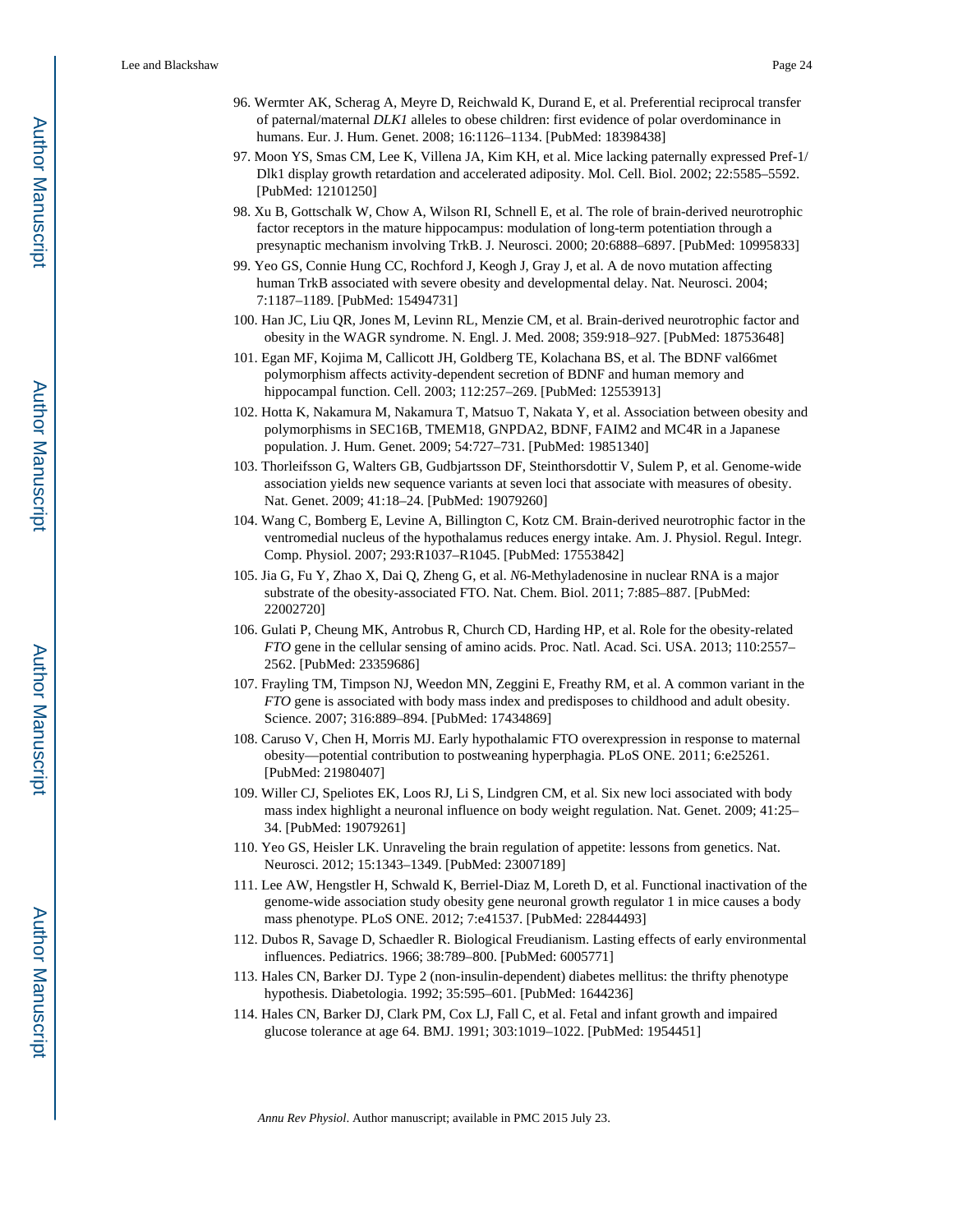- 115. Pico C, Palou M, Priego T, Sanchez J, Palou A. Metabolic programming of obesity by energy restriction during the perinatal period: different outcomes depending on gender and period, type and severity of restriction. Front. Physiol. 2012; 3:436. [PubMed: 23189059]
- 116. Ravelli AC, van der Meulen JH, Michels RP, Osmond C, Barker DJ, et al. Glucose tolerance in adults after prenatal exposure to famine. Lancet. 1998; 351:173–177. [PubMed: 9449872]
- 117. de Rooij SR, Painter RC, Phillips DI, Osmond C, Michels RP, et al. Impaired insulin secretion after prenatal exposure to the Dutch famine. Diabetes Care. 2006; 29:1897–1901. [PubMed: 16873799]
- 118. Hult M, Tornhammar P, Ueda P, Chima C, Bonamy AK, et al. Hypertension, diabetes and overweight: looming legacies of the Biafran famine. PLoS ONE. 2010; 5:e13582. [PubMed: 21042579]
- 119. van Hoek M, Langendonk JG, de Rooij SR, Sijbrands EJ, Roseboom TJ. Genetic variant in the *IGF2BP2* gene may interact with fetal malnutrition to affect glucose metabolism. Diabetes. 2009; 58:1440–1444. [PubMed: 19258437]
- 120. Thurner S, Klimek P, Szell M, Duftschmid G, Endel G, et al. Quantification of excess risk for diabetes for those born in times of hunger, in an entire population of a nation, across a century. Proc. Natl. Acad. Sci. USA. 2013; 110:4703–4707. [PubMed: 23487754]
- 121. Metcalfe NB, Monaghan P. Compensation for a bad start: grow now, pay later? Trends Ecol. Evol. 2001; 16:254–260. [PubMed: 11301155]
- 122. Coupe B, Grit I, Darmaun D, Parnet P. The timing of "catch-up growth" affects metabolism and appetite regulation in male rats born with intrauterine growth restriction. Am. J. Physiol. Regul. Integr. Comp. Physiol. 2009; 297:R813–R824. [PubMed: 19605764]
- 123. Barker DJ, Eriksson JG, Forsen T, Osmond C. Fetal origins of adult disease: strength of effects and biological basis. Int. J. Epidemiol. 2002; 31:1235–1239. [PubMed: 12540728]
- 124. Gerrard, DE.; Grant, AL. Principles of Animal Growth and Development. Dubuque, IA: Kendall Hunt; 2002.
- 125. Stanner SA, Yudkin JS. Fetal programming and the Leningrad Siege study. Twin Res. 2001; 4:287–292. [PubMed: 11913363]
- 126. Ravelli AC, van Der Meulen JH, Osmond C, Barker DJ, Bleker OP. Obesity at the age of 50 y in men and women exposed to famine prenatally. Am. J. Clin. Nutr. 1999; 70:811–816. [PubMed: 10539740]
- 127. Desai M, Gayle D, Babu J, Ross MG. The timing of nutrient restriction during rat pregnancy/ lactation alters metabolic syndrome phenotype. Am. J. Obstet. Gynecol. 2007; 196:555.e1– 555.e7. [PubMed: 17547893]
- 128. Garcia AP, Palou M, Sanchez J, Priego T, Palou A, Pico C. Moderate caloric restriction during gestation in rats alters adipose tissue sympathetic innervation and later adiposity in offspring. PLoS ONE. 2011; 6:e17313. [PubMed: 21364997]
- 129. Coupe B, Dutriez-Casteloot I, Breton C, Lefevre F, Mairesse J, et al. Perinatal undernutrition modifies cell proliferation and brain-derived neurotrophic factor levels during critical timewindows for hypothalamic and hippocampal development in the male rat. J. Neuroendocrinol. 2009; 21:40–48. [PubMed: 19094092]
- 130. Garcia AP, Palou M, Priego T, Sanchez J, Palou A, Pico C. Moderate caloric restriction during gestation results in lower arcuate nucleus NPY- and αMSH-neurons and impairs hypothalamic response to fed/fasting conditions in weaned rats. Diabetes Obes. Metab. 2010; 12:403–413. [PubMed: 20415688]
- 131. Delahaye F, Breton C, Risold PY, Enache M, Dutriez-Casteloot I, et al. Maternal perinatal undernutrition drastically reduces postnatal leptin surge and affects the development of arcuate nucleus proopiomelanocortin neurons in neonatal male rat pups. Endocrinology. 2008; 149:470– 475. [PubMed: 18006626]
- 132. de Silva Lima N, de Moura EG, Passos MC, Nogueira Neto FJ, Reis AM, et al. Early weaning causes undernutrition for a short period and programmes some metabolic syndrome components and leptin resistance in adult rat offspring. Br. J. Nutr. 2011; 105:1405–1413. [PubMed: 21272398]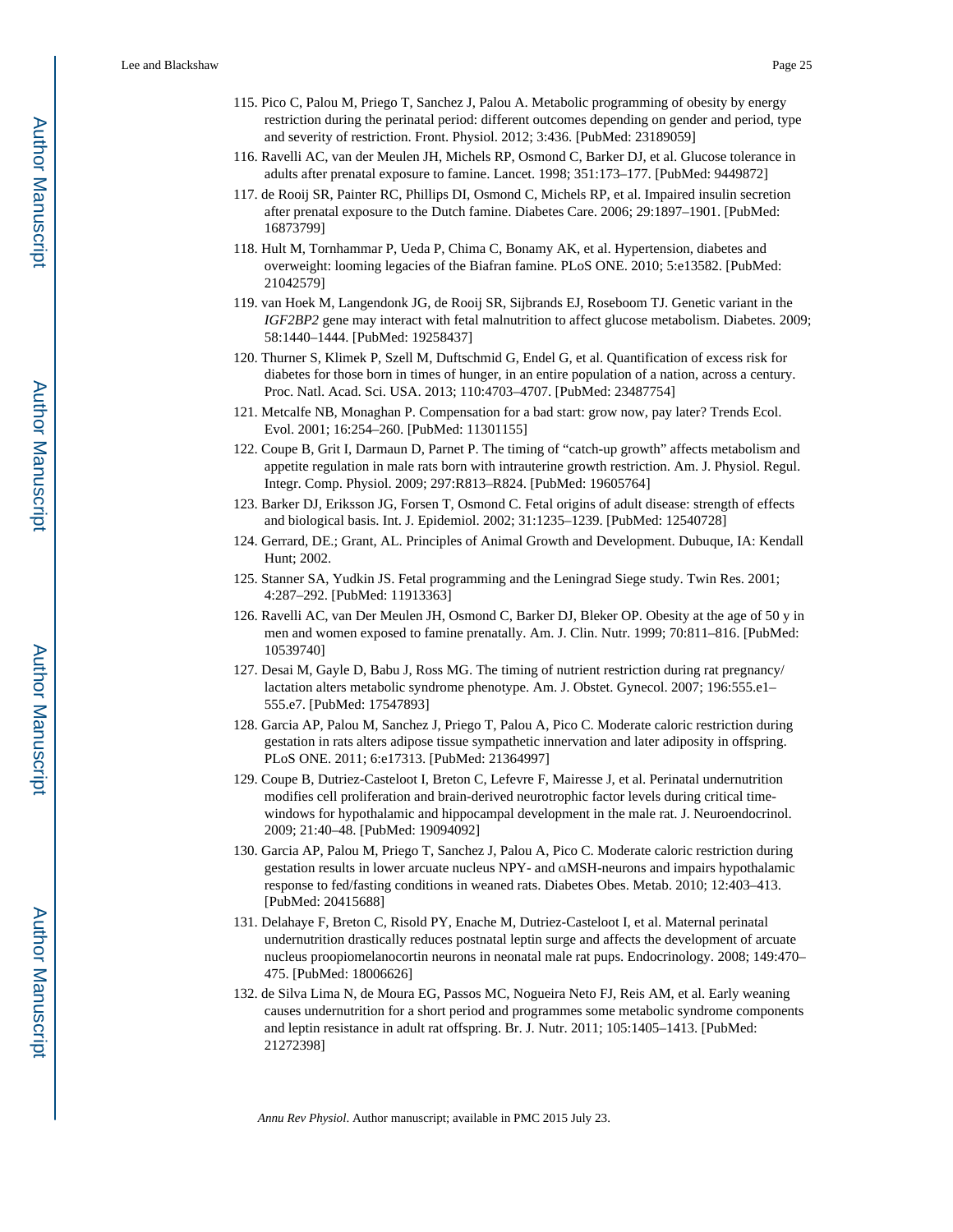- 133. Harvey NC, Poole JR, Javaid MK, Dennison EM, Robinson S, et al. Parental determinants of neonatal body composition. J. Clin. Endocrinol. Metab. 2007; 92:523–526. [PubMed: 17105847]
- 134. Lawlor DA, Smith GD, O'Callaghan M, Alati R, Mamun AA, et al. Epidemiologic evidence for the fetal overnutrition hypothesis: findings from the mater-university study of pregnancy and its outcomes. Am. J. Epidemiol. 2007; 165:418–424. [PubMed: 17158475]
- 135. Kirk SL, Samuelsson AM, Argenton M, Dhonye H, Kalamatianos T, et al. Maternal obesity induced by diet in rats permanently influences central processes regulating food intake in offspring. PLoS ONE. 2009; 4:e5870. [PubMed: 19516909]
- 136. Bouret SG, Draper SJ, Simerly RB. Trophic action of leptin on hypothalamic neurons that regulate feeding. Science. 2004; 304:108–110. [PubMed: 15064420]
- 137. Glavas MM, Kirigiti MA, Xiao XQ, Enriori PJ, Fisher SK, et al. Early overnutrition results in early-onset arcuate leptin resistance and increased sensitivity to high-fat diet. Endocrinology. 2010; 151:1598–1610. [PubMed: 20194730]
- 138. Rodrigues AL, de Moura EG, Passos MC, Trevenzoli IH, da Conceição EP, et al. Postnatal early overfeeding induces hypothalamic higher SOCS3 expression and lower STAT3 activity in adult rats. J. Nutr. Biochem. 2011; 22:109–117. [PubMed: 20303731]
- 139. Chen H, Simar D, Morris MJ. Hypothalamic neuroendocrine circuitry is programmed by maternal obesity: interaction with postnatal nutritional environment. PLoS ONE. 2009; 4:e6259. [PubMed: 19606226]
- 140. Steculorum SM, Bouret SG. Maternal diabetes compromises the organization of hypothalamic feeding circuits and impairs leptin sensitivity in offspring. Endocrinology. 2011; 152:4171–4179. [PubMed: 21862611]
- 141. Plagemann A, Harder T, Janert U, Rake A, Rittel F, et al. Malformations of hypothalamic nuclei in hyperinsulinemic offspring of rats with gestational diabetes. Dev. Neurosci. 1999; 21:58–67. [PubMed: 10077703]
- 142. Godfrey K, Robinson S, Barker DJ, Osmond C, Cox V. Maternal nutrition in early and late pregnancy in relation to placental and fetal growth. BMJ. 1996; 312:410–414. [PubMed: 8601112]
- 143. Plagemann A, Harder T, Rake A, Melchior K, Rohde W, Dorner G. Hypothalamic nuclei are malformed in weanling offspring of low protein malnourished rat dams. J. Nutr. 2000; 130:2582– 2589. [PubMed: 11015493]
- 144. Plagemann A, Waas T, Harder T, Rittel F, Ziska T, Rohde W. Hypothalamic neuropeptide Y levels in weaning offspring of low-protein malnourished mother rats. Neuropeptides. 2000; 34:1– 6. [PubMed: 10688961]
- 145. Daenzer M, Ortmann S, Klaus S, Metges CC. Prenatal high protein exposure decreases energy expenditure and increases adiposity in young rats. J. Nutr. 2002; 132:142–144. [PubMed: 11823569]
- 146. Ota E, Tobe-Gai R, Mori R, Farrar D. Antenatal dietary advice and supplementation to increase energy and protein intake. Cochrane Database Syst. Rev. 2012; 9 CD000032.
- 147. Beck B, Richy S, Archer ZA, Mercer JG. Ingestion of carbohydrate-rich supplements during gestation programs insulin and leptin resistance but not body weight gain in adult rat offspring. Front. Physiol. 2012; 3:224. [PubMed: 22737135]
- 148. Vickers MH, Clayton ZE, Yap C, Sloboda DM. Maternal fructose intake during pregnancy and lactation alters placental growth and leads to sex-specific changes in fetal and neonatal endocrine function. Endocrinology. 2011; 152:1378–1387. [PubMed: 21303952]
- 149. Borcarsly ME, Barson JR, Haucau JM, Hoebel BG, Leibowitz SF, et al. Effects of perinatal exposure to palatable diets on body weight and sensitivity to drugs of abuse in rats. Physiol. Behav. 2012; 107:568–575. [PubMed: 22564493]
- 150. Havel PJ. Dietary fructose: implications for dysregulation of energy homeostasis and lipid/ carbohydrate metabolism. Nutr. Rev. 2005; 63:133–157. [PubMed: 15971409]
- 151. Lakhan SE, Kirchgessner A. The emerging role of dietary fructose in obesity and cognitive decline. Nutr. J. 2013; 12:114. [PubMed: 23924506]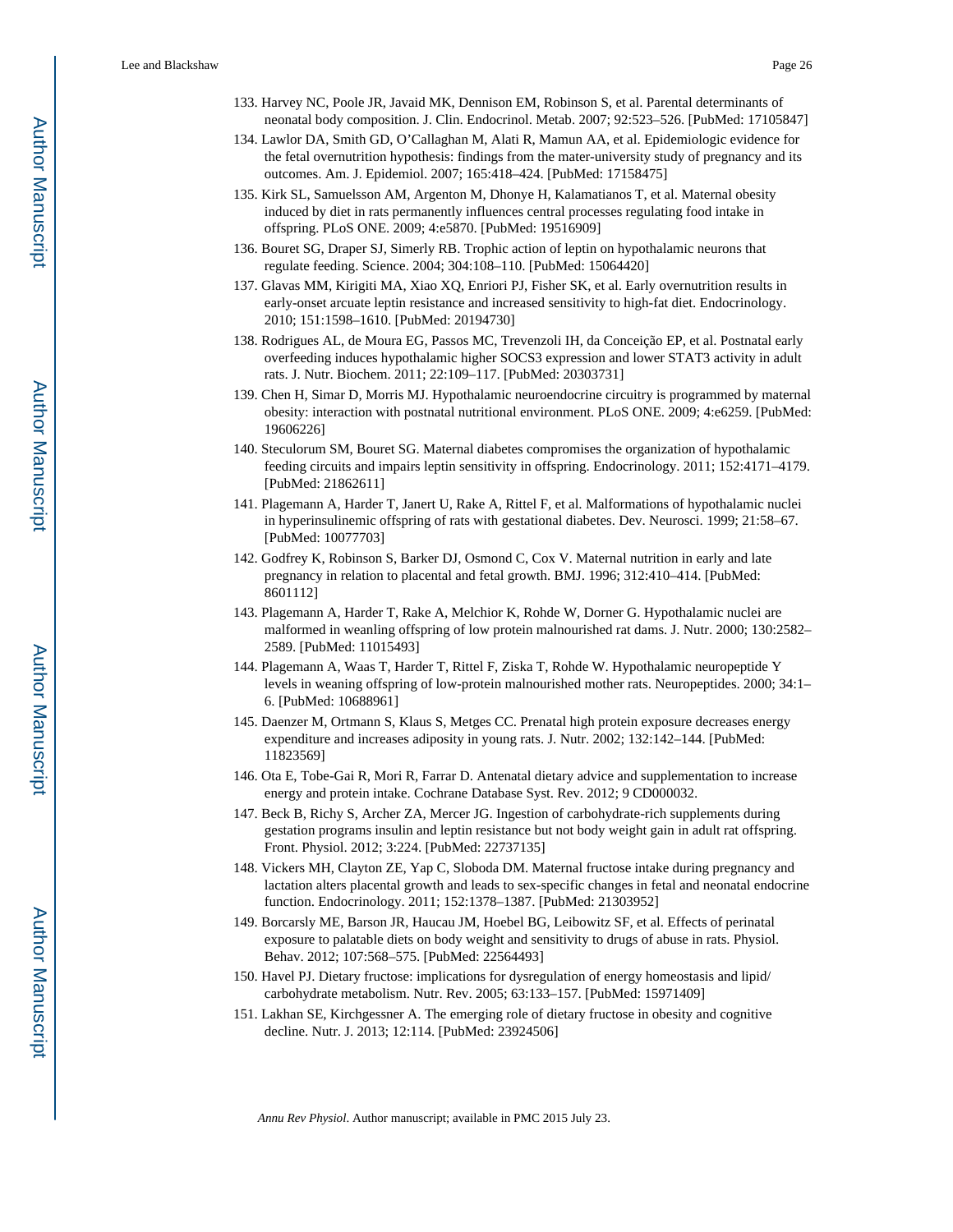- 152. Carmody JS, Wan P, Accili D, Zeltser LM, Leibel RL. Respective contributions of maternal insulin resistance and diet to metabolic and hypothalamic phenotypes of progeny. Obesity. 2011; 19:492–499. [PubMed: 20948526]
- 153. Franco JG, Fernandes TP, Rocha CP, Calvino C, Pazos-Moura CC, et al. Maternal high-fat diet induces obesity and adrenal and thyroid dysfunction in male rat offspring at weaning. J. Physiol. 2012; 590:5503–5518. [PubMed: 22869015]
- 154. Sun B, Purcell RH, Terrillion CE, Yan J, Moran TH, Tamashiro KL. Maternal high-fat diet during gestation or suckling differentially affects offspring leptin sensitivity and obesity. Diabetes. 2012; 61:2833–2841. [PubMed: 22751689]
- 155. Chang GQ, Gaysinskaya V, Karatayev O, Leibowitz SF. Maternal high-fat diet and fetal programming: increased proliferation of hypothalamic peptide-producing neurons that increase risk for overeating and obesity. J. Neurosci. 2008; 28:12107–12119. [PubMed: 19005075]
- 156. Goaze A, Brenachot X, Rigault C, Krezymon A, Rauch C, et al. Cerebral cell renewal in adult mice controls the onset of obesity. PLoS ONE. 2013; 8:e72029. [PubMed: 23967273]
- 157. Thaler JP, Yi CX, Schur EA, Guyenet SJ, Hwang BH, et al. Obesity is associated with hypothalamic injury in rodents and humans. J. Clin. Investig. 2012; 122:153–162. [PubMed: 22201683]
- 158. Zeltser LM, Seeley RJ, Tschop MH. Synaptic plasticity in neuronal circuits regulating energy balance. Nat. Neurosci. 2012; 15:1336–1342. [PubMed: 23007188]
- 159. Smith JT, Waddell BJ. Leptin distribution and metabolism in the pregnant rat: Transplacental leptin passage increases in late gestation but is reduced by excess glucocorticoids. Endocrinology. 2003; 144:3024–3030. [PubMed: 12810558]
- 160. Boskovic R, Feig DS, Derewlany L, Knie B, Portnoi G, Koren G. Transfer of insulin lispro across the human placenta: in vitro perfusion studies. Diabetes Care. 2003; 26:1390–1394. [PubMed: 12716794]
- 161. Desai M, Li T, Ross MG. Fetal hypothalamic neuroprogenitor cell culture: preferential differentiation paths induced by leptin and insulin. Endocrinology. 2011; 152:3192–3201. [PubMed: 21652728]
- 162. Desai M, Li T, Ross MG. Hypothalamic neurosphere progenitor cells in low birth-weight rat newborns: neurotrophic effects of leptin and insulin. Brain Res. 2011; 1378:29–42. [PubMed: 21215735]
- 163. Plagemann A, Harder T, Rake A, Janert U, Melchior K, et al. Morphological alterations of hypothalamic nuclei due to intrahypothalamic hyperinsulinism in newborn rats. Int. J. Dev. Neurosci. 1999; 17:37–44. [PubMed: 10219959]
- 164. Bouret SG, Draper SJ, Simerly RB. Formation of projection pathways from the arcuate nucleus of the hypothalamus to hypothalamic regions implicated in the neural control of feeding behavior in mice. J. Neurosci. 2004; 24:2797–2805. [PubMed: 15028773]
- 165. Ahima RS, Prabakaran D, Flier JS. Postnatal leptin surge and regulation of circadian rhythm of leptin by feeding. Implications for energy homeostasis and neuroendocrine function. J. Clin. Investig. 1998; 101:1020–1027. [PubMed: 9486972]
- 166. Yura S, Itoh H, Sagawa N, Yamamoto H, Masuzaki H, et al. Role of premature leptin surge in obesity resulting from intrauterine undernutrition. Cell Metab. 2005; 1:371–378. [PubMed: 16054086]
- 167. Pinto S, Roseberry AG, Liu H, Diano S, Shanabrough M, et al. Rapid rewiring of arcuate nucleus feeding circuits by leptin. Science. 2004; 304:110–115. [PubMed: 15064421]
- 168. Bouret SG, Bates SH, Chen S, Myers MG Jr, Simerly RB. Distinct roles for specific leptin receptor signals in the development of hypothalamic feeding circuits. J. Neurosci. 2012; 32:1244–1252. [PubMed: 22279209]
- 169. Coppari R, Ramadori G, Elmquist JK. The role of transcriptional regulators in central control of appetite and body weight. Nat. Clin. Pract. Endocrinol. Metab. 2009; 5:160–166. [PubMed: 19229236]
- 170. Festa A, D'Agostino R Jr, Tracy RP, Haffner SM. Elevated levels of acute-phase proteins and plasminogen activator inhibitor-1 predict the development of type 2 diabetes: the insulin resistance atherosclerosis study. Diabetes. 2002; 51:1131–1137. [PubMed: 11916936]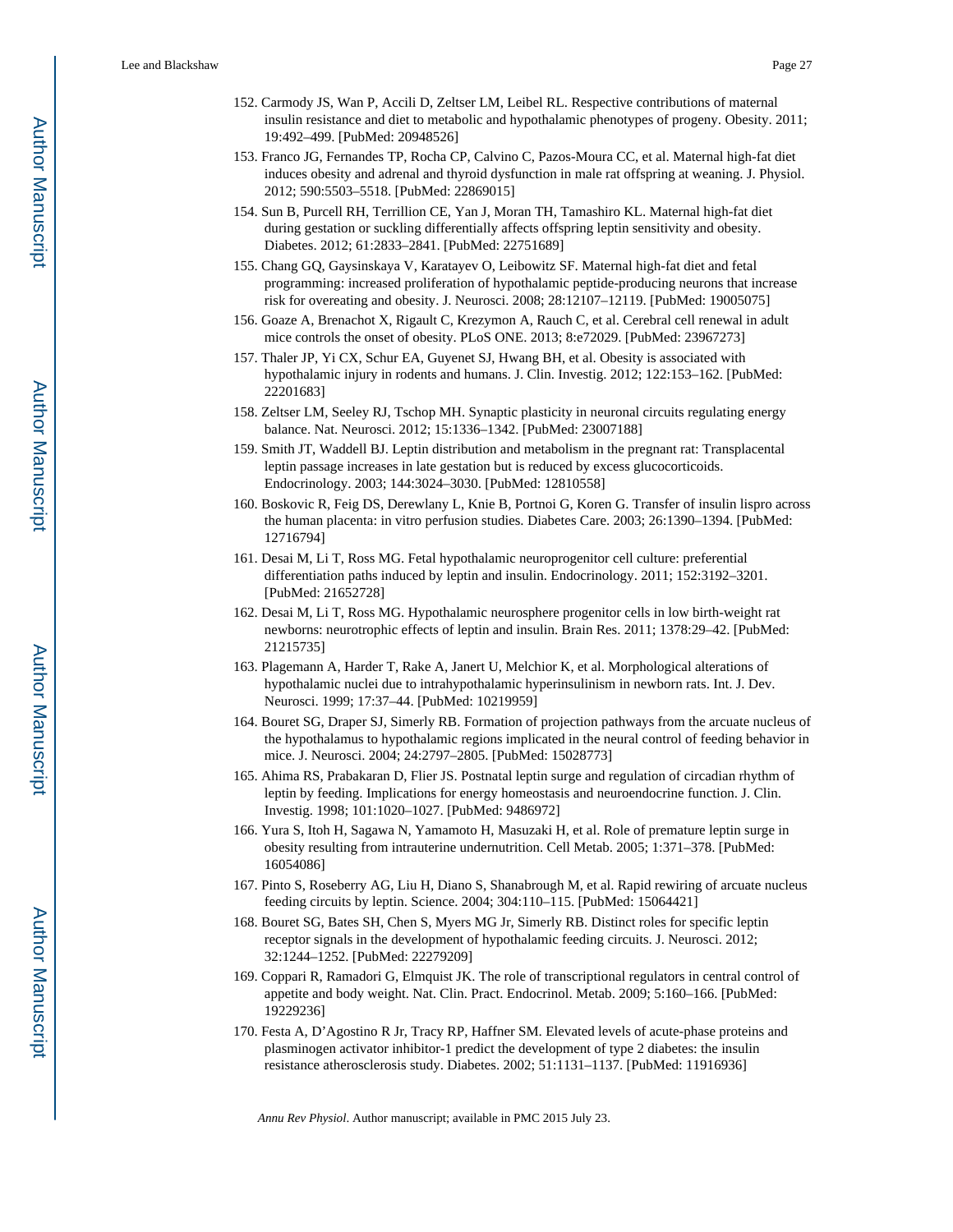- 171. Pradhan AD, Manson JE, Rifai N, Buring JE, Ridker PM. C-reactive protein, interleukin 6, and risk of developing type 2 diabetes mellitus. JAMA. 2001; 286:327–334. [PubMed: 11466099]
- 172. Cai D. NFκB-mediated metabolic inflammation in peripheral tissues versus central nervous system. Cell Cycle. 2009; 8:2542–2548. [PubMed: 19633416]
- 173. Arkan MC, Hevener AL, Greten FR, Maeda S, Li ZW, et al. IKK-β links inflammation to obesityinduced insulin resistance. Nat. Med. 2005; 11:191–198. [PubMed: 15685170]
- 174. Zhang X, Zhang G, Zhang H, Karin M, Bai H, Cai D. Hypothalamic IKKβ/NF-κB and ER stress link overnutrition to energy imbalance and obesity. Cell. 2008; 135:61–73. [PubMed: 18854155]
- 175. Won JC, Jang PG, Namkoong C, Koh EH, Kim SK, et al. Central administration of an endoplasmic reticulum stress inducer inhibits the anorexigenic effects of leptin and insulin. Obesity. 2009; 17:1861–1865. [PubMed: 19543218]
- 176. Martinez JA, Cordero P, Campion J, Milagro FI. Interplay of early-life nutritional programming on obesity, inflammation and epigenetic outcomes. Proc. Nutr. Soc. 2012; 71:276–283. [PubMed: 22390978]
- 177. Yamamoto Y, Verma UN, Prajapati S, Kwak YT, Gaynor RB. Histone H3 phosphorylation by IKK-α is critical for cytokine-induced gene expression. Nature. 2003; 423:655–659. [PubMed: 12789342]
- 178. Tamashiro KL, Terrillion CE, Hyun J, Koenig JI, Moran TH. Prenatal stress or high-fat diet increases susceptibility to diet-induced obesity in rat offspring. Diabetes. 2009; 58:1116–1125. [PubMed: 19188431]
- 179. Maccari S, Darnaudery M, Morley-Fletcher S, Zuena AR, Cinque C, Van Reeth O. Prenatal stress and long-term consequences: implications of glucocorticoid hormones. Neurosci. Biobehav. Rev. 2003; 27:119–127. [PubMed: 12732228]
- 180. Nieuwenhuizen AG, Rutters F. The hypothalamic-pituitary-adrenal-axis in the regulation of energy balance. Physiol. Behav. 2008; 94:169–177. [PubMed: 18275977]
- 181. Kuo LE, Kitlinska JB, Tilan JU, Li L, Baker SB, et al. Neuropeptide Y acts directly in the periphery on fat tissue and mediates stress-induced obesity and metabolic syndrome. Nat. Med. 2007; 13:803–811. [PubMed: 17603492]
- 182. Begum G, Stevens A, Smith EB, Connor K, Challis JR, et al. Epigenetic changes in fetal hypothalamic energy regulating pathways are associated with maternal undernutrition and twinning. FASEB J. 2012; 26:1694–1703. [PubMed: 22223754]
- 183. Vucetic Z, Kimmel J, Totoki K, Hollenbeck E, Reyes TM. Maternal high-fat diet alters methylation and gene expression of dopamine and opioid-related genes. Endocrinology. 2010; 151:4756–4764. [PubMed: 20685869]
- 184. Patterson CM, Bouret SG, Dunn-Meynell AA, Levin BE. Three weeks of postweaning exercise in DIO rats produces prolonged increases in central leptin sensitivity and signaling. Am. J. Physiol. Regul. Integr. Comp. Physiol. 2009; 296:R537–R548. [PubMed: 19158409]
- 185. Mainardi M, Scabia G, Vottari T, Santini F, Pinchera A, et al. A sensitive period for environmental regulation of eating behavior and leptin sensitivity. Proc. Natl. Acad. Sci. USA. 2010; 107:16673–16678. [PubMed: 20823242]
- 186. Guzzetta A, Baldini S, Bancale A, Baroncelli L, Ciucci F, et al. Massage accelerates brain development and the maturation of visual function. J. Neurosci. 2009; 29:6042–6051. [PubMed: 19420271]
- 187. Cao L, Liu X, Lin EJ, Wang C, Choi EY, et al. Environmental and genetic activation of a brainadipocyte BDNF/leptin axis causes cancer remission and inhibition. Cell. 2010; 142:52–64. [PubMed: 20603014]
- 188. Cordeira JW, Frank L, Sena-Esteves M, Pothos EN, Rios M. Brain-derived neurotrophic factor regulates hedonic feeding by acting on the mesolimbic dopamine system. J. Neurosci. 2010; 30:2533–2541. [PubMed: 20164338]
- 189. Wang C, Godar RJ, Billington CJ, Kotz CM. Chronic administration of brain-derived neurotrophic factor in the hypothalamic paraventricular nucleus reverses obesity induced by high-fat diet. Am. J. Physiol. Regul. Integr. Comp. Physiol. 2010; 298:R1320-R1332. [PubMed: 20164202]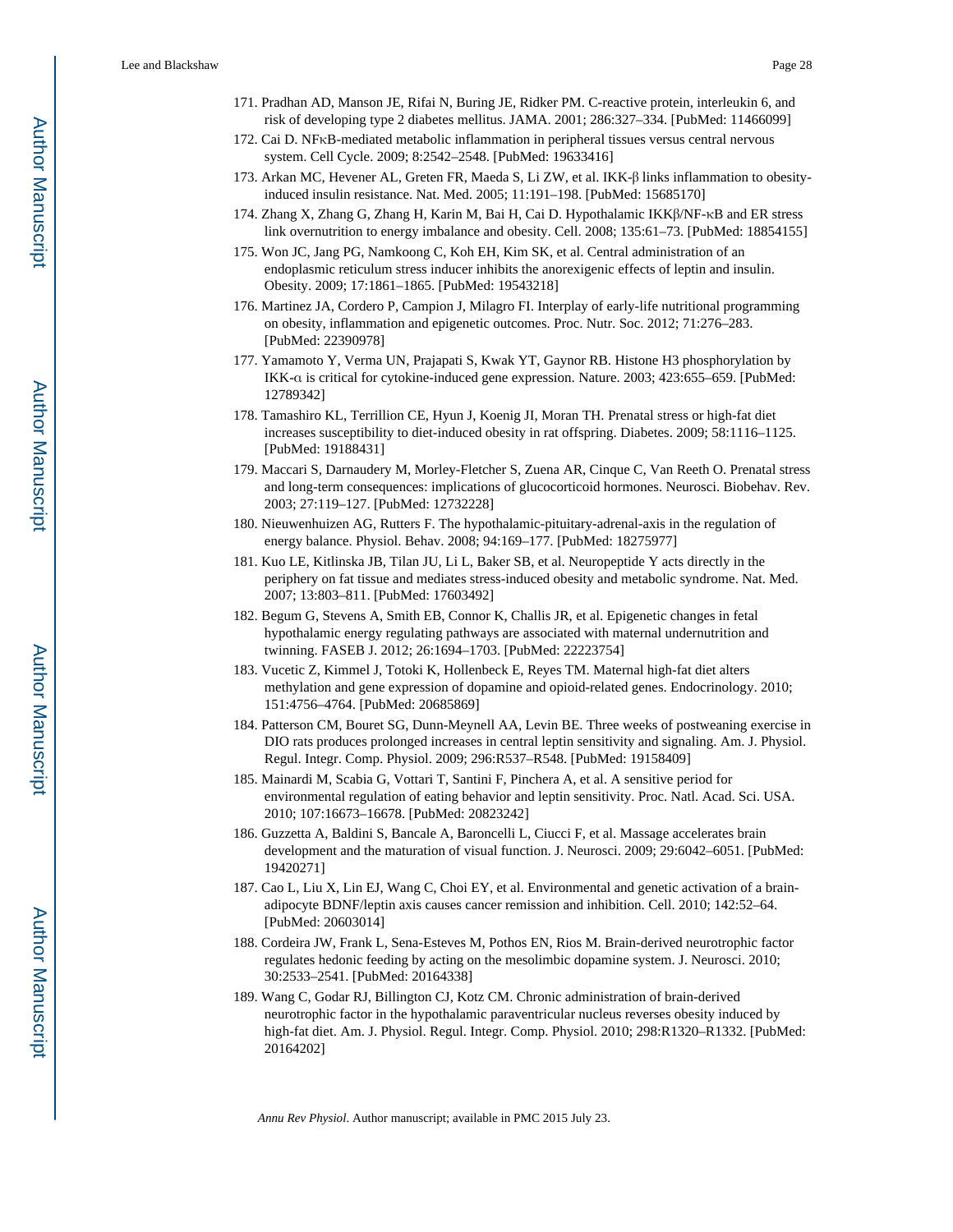- 190. Maya-Vetencourt JF, Sale A, Viegi A, Baroncelli L, De Pasquale R, et al. The antidepressant fluoxetine restores plasticity in the adult visual cortex. Science. 2008; 320:385–388. [PubMed: 18420937]
- 191. Maya-Vetencourt JF, Tiraboschi E, Spolidoro M, Castren E, Maffei L. Serotonin triggers a transient epigenetic mechanism that reinstates adult visual cortex plasticity in rats. Eur. J. Neurosci. 2011; 33:49–57. [PubMed: 21156002]
- 192. Sunkin SM, Ng L, Lau C, Dolbeare T, Gilbert TL, et al. Allen Brain Atlas: an integrated spatiotemporal portal for exploring the central nervous system. Nucleic Acids Res. 2013; 41:D996–D1008. [PubMed: 23193282]
- 193. Knight ZA, Tan K, Birsoy K, Schmidt S, Garrison JL, et al. Molecular profiling of activated neurons by phosphorylated ribosome capture. Cell. 2012; 151:1126–1137. [PubMed: 23178128]
- 194. Diez-Roux G, Banfi S, Sultan M, Geffers L, Anand S, et al. A high-resolution anatomical atlas of the transcriptome in the mouse embryo. PLoS Biol. 2011; 9:e1000582. [PubMed: 21267068]
- 195. Dymecki SM, Kim JC. Molecular neuroanatomy's "three Gs": a primer. Neuron. 2007; 54:17–34. [PubMed: 17408575]
- 196. Kim JC, Cook MN, Carey MR, Shen C, Regehr WG, Dymecki SM. Linking genetically defined neurons to behavior through a broadly applicable silencing allele. Neuron. 2009; 63:305–315. [PubMed: 19679071]
- 197. Shimada Y, Hirano M, Nishimura Y, Tanaka T. A high-throughput fluorescence-based assay system for appetite-regulating gene and drug screening. PLoS ONE. 2012; 7:e52549. [PubMed: 23300705]
- 198. Gut P, Baeza-Raja B, Andersson O, Hasenkamp L, Hsiao J, et al. Whole-organism screening for gluconeogenesis identifies activators of fasting metabolism. Nat. Chem. Biol. 2013; 9:97–104. [PubMed: 23201900]
- 199. Chen S, Oikonomou G, Chiu CN, Niles BJ, Liu J, et al. A large-scale in vivo analysis reveals that TALENS are significantly more mutagenic than ZFNs generated using context-dependent assembly. Nucleic Acids Res. 2013; 41:2769–2778. [PubMed: 23303782]
- 200. Chung K, Wallace J, Kim SY, Kalyanasundaram S, Andalman AS, et al. Structural and molecular interrogation of intact biological systems. Nature. 2013; 497:332–337. [PubMed: 23575631]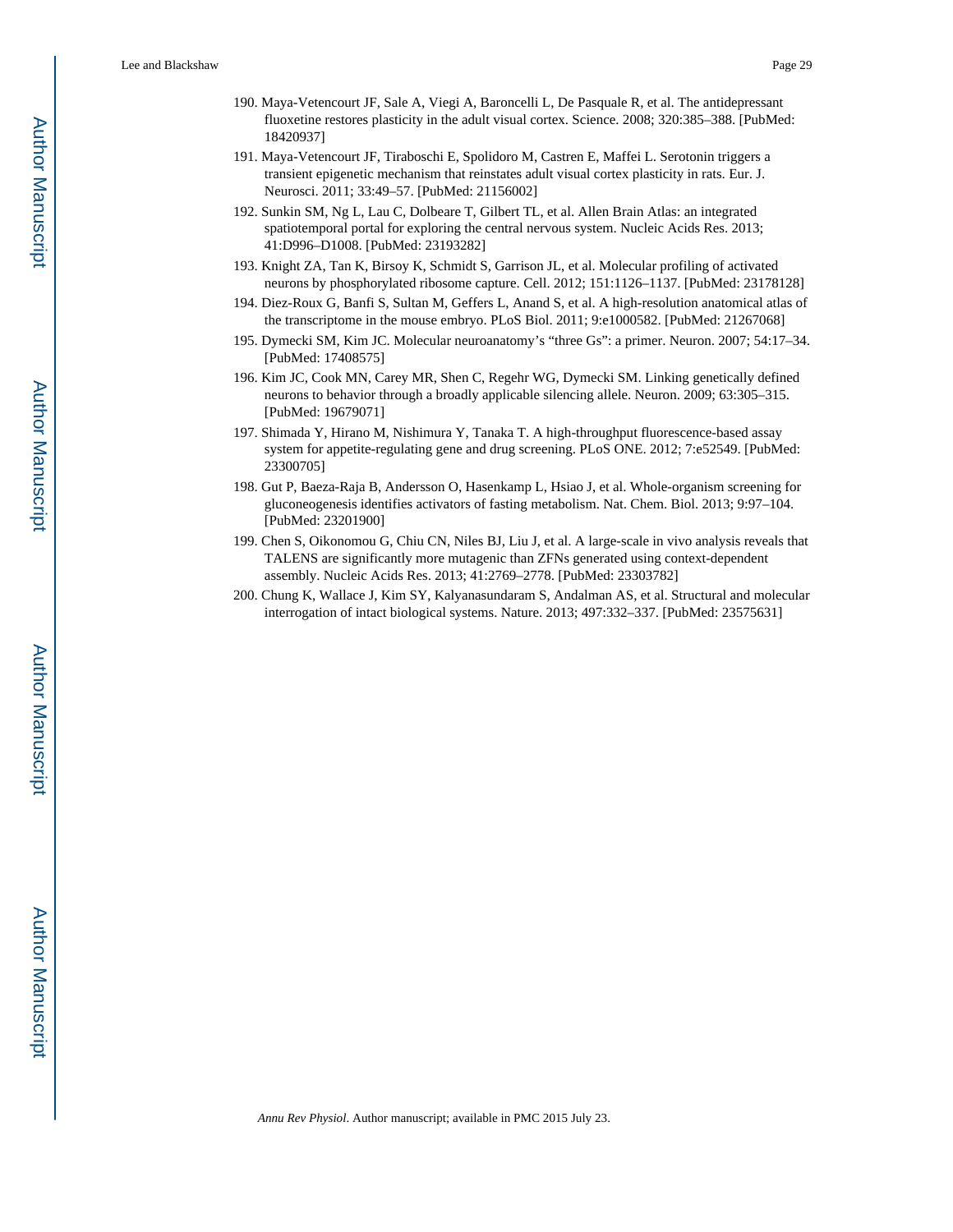#### **SUMMARY POINTS**

- **1.** Global rates of obesity and comorbid health problems, such as diabetes, cardiovascular disease, and cancer, have increased dramatically during the past 30 years.
- **2.** Both human studies and animal studies have firmly established that developmental exposure to either nutritional excess or scarcity results in an increased probability of obesity and associated disorders in adulthood, a process known as metabolic imprinting. The effects of metabolic imprinting are likely to exacerbate and prolong the public health problems resulting from the obesity epidemic.
- **3.** The past decade has seen a substantial increase in our understanding of the organization of central feeding circuitry and its development. A number of transcription factors have been found to be essential for the specification and function of the hypothalamic neuronal subtypes that regulate feeding.
- **4.** Postnatal and adult hypothalamic neurogenesis appears to play a critical role in controlling feeding.
- **5.** Investigators have identified a range of syndromic and single-gene disorders that result in the dysregulation of body weight and metabolism, in part by disrupting the development of central feeding circuitry.
- **6.** Nutritional signals affect multiple aspects of hypothalamic development from embryonic neurogenesis and cell fate specification to neural circuit formation. These signals appear to mediate their effects by diet-regulated hormones such as leptin and insulin, as well as by the induction of hypothalamic inflammation.
- **7.** Challenging nutritional environments in early life can produce deleterious metabolic effects in adulthood. The use of low-cost and risk-free changes may mitigate the preclinical risk for metabolic disorders.
- **8.** Although much progress has been made in recent years, our current understanding of all aspects of metabolic imprinting—from the organization and development of central feeding circuitry to the mechanisms by which dietary signals disrupt neuronal development—is still poor.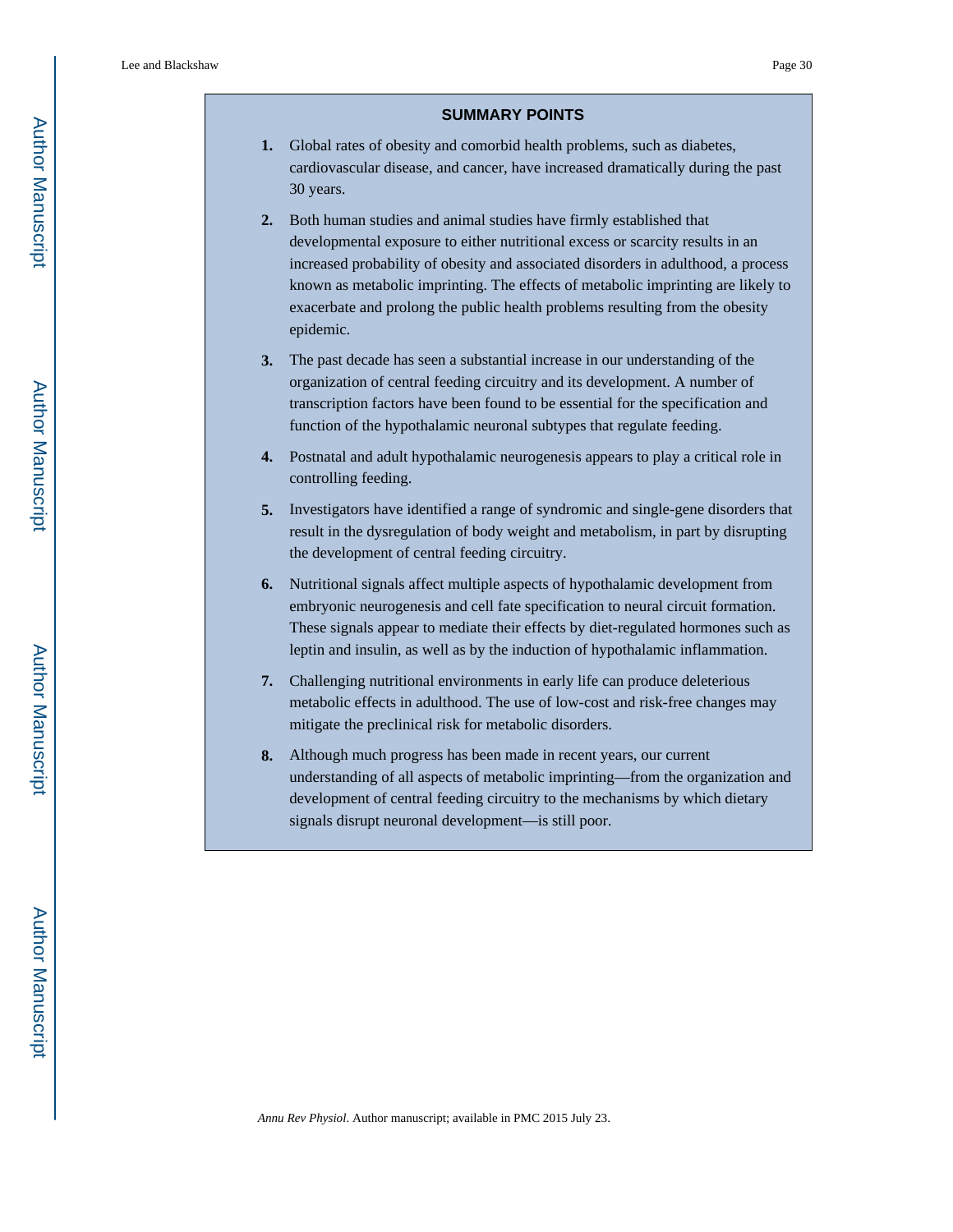

#### **Figure 1.**

An overview of neural circuitry controlling both appetitive and hedonic aspects of food intake is shown. Excitatory synaptic inputs are indicated by arrowheads, and inhibitory inputs are indicated by bars. Abbreviations: Agrp, agouti gene–related peptide; ArcN, hypothalamic arcuate nucleus; Cart, cocaine- and amphetamine-regulated peptide; CCK, cholecystokinin; DA, dopamine; DMH, dorsomedial hypothalamic nucleus; DVC, dorsal vagal complex; LH, lateral hypothalamus; ME, median eminence; NAcc, nucleus accumbens; Npy, neuropeptide Y; Oxt, oxytocin; PBN, parabrachial nucleus; PfCtx, prefrontal cortex; PNS, peripheral nervous system; Pomc, pro-opiomelanocortin; PvN, paraventricular nucleus; Trh, thyrotrophin-releasing hormone; VMH, ventromedial hypothalamus; VTA, ventral tegmental area.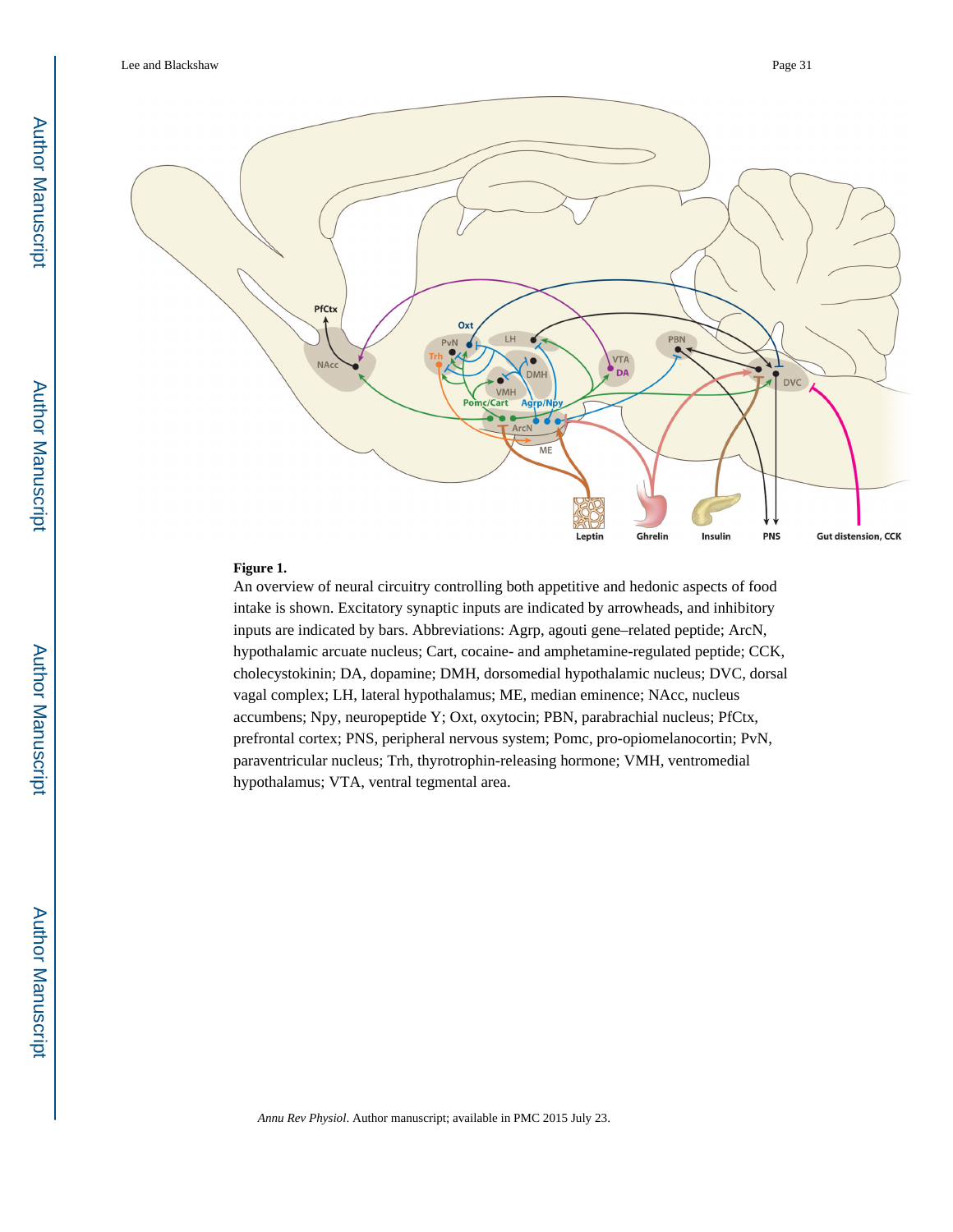

#### **Figure 2.**

Molecular mechanisms controlling hypothalamic development. (*a*) Early hypothalamic patterning by prechordal plate–derived sonic hedgehog (Shh) in sagittal sections of mouse hypothalamus. (*b*) Expression of *Shh*, bone morphogenetic protein 7 (*Bmp7*), and NK2 homeodomain 1 (*Nkx2.1*) in hypothalamic neuroepithelium prior to the onset of neurogenesis. (*c*) Transcription factors required for nucleogenesis and the early stages of neurogenesis in hypothalamic nuclei that regulate feeding. (*d*) Control of neuronal subtype specification in the developing PvN and ArcN. Panels *a*, *b*, and *c* are shown in sagittal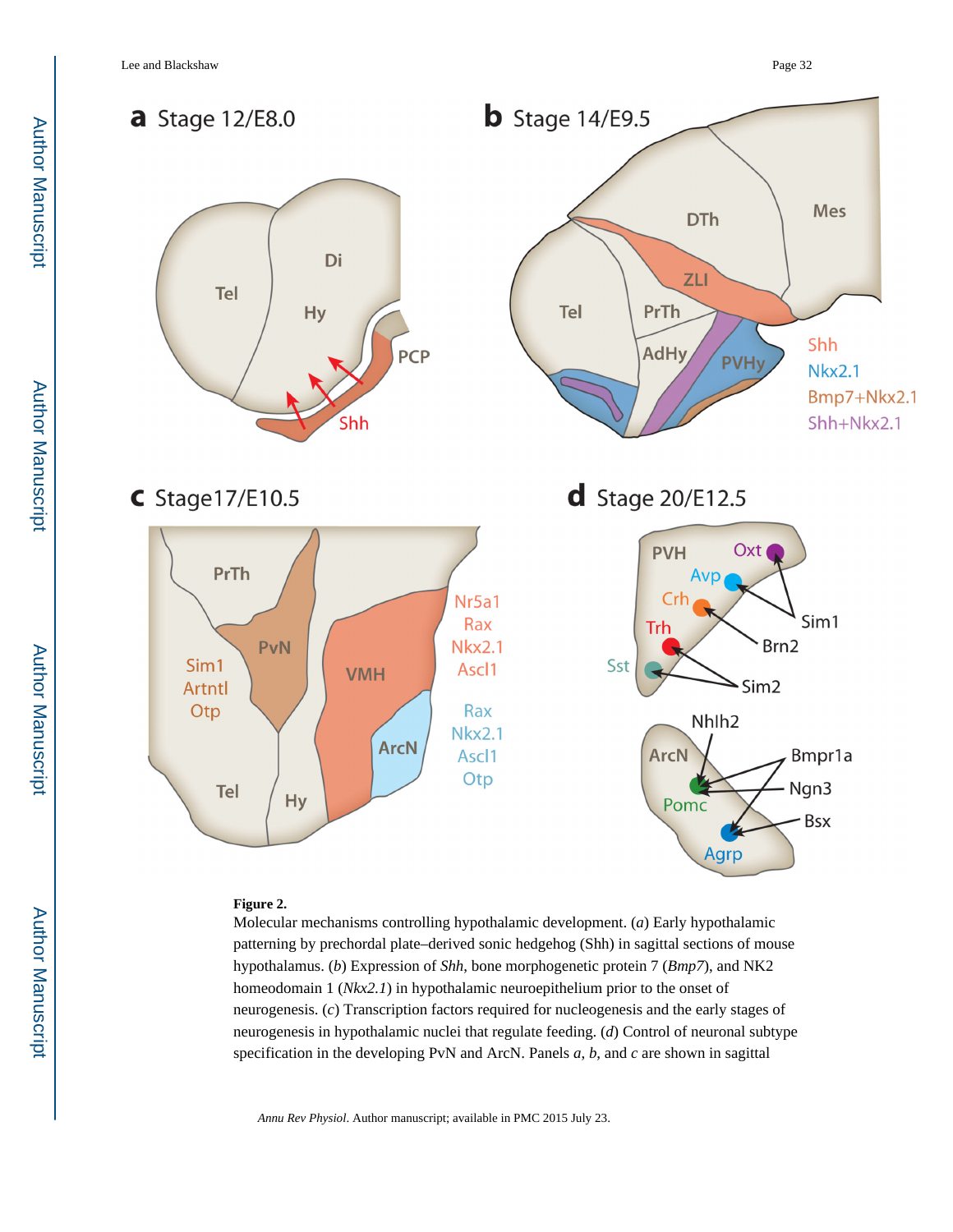orientation, whereas panel *d* is in coronal orientation. Other abbreviations: AdHy, anteriodorsal hypothalamus; Agrp, agouti gene–related peptide; ArcN, hypothalamic arcuate nucleus; Avp, arginine vasopressin; Crh, corticotrophin-releasing hormone; Di, diencephalon; DTh, dorsal thalamus; Hy, hypothalamus; Mes, mesencephalon; Oxt, oxytocin; PCP, prechordal plate; Pomc, pro-opiomelanocortin; PrTh, prethalamus; PVH, paraventricular hypothalamic nucleus; PVHy, posterioventral hypothalamus; PvN, paraventricular nucleus; Sst, somatostatin; Tel, telencephalon; Trh, thyrotrophin-releasing hormone; VMH, ventromedial hypothalamus; ZLI, zona limitans intrathalamica.